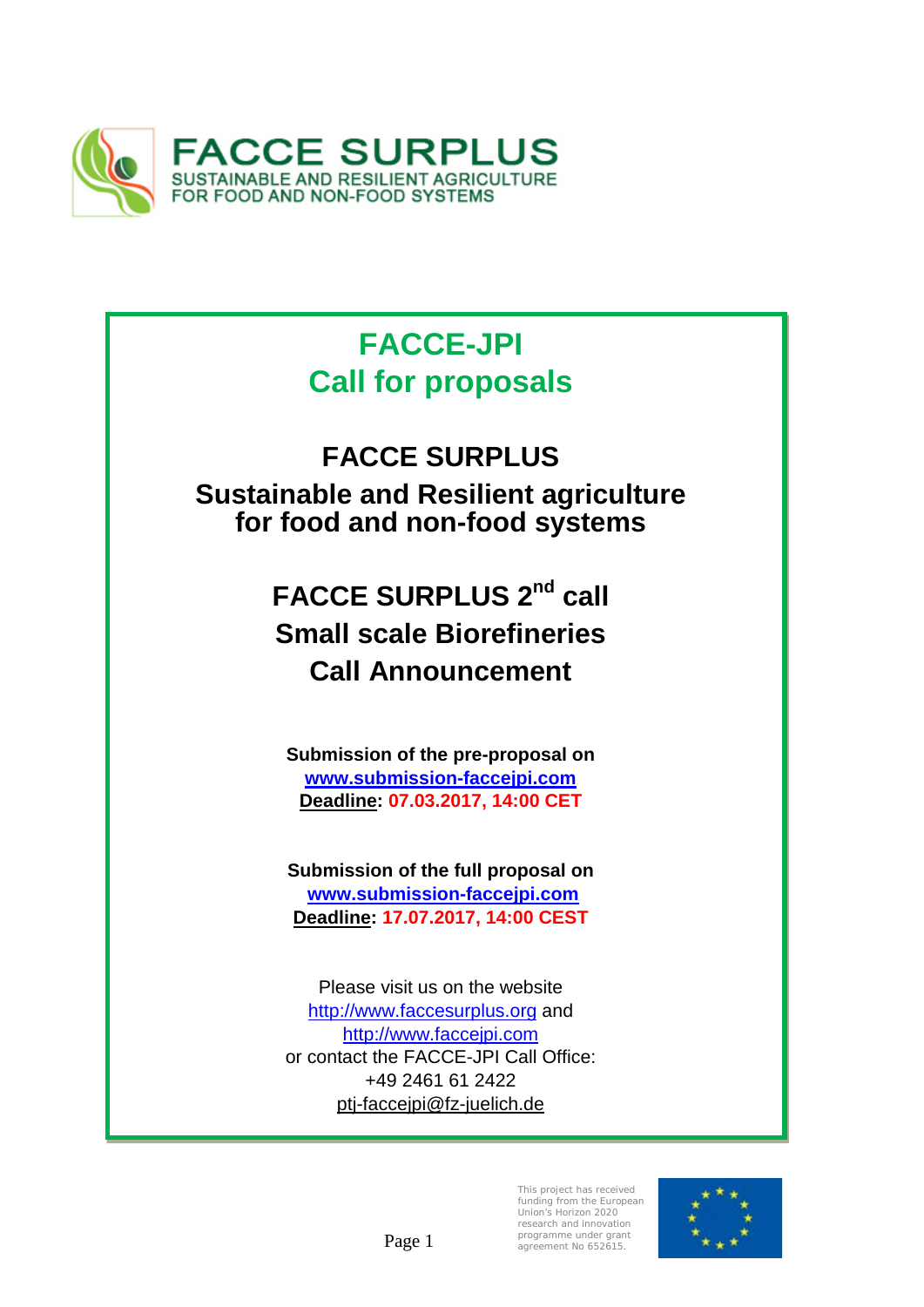# **Table of Contents**

| 1. |  |
|----|--|
| 2. |  |
| 3. |  |
| 4. |  |
| 5. |  |
| 6. |  |
| 7. |  |
|    |  |
| 1. |  |
| 2. |  |
| 3. |  |
| 4. |  |
| 5. |  |
|    |  |
| 1. |  |
| 2. |  |
|    |  |
| 1. |  |
| 2. |  |
| 3. |  |
|    |  |
| 1. |  |
| 2. |  |
| 3. |  |
|    |  |
|    |  |
|    |  |
|    |  |
|    |  |
|    |  |
|    |  |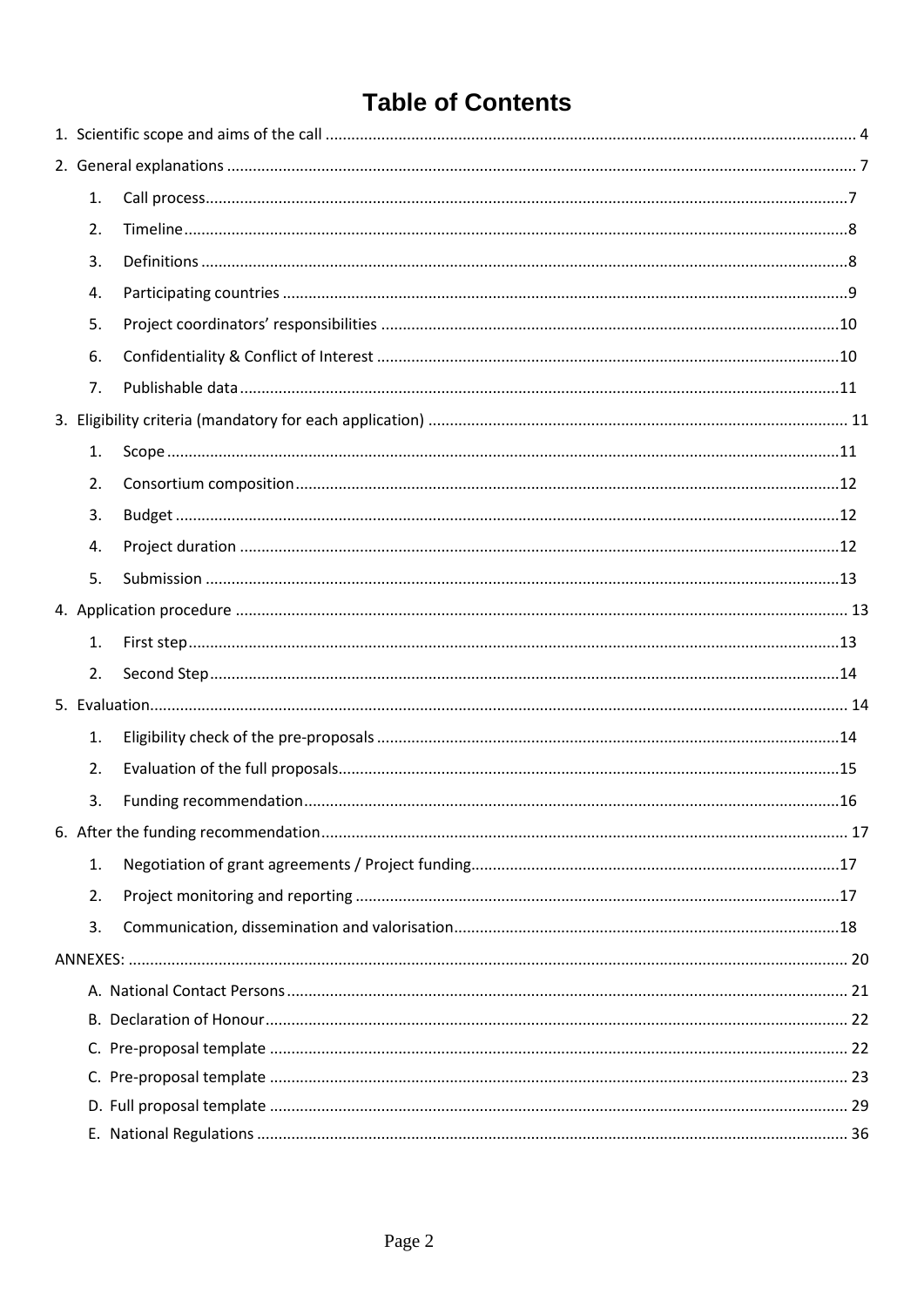*The Joint Programming Initiative on Agriculture, Food Security and Climate Change (FACCE-JPI) brings together 21 countries that are committed to build an integrated European Research Area addressing the interconnected challenges of sustainable agriculture, food security and impacts of climate change. FACCE-JPI provides and steers research to support sustainable agricultural production and economic growth, to contribute to a European bio-based economy, while maintaining and restoring ecosystem services under current and future climate change. It aims to do so with a strong transdisciplinary research base, encompassing economic and social aspects in addition to scientific ones, and with a creative approach towards the alignment of national programmes and the input of multiple actors and stakeholders.*

*The integrated [FACCE-JPI Strategic Research Agenda](http://www.faccejpi.com/Strategic-Research-Agenda)* (SRA) *defines 5 core research themes, among which Core Theme 2: Environmentally sustainable growth and intensification of agricultural systems under current and future climate and resource availability. As a first activity under Core Theme 2 (environmentally sustainable growth and intensification of agriculture), FACCE-JPI partners created the [FACCE SURPLUS \(Sustainable and Resilient agriculture for food and non](http://faccesurplus.org/)[food systems\) ERA-NET](http://faccesurplus.org/) and organised in 2015 a joint call for transnational research projects aiming at improving collaboration and cooperation across the European Research Area in the areas of diverse, but integrated, food and non-food biomass production and transformation systems, including biorefining. In December 2015, FACCE SURPLUS selected [14 transnational research](http://faccesurplus.org/research-projects/)  [projects](http://faccesurplus.org/research-projects/) for an overall funding amount of approximately 14.5 mio. €.*

*Following the update of the FACCE-JPI SRA in November 2015, FACCE-JPI has elaborated a [second Implementation Plan,](http://www.faccejpi.com/Strategic-Research-Agenda/FACCE-JPI-Implementation-Plan) to start a set of new actions in the period 2016-2018. One of these actions, "Explore and exploit refinery concepts for the multiple use of biomass under climate change, taking economic and environmental implications into account", was addressed by FACCE SURPLUS in the frame of a scoping workshop in May 2016. As an outcome from this workshop, the FACCE SURPLUS partners decided to launch a joint call for transnational research projects on the field of "small scale biorefineries".*

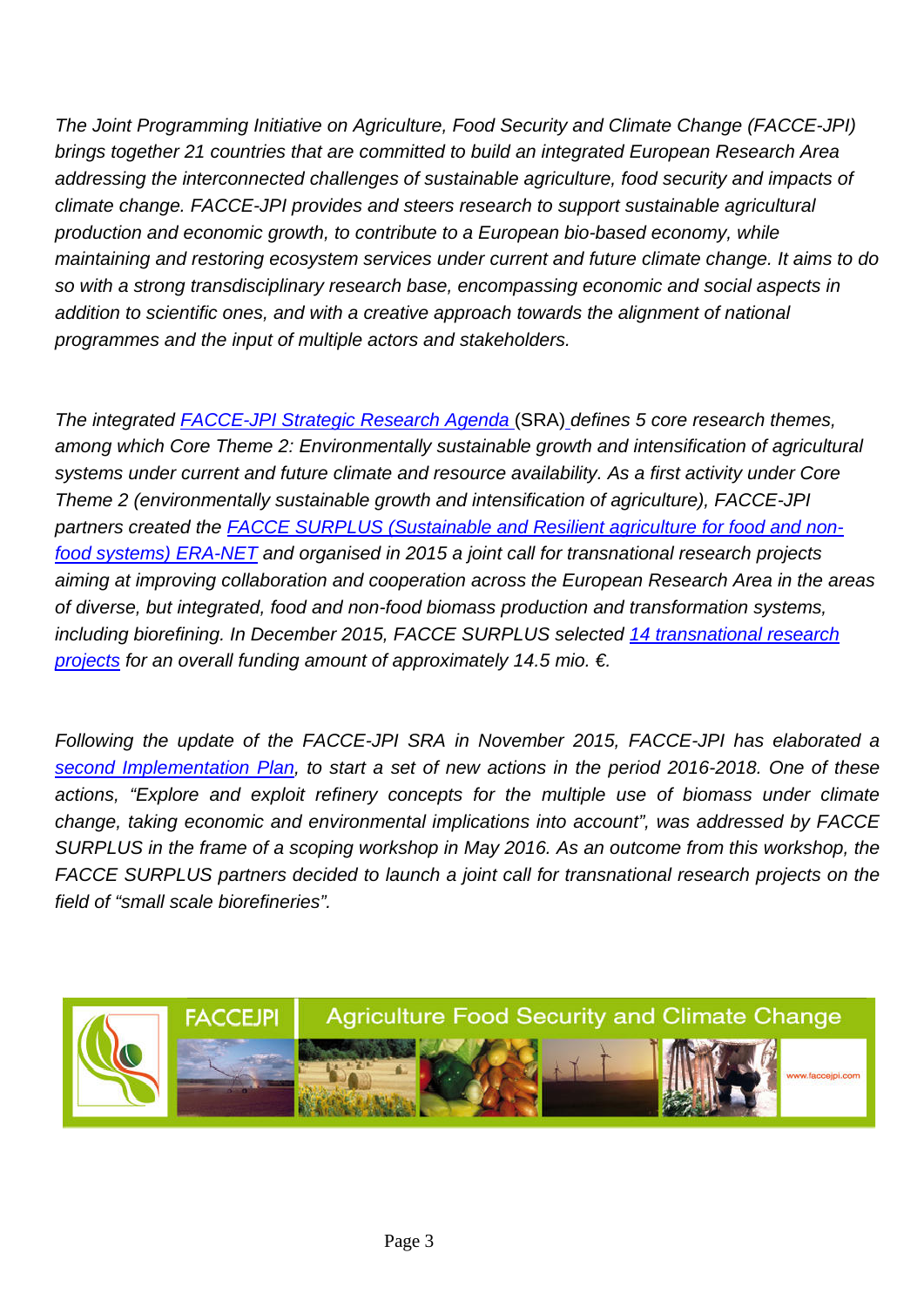### <span id="page-3-1"></span><span id="page-3-0"></span>**1. Scientific scope and aims of the call**

In Europe, the bioeconomy sector represents approximately an annual turnover of 2.1 billion  $\epsilon$  and 22 million as jobs. One part of establishing a sustainable and resilient European Bioeconomy requires a **better use of biomass**<sup>1</sup> while at the same time preserving natural resources and biodiversity. In the spirit of the EU's Circular Economy Package 2015, the general aim is to **find economically viable small-scale solutions** for enhanced nutrient circulation; as well as to offer a way to develop, demonstrate and test new ways of producing food, feed and other renewable products like bioenergy, fuel and chemicals.

Recognising that other initiatives are considering the scope and application of large-scale biorefineries in the EU context, the second call of FACCE SURPLUS will focus on the small-scale biorefinery concepts and their potential role in enhancing the sustainability and productivity of EU agriculture, as well as their scope to benefit the rural economy. "Small scale" covers a whole spectrum of levels, from farm level, over the local, to the regional level, in contrast to large-scale, centralised biorefineries developed in the **[Bio-Based Industries](http://bbi-europe.eu/) (BBI)** Joint Undertaking<sup>2</sup>. A biorefinery is a facility that processes in a sustainable manner biomass into a spectrum of bio-based products (food, feed, chemicals, materials…) and bioenergy (biofuels, power and/or heat).

The present call for proposals aims to improve collaboration and cooperation across the European Research Area in the area of **sustainable intensification of food and non-food biomass production and decentralised transformation systems, in particular small scale multi-input, multi-product biorefinery concepts**. It aims as well at supporting local innovation and value creation from biomass and biorefineries in synergy with the environmentally sustainable intensification of biomass production taking into account the required economic, environmental and social conditions and resilience to climate change. It may not be forgotten that the food security remains a major challenge and food supply should therefore keep the priority. The inclusion of both production and transformation sectors is essential, therefore alternative feedstocks can be addressed if they are considered in terms of their use into biorefinery concepts.

 $\overline{a}$ 

 $1$  In this document, biomass should be considered in a "broad" sense, i.e. biomass from plant, animal, forests and aquatic production systems, including residues, side streams, waste... Projects focusing exhaustively on biomass from forestry should check first possible funding opportunities in the frame of the planned ERA-NET Cofund "Innovative forest-based bioeconomy".<br><sup>2</sup> The Bio-Based Industries Joint Undertaking launches annual Call for Proposals: http://bbi-europe.eu/partic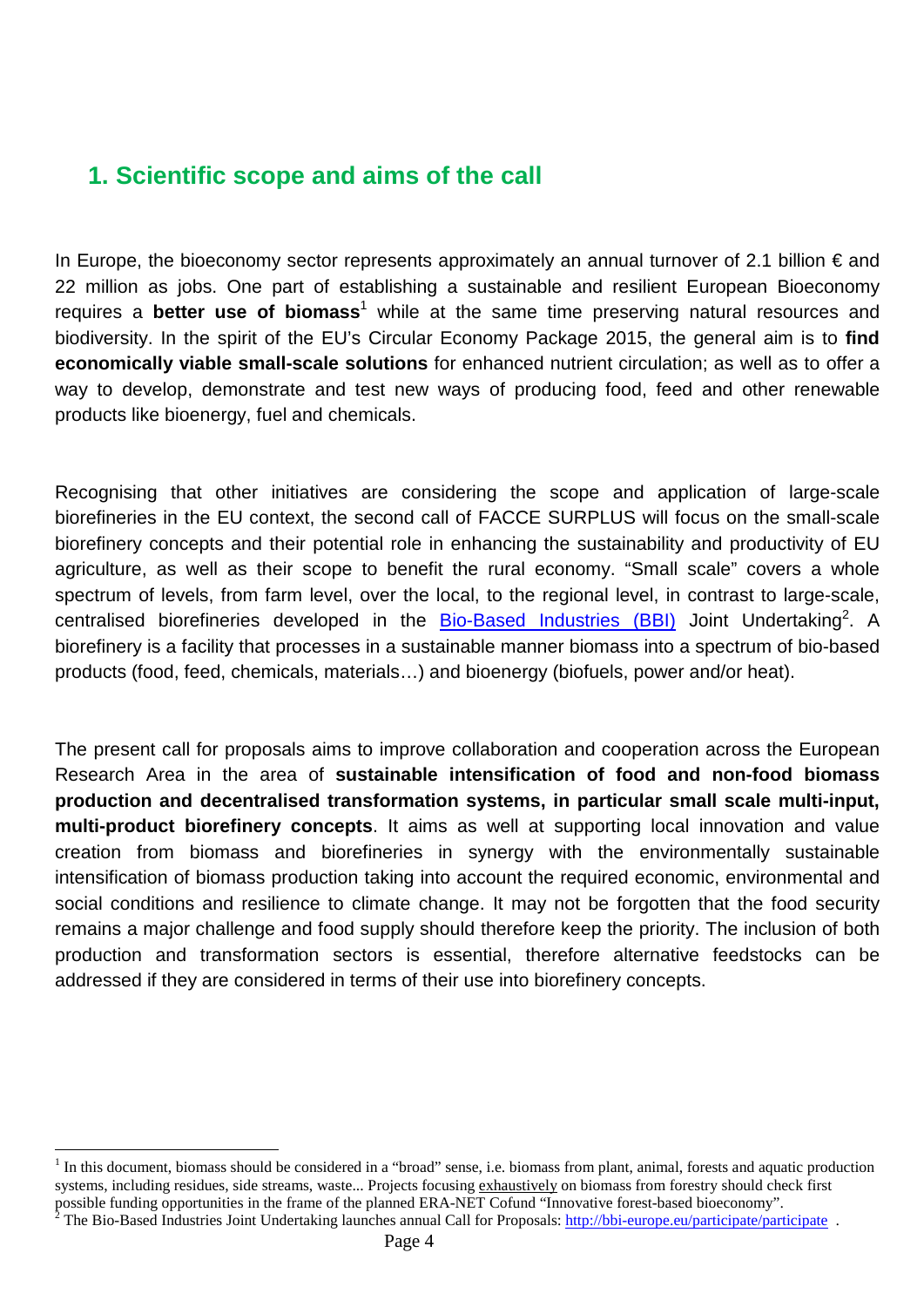It is expected that the projects will assess:

- How small-scale, decentralised refinery concepts can promote sustainability, e.g. by avoiding trade-offs linked to transportation and logistics issues and associated costs. It should be explored in which cases a smart and integrated process design can beat the advantages of economy of scale applied in large-scale processes.
- Whether there is an advantage in the separation of relatively simple pre-processing at small decentralized farms/factories and more capital-intensive processing at large centralized factories.
- The potential of small-scale biorefineries to provide economic return at the farm level and to boost local and regional use of the biomass, as well as diversify the variety of crops produced.
- Whether the applied system, along with the biorefinery production of fertilizers, nutrients and water, will result in the improvement of local ecosystems' resilience, services and public goods and contribute to protecting and enhancing natural biodiversity.
- How small-scale multi-input biorefineries can improve resilience of a system with regard to changes in raw material supply development of prices and other external factors. Particularly at local level, can this enhance the benefits per unit of biomass, and contribute to a regulation of the agricultural products market by "buffering" it through the utilisation/exploitation of agricultural production surplus, while at the same time contributing to adaption to climate change?
- The potential of small-scale approaches to "revitalise" marginal or abandoned lands.

Economic aspects also play an essential role, so research is also needed to find out which deployment models are the most sustainable at social, economic and environmental level, and whether economically viable and appropriate small-scale solutions can be created for enhanced resource circulation. The knowledge-based selection of the appropriate small-scale biorefinery concept is a challenging question, but will be a decisive step towards a sustainable biomass production and transformation system in a region.

**Strong synergies between agricultural or horticultural (also non-food) production and processing/chemical industry** are required for any biorefinery concept. Therefore, it is important for proposed projects to identify the most suitable and/or promising biomass for an optimised use along the value chain. Due consideration should be given to new feedstocks (e.g. new crops), to evaluate the resilient industrial valuable varieties to cultivate/harvest and the related cultivation system, and/or to determine the most promising crops/mix of crops for combined food and/or nonfood production, as well as the most suitable biorefining pathways for their exploitation. This could also lead to exploring possibilities of unconventional biomass, such as residues of glasshouse production, algae or water plants, etc.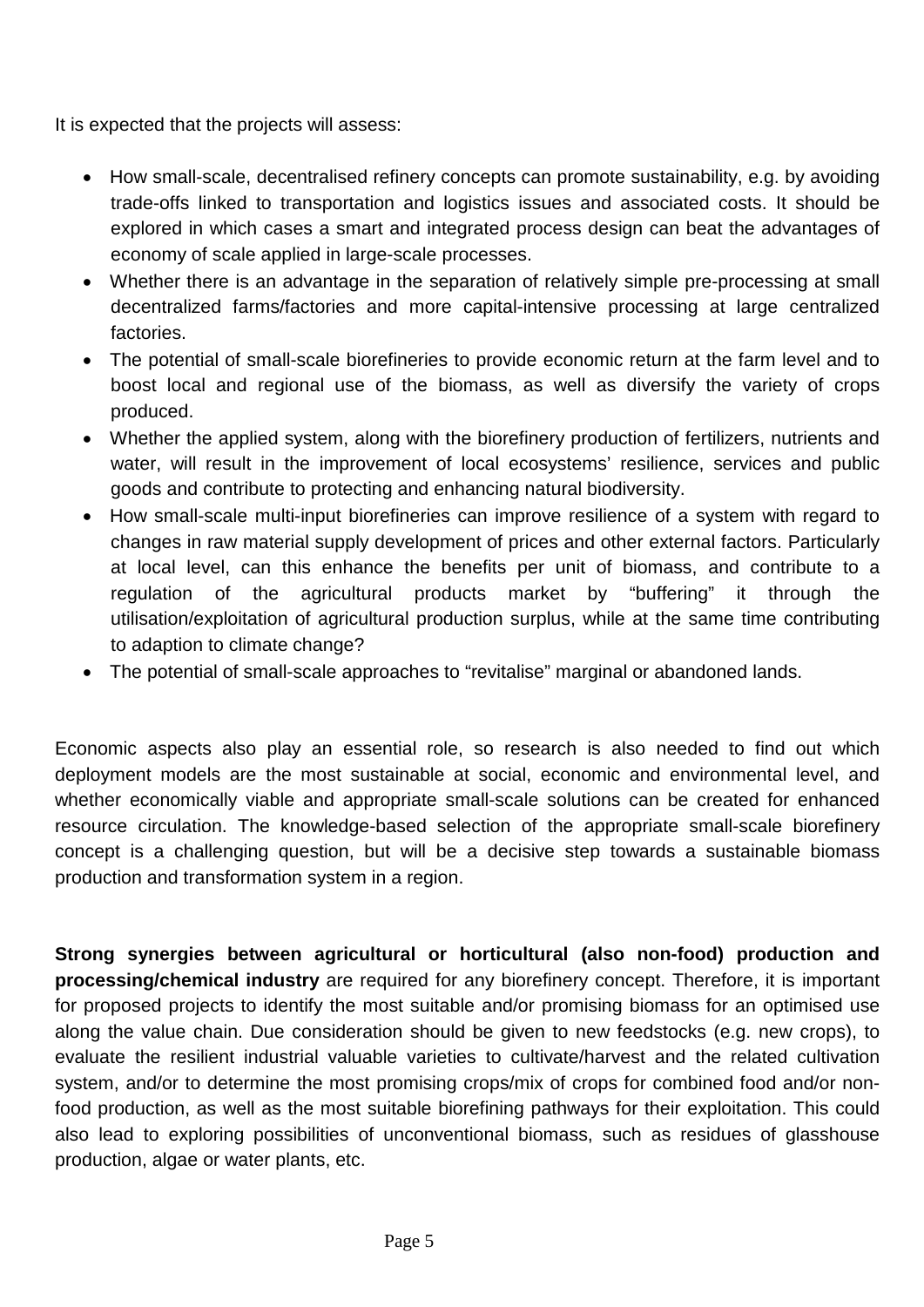Additional requirements to the projects:

- Each research project proposal must include a plan for communication, dissemination and valorisation of results (uptake of research results) in particular to aim at higher levels of technological readiness (TRLs)<sup>3</sup>, and link with other relevant initiatives<sup>4</sup> in particular *running* [FACCE SURPLUS projects.](http://faccesurplus.org/research-projects/)
- While this will not be their primary objective, research projects should also have the potential to produce relevant support for policy makers, e.g. policy briefs.
- Where appropriate, it is recommended that references are made to the models developed in the FACCE-JPI Knowledge Hub MACSUR.
- Cross-disciplinary projects will be given priority. Instead of focusing on individual features, projects **should encompass (primary) production as well as transformation sector**, so the multi-actor approach and the inclusion of private partners (e.g. SMEs), appropriate stakeholders and/or end-users (e.g. farmers) in the consortia should be prioritized.
- Projects giving rise to innovative practices or products will be given priority.
- Inclusion of the private sector is essential in order to strengthen a comprehensive value chain approach. National funding rules must be consulted in this regard.

<sup>&</sup>lt;sup>4</sup> E.g. [FACCE-JPI Knowledge Hub MACSUR,](http://www.macsur.eu/) [Bio-Based Industries](http://www.bbi-europe.eu/) Joint Undertaking, Bioeconomy platform of the KIC [Climate…](http://www.climate-kic.org/) <sup>3</sup> http://ec.europa.eu/research/participants/data/ref/h2020/other/wp/2016\_2017/annexes/h2020-wp1617-annex-g-trl\_en.pdf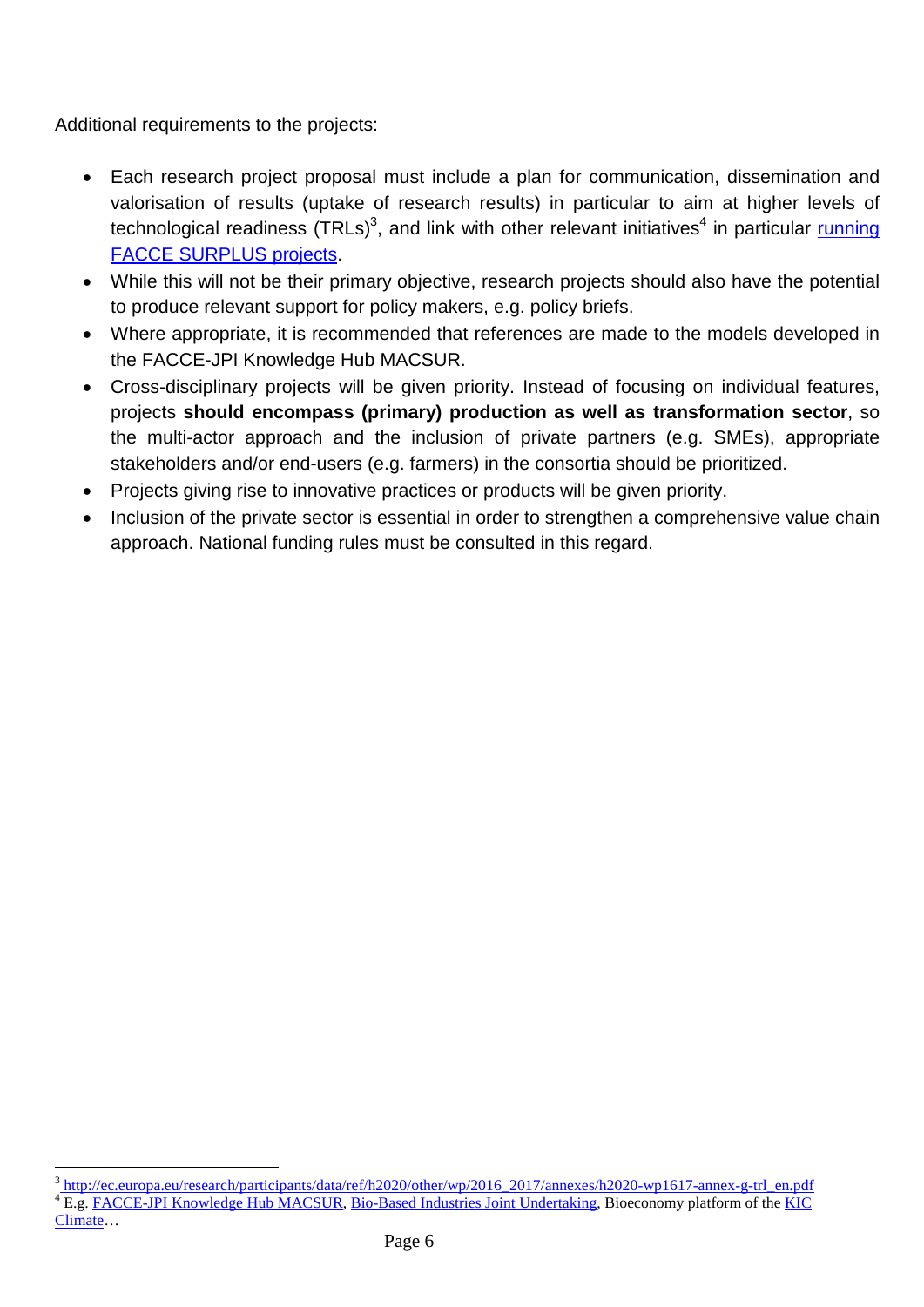# <span id="page-6-0"></span>**2. General explanations**

### <span id="page-6-1"></span>**1. Call process**

The call process will be carried out online on the

#### **[FACCE-JPI Submission Tool:](http://www.submission-faccejpi.com/) www.submission-faccejpi.com**

The transnational application process consists of two separate and consecutive steps:

- First step: The project coordinator of an applying research consortium has to submit a pre-proposal on behalf of the consortium, providing key data on the future project proposal. The **deadline for the submission of the pre-proposal is 07.03.2017, 14:00 CET<sup>5</sup>**. After an eligibility check, selected pre-proposals will be invited to submit a full proposal.
- Second step: Submission of a full proposal by the applying consortium. The **deadline for full proposal submission is 17.07.2017, 14:00 CEST6** .

After the second step, the successful consortia are recommended for funding by the FACCE SURPLUS Call Steering Committee and are then invited to enter into contract negotiations with their funding agency/ies.

The [Annexes](#page-20-1) of this document provide the contact information of the National Contact Persons (NCPs) in each participating country/region and the National Regulations. **It is required that each partner in a consortium contacts his/her NCP(s) to be informed about the rules in his/her country/region prior to submission of a pre-proposal and a full proposal.**

<sup>5</sup> *CET: Central European Time (e.g. Brussels). Here is provided a link to the World Clock: <http://www.timeanddate.com/worldclock/>* <sup>6</sup> *CEST: Central European Summer Time (e.g. Brussels). Here is provided a link to the World Clock:*   $\overline{a}$ 

*<http://www.timeanddate.com/worldclock/>*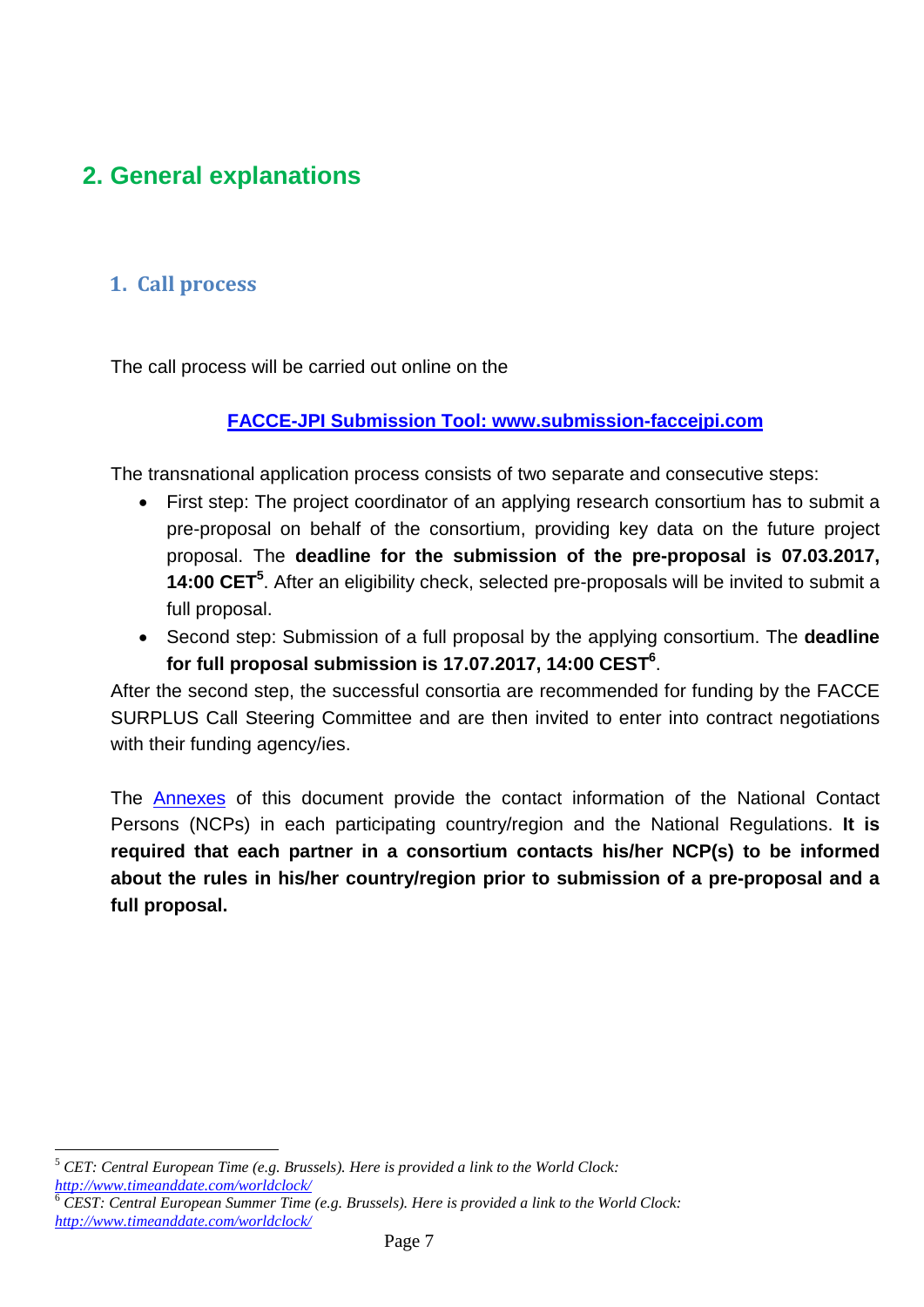### <span id="page-7-0"></span>**2. Timeline**

| 05.01.2017<br><b>Call opening</b>                                                                                                          |                                                                                                                                                     |  |  |  |
|--------------------------------------------------------------------------------------------------------------------------------------------|-----------------------------------------------------------------------------------------------------------------------------------------------------|--|--|--|
|                                                                                                                                            | First step: submission of pre-proposals                                                                                                             |  |  |  |
| 07.03.2017, 14:00 CET                                                                                                                      | Deadline for pre-proposal submission                                                                                                                |  |  |  |
| 23.05.2017                                                                                                                                 | Communication of eligibility check and evaluation<br>outcomes to the research project coordinators– Start<br>of step 2                              |  |  |  |
|                                                                                                                                            | Second step: submission of full proposals                                                                                                           |  |  |  |
| 17.07.2017, 14:00 CEST                                                                                                                     | Deadline for full proposal submission                                                                                                               |  |  |  |
|                                                                                                                                            | <b>Evaluation of the full proposals</b>                                                                                                             |  |  |  |
| 30.11.2017                                                                                                                                 | Communication of the evaluation outcomes and the<br>funding recommendation to the research project<br>coordinators and start of national procedures |  |  |  |
| From 01.02.2018 to 01.04.2018:<br><b>Expected start of research projects</b><br>(depends on national/organisational rules and negotiation) |                                                                                                                                                     |  |  |  |

### <span id="page-7-1"></span>**3. Definitions**

#### **Call Steering Committee (CSC):**

The Call Steering Committee is the decision-making body in the framework of this call. It is composed of representatives from the participating funding organisations.

#### **FACCE-JPI Call Office:**

The Call Office, hosted by *Projektträger Jülich, Forschungszentrum Jülich GmbH*, Germany, is the central contact point for applicants regarding all technical and general issues of the submission. The FACCE-JPI Call Office will be available in general during business days from 09:00 to 16:00 CET/CEST. Beyond this timeframe, it is recommended to contact the Call Office [electronically](mailto:ptj-faccejpi@fz-juelich.de) via email: [ptj-faccejpi@fz-juelich.de.](mailto:ptj-faccejpi@fz-juelich.de)

#### **National Contact Person (NCP):**

Each participating funding organisation in this call has nominated NCP(s) to provide information on national/organisational funding rules and procedures. It is required that each partner in a consortium contacts his/her NCP(s) prior to the submission of pre-proposals.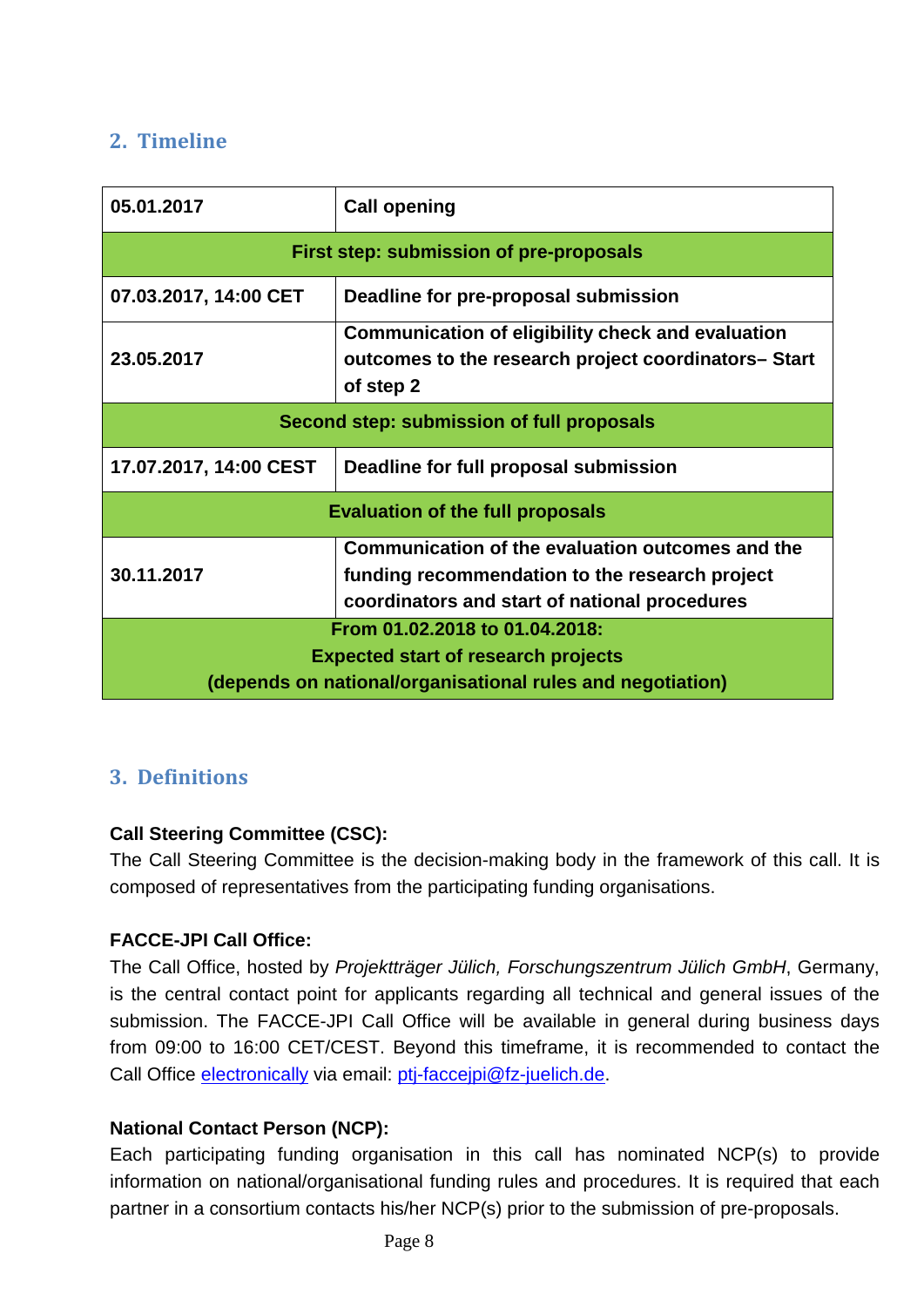### <span id="page-8-1"></span><span id="page-8-0"></span>**4. Participating countries**

| Country            |                           | Organisation                                                                                      | <b>Estimated</b><br>Budget $(\epsilon)$ |
|--------------------|---------------------------|---------------------------------------------------------------------------------------------------|-----------------------------------------|
| Belgium - Flanders | Vlaamse<br>overheid<br>ゐ  | Flanders Innovation & Entrepreneurship (VLAIO)                                                    | 1 000 000                               |
| Belgium - Flanders | Vlaamse<br>overheid<br>Ñ. | Research Foundation - Flanders (FWO)                                                              | 200 000                                 |
| Estonia            |                           | Ministry of Rural Affairs (MEM)                                                                   | 100 000                                 |
| Finland            |                           | Ministry of Agriculture and Forestry (MMM)                                                        | 300 000                                 |
| France             |                           | Agence Nationale de la Recherche (ANR)                                                            | 1 000 000                               |
| Germany            |                           | Federal Ministry of Education and Research (BMBF)                                                 | 2 250 000                               |
| Norway             |                           | The Research Council of Norway (RCN)                                                              | 300 000                                 |
| Poland             |                           | The National Centre for Research and Development (NCBR)                                           | 500 000                                 |
| Romania            |                           | Executive Agency for Higher Education, Research,<br>Development and Innovation Funding (UEFISCDI) | 350 000                                 |
| The Netherlands    |                           | Netherlands Organisation for Scientific Research (NWO)                                            | 250 000                                 |

The following funding organisations are participating in this call:

Applicants from countries/regions listed above may apply for funding from funding organisations in their own countries/regions. In these countries, applicants must pay attention to the [National Regulations](#page-35-0) and contact the [NCPs.](#page-20-1) Applicants should note that, in some countries, several funding organisations participate in the call with different organisational rules and priorities.

Non-eligible applicants (including applicants from other countries) may participate in research consortia at their own expense or with a separate source of funding. In both cases, a *Declaration of Honour* must be signed and uploaded (see [Annex\)](#page-21-0).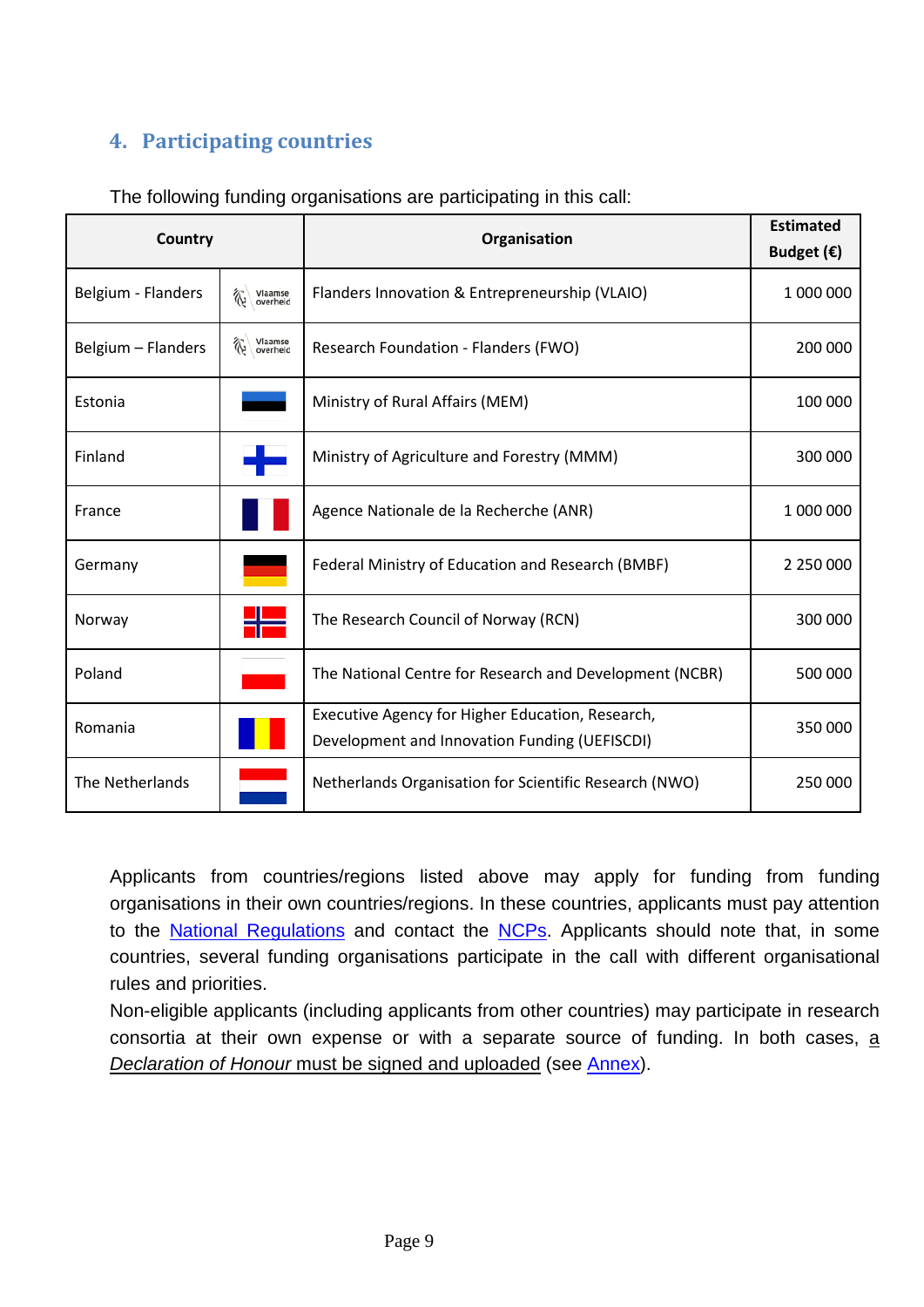Austrian companies interested in joining applying consortia might apply for funding from the Basisprogrammprojekt of the Austrian Research Promotion Agency (FFG) and should contact Mrs. Sabine Egger [\(sabine.egger@ffg.at\)](mailto:sabine.egger@ffg.at) in this regard.

### <span id="page-9-0"></span>**5. Project coordinators' responsibilities**

The research project coordinator

- will **lead the consortium** throughout the application procedure and is fully responsible for the overall project coordination. The coordinator is especially responsible for the correct submission of the pre-proposal and full proposal in due time.
- **ensures that all partners** 
	- $\checkmark$  fulfil the requirements stated in this Call Announcement and national/organisational requirements and criteria as stated in the [National Regulations](#page-35-0) and/or communicated by the [NCPs,](#page-20-1)
	- $\checkmark$  provide the necessary information and formalities as required
	- $\checkmark$  are aware of the **[monitoring and reporting](#page-16-2) duties** as well as of the requirements regarding **[dissemination and communication](#page-17-0)**, and
	- $\checkmark$  participate actively in the proposal preparation, by doing their best to quarantee the project eligibility and quality.
- will be the **central contact point** for the Call Steering Committee during the lifespan of the research project (from application till the end of the research project). Accordingly, the research project coordinator is responsible for **sharing all information** with his/her consortium partners. S/he also has to ensure the sound development of the funded project as planned in the proposal until its ending.
- is responsible for the **[monitoring and reporting](#page-16-2)** of the project.

### <span id="page-9-1"></span>**6. Confidentiality & Conflict of Interest**

FACCE SURPLUS ensures complete confidentiality to applicants, i.e. the proposals will only be read by the national/regional funding organisations and the mandated experts responsible for the eligibility check and evaluation of the proposal. Experts appointed for the evaluation will sign a confidentiality agreement and will be asked to declare any conflict of interest. The proposals will be handled by the FACCE-JPI Call Office.

Only the **[publishable information](#page-10-0)** as listed in chapter 2.7 will be published at the end of the call process.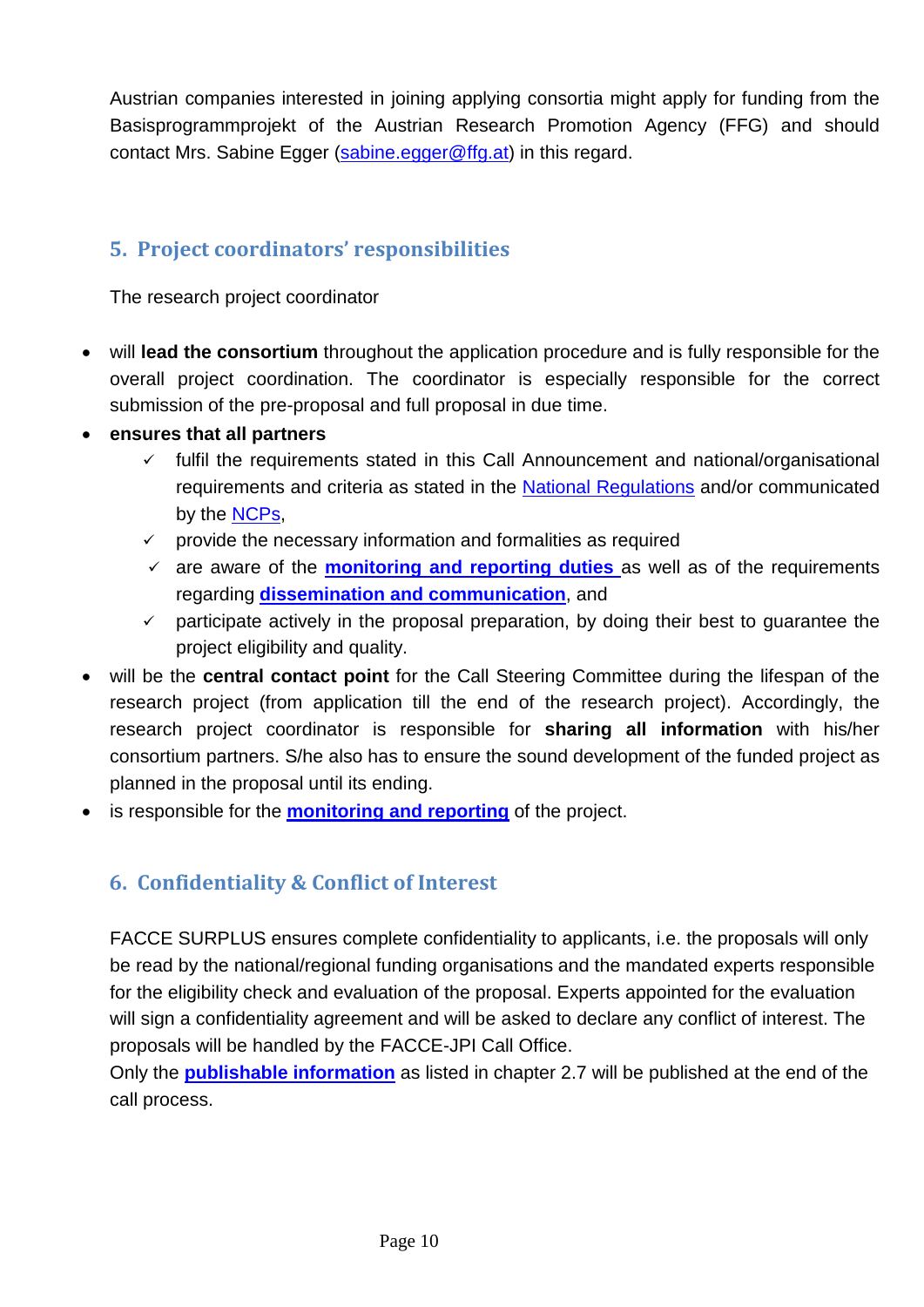### <span id="page-10-0"></span>**7. Publishable data**

A list of the funded projects will be published at the end of the call process (once the projects have been recommended for funding). Therefore applicants should be aware that the **following information from the proposals may be published** by FACCE SURPLUS and FACCE-JPI for promotional purposes:

- Project Title and Project Acronym
- Duration of the project
- Total costs and total funding of the research project
- Organisation name and country of each partner
- Name of the Project Coordinator
- A short publishable summary of the project

# <span id="page-10-1"></span>**3. Eligibility criteria (mandatory for each application)**

The following criteria are mandatory and must be fulfilled for the eligibility of any pre-proposal **and** full proposal:

### <span id="page-10-2"></span>**1. Scope**

- The proposed research project must be consistent with the **[scope of this call](#page-3-1)** and with the national/organisational thematic priorities of the countries/regions involved in the project. National/organisational priorities are described in the National Regulations and/or can be communicated by the NCPs.
- The scope or scale of the proposed research project should exceed a single country. Furthermore, the proposals should strive to be balanced between the countries involved in the project as far as the volume of work is concerned.
- The proposal should not overlap with on-going or completed projects funded by other instruments, programmes or projects.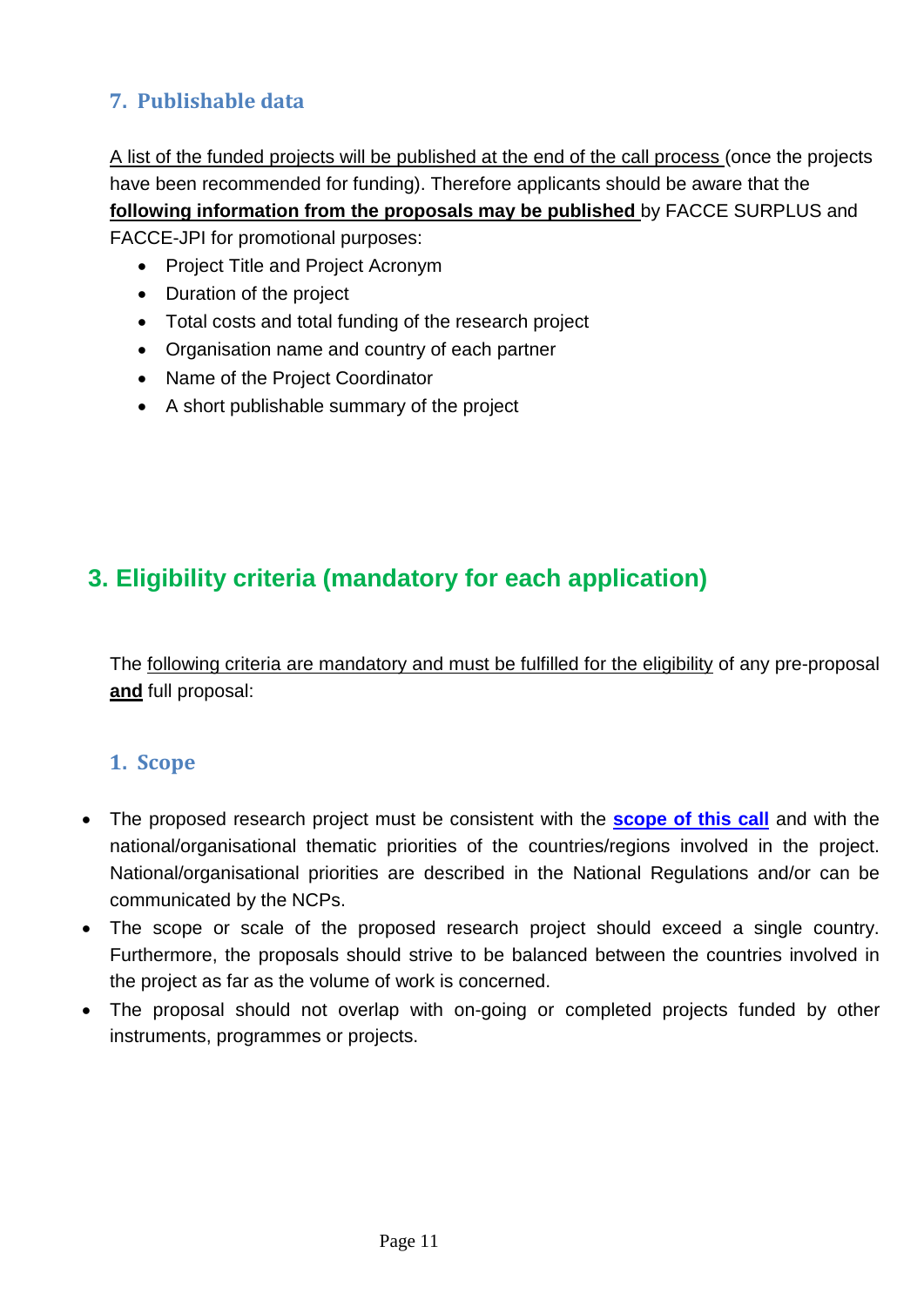### <span id="page-11-0"></span>**2. Consortium composition**

- The project proposal must involve **eligible partners from at least two countries participating in the call**. The eligibility of a partner can be assessed by checking the [National Regulations](#page-35-0) and contacting the [NCPs:](#page-20-1) each partner in an applying consortium **must contact his/her NCP(s)** before pre-proposal submission in this regard.
- There is no upper limit of eligible consortium size. Consortia may involve as many partners as necessary to achieve the project goals. However, applicants should be aware that a higher number of represented countries in a consortium will not automatically result in a positive evaluation of the proposal. There is also no upper limit of partners from the same country, unless stated otherwise in the [National Regulations.](#page-35-0)
- The **coordinator** is employed by an eligible organisation from one of the countries/regions participating in this call (listed in the [table](#page-8-1) here).
- Partners who are not eligible for funding, including partners from countries not participating in this call may participate at their own expense or if they have their own separate source of funding (see [Annex](#page-21-0) C). They have to follow the rules given in this Call Announcement. Research partners from countries participating in the call may participate at their own expense as well, provided they follow the rules given in this Call Announcement and the research consortium as a whole comprises eligible partners from at least two different countries participating in the call.

### <span id="page-11-1"></span>**3. Budget**

The project costs for individual project proposals are not restricted; it must meet the project goals. [National Regulations](#page-35-0) must be also consulted in this regard.

The total amount of funding requested from a funding organisation in a proposal may not be higher than the available budget for this organisation. The budgetary issues, including potential restrictions for funding should be checked in the [National Regulations](#page-35-0) and by contacting the [NCPs.](#page-20-1)

### <span id="page-11-2"></span>**4. Project duration**

The project **duration is up to three years** (36 months).

The earliest possible start date for projects recommended for funding is January 1<sup>st</sup>, 2018. It is expected that all projects start between February  $1<sup>st</sup>$ , 2018 and April  $1<sup>st</sup>$ , 2018.

Additional national/organisational regulations may apply to permitted lengths, possible start and end date of projects. Applicants must pay attention to the [National Regulations](#page-35-0) and contact their NCP(s) regarding these issues.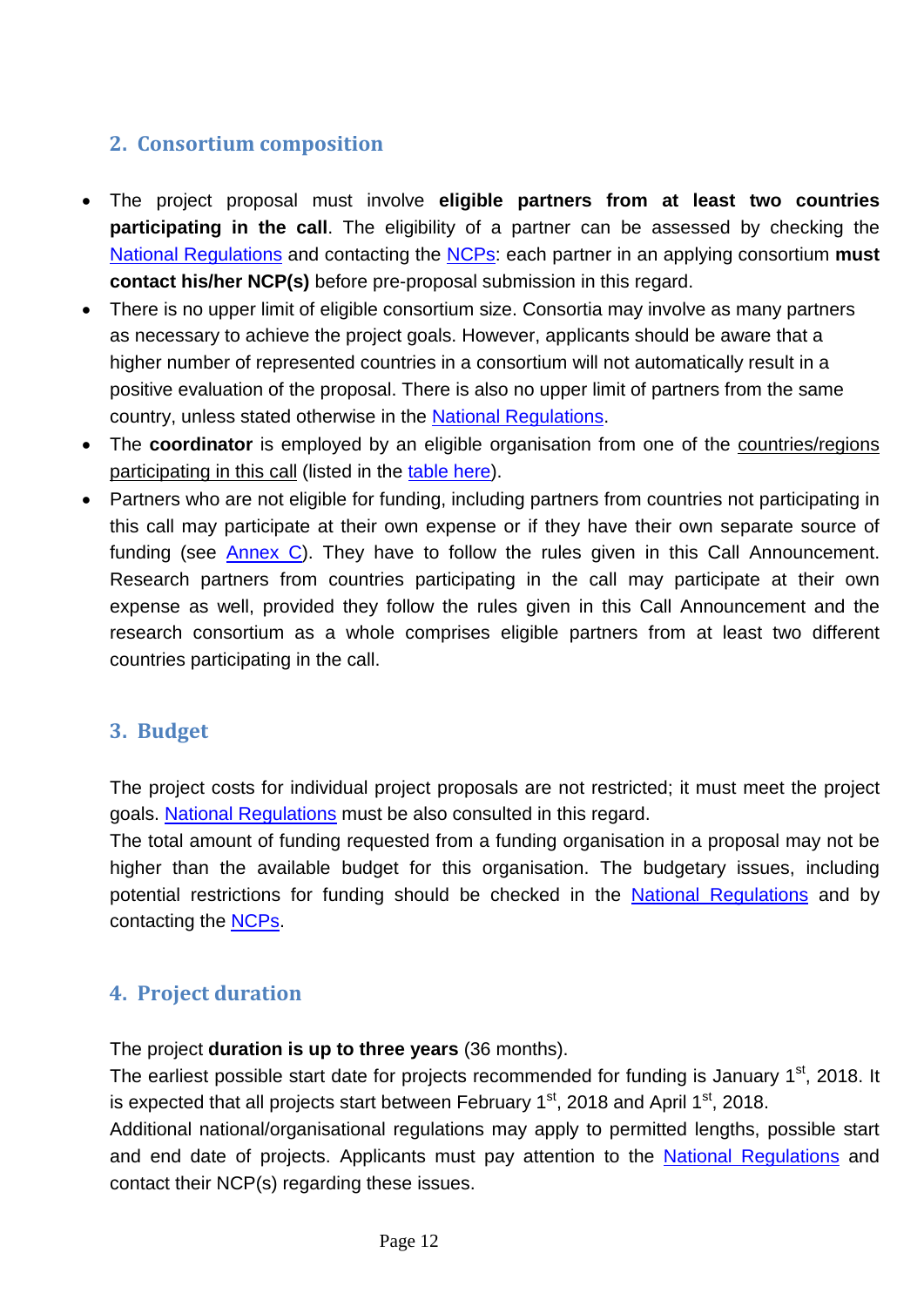### <span id="page-12-0"></span>**5. Submission**

- The pre-proposal and the full proposal must be submitted correctly and completely before the respective deadlines via the FACCE-JPI Submission Tool [\(www.submission-faccejpi.com\)](http://www.submission-faccejpi.com/) according to the [Application procedure](#page-12-1) and the guidance provided in the submission tool. Applicants should note that failure to comply with the submission rules will cause ineligibility of the project and therefore exclusion from the application process.
- The proposal must be written in English.

**Each pre-proposal submitted correctly and on time will be checked for eligibility as a whole. This means that failure of one partner within the consortium to meet the criteria could cause the entire project to be rejected.** 

The **above criteria apply to all partners.** These represent the minimal requirements and do not exclude more specific criteria. Partners from countries/regions participating in the call **must also meet the national/organisational criteria as outlined in the National Regulations.** Details can be requested from the NCP.

# <span id="page-12-1"></span>**4. Application procedure**

The whole call process will be carried out online on the **[FACCE-JPI Submission Tool](http://www.submission-faccejpi.com/)** using the provided templates and online forms.

#### **The application process comprises two steps**:

#### <span id="page-12-2"></span>**1. First step**

**In a first step**, the research project coordinator creates an account on the [FACCE-JPI](http://www.submission-faccejpi.com/)  [Submission Tool](http://www.submission-faccejpi.com/) and submits electronically a **pre-proposal** with information on the project consortium and a brief description of the proposal. A description of the pre-proposal format is provided in the [annex](#page-21-1) (this description is provided only for information). Further technical information on the submission of the pre-proposal is provided in the submission tool.

It is possible to update and submit as many times as estimated necessary the pre-proposal until the submission deadline (07.03.2017, 14:00 CET). Applicants should also note that the system may experience high traffic volumes in the last hours preceding the submission deadlines; therefore timely submission is strongly encouraged.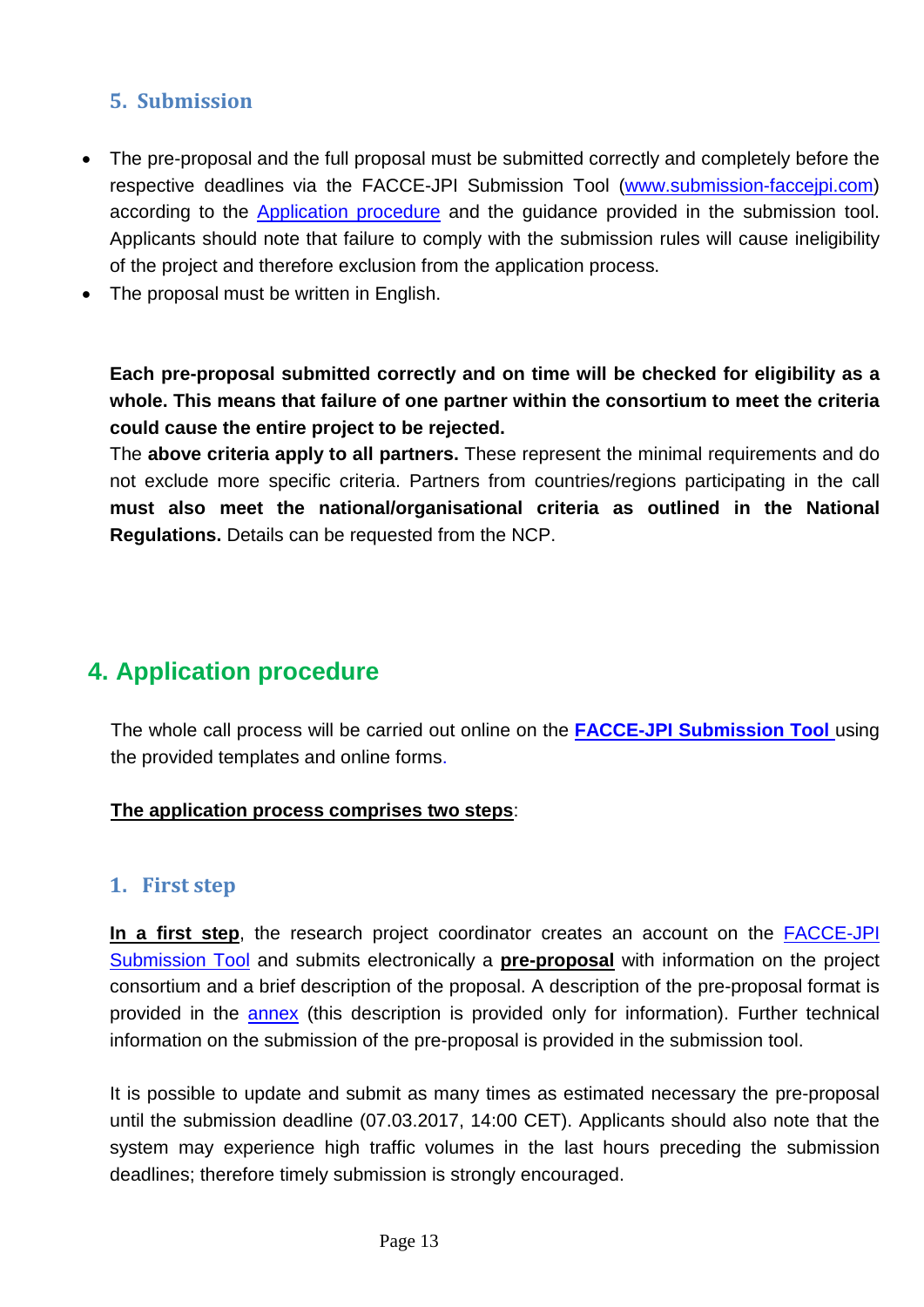No other document is accepted at this stage. Irrespective of this, the **participating funding organisations may require additional documents** according to their national/organisational regulations; these issues shall be handled directly with the respective participating funding organisation.

**The submission of a pre-proposal is mandatory**; it is not possible to enter the application procedure at a later stage. The information given in the pre-proposal will be used to check for eligibility.

For any technical questions regarding the submission, please contact the [FACCE-JPI Call](mailto:ptj-faccejpi@fz-juelich.de)  [Office.](mailto:ptj-faccejpi@fz-juelich.de)

### <span id="page-13-0"></span>**2. Second Step**

**The second step** of the application consists of the submission of a more extensive full proposal. Only research consortia which successfully passed the first step will be invited to submit a full proposal and get access to the [FACCE-JPI Submission Tool](http://www.submission-faccejpi.com/) again.

Full proposals that are correctly and completely submitted before the deadline (17.07.2017, 14:00 CEST) will be subjected to a peer review evaluation by a panel of international experts. A description of the full proposal format is provided in [Annex.](#page-28-0)

# <span id="page-13-1"></span>**5. Evaluation**

### <span id="page-13-2"></span>**1. Eligibility check of the pre-proposals**

Pre-proposals that are submitted correctly and within the deadline will be checked for eligibility. The eligibility check will focus on the [eligibility criteria](#page-10-1) and national/organisational requirements, including the national/organisational priorities (see [National Regulations\)](#page-35-0).

Following this, the Call Steering Committee will select proposals for the second application step.

Project coordinators will be informed of the outcome electronically by the FACCE-JPI Call Office.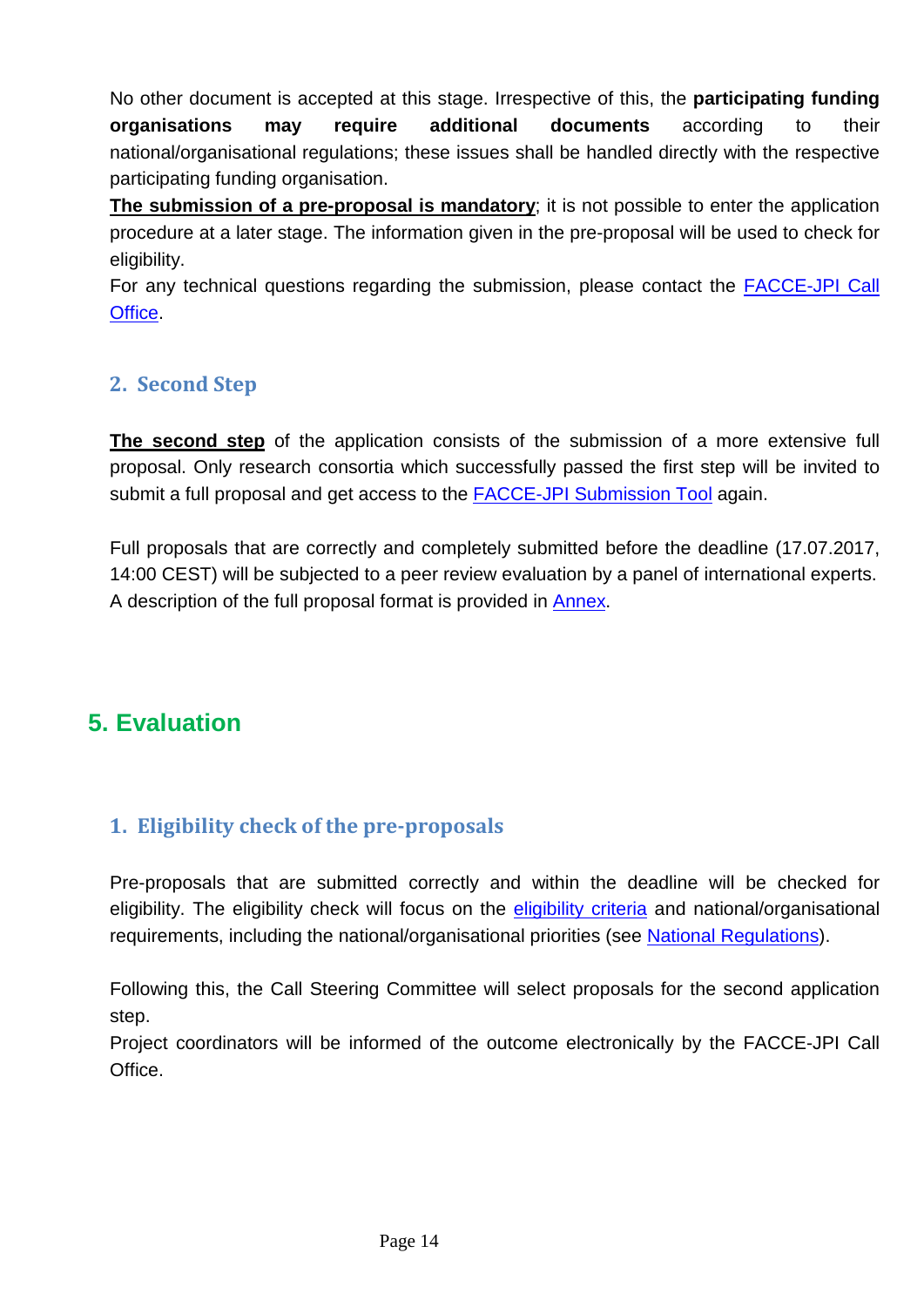### <span id="page-14-0"></span>**2. Evaluation of the full proposals**

Full proposals that are submitted correctly and within the deadline will be peer review evaluated by a panel of international experts and external reviewers. Each expert is independent of any funding organisation involved in this call and no Conflict of Interest must exist to the proposal evaluated. The composition of the evaluation panel will be published on [www.faccesurplus.org](http://www.faccejpi.com/) after the funding decision.

The panel ranks the proposals based on the following criteria:

| Overall score (Threshold 10/15)                                                                                                    |                                                                                                                                |                                                                                                                           |  |  |  |  |  |
|------------------------------------------------------------------------------------------------------------------------------------|--------------------------------------------------------------------------------------------------------------------------------|---------------------------------------------------------------------------------------------------------------------------|--|--|--|--|--|
| Excellence:<br>"Scientific and/or<br>technological<br>excellence - Quality of<br>the<br>transnational project "<br>(Threshold 3/5) | Impact:<br>"Potential impact"<br>(Threshold 3/5)                                                                               | Implementation:<br>"Quality and efficiency of the<br>implementation and management"<br>(Threshold 3/5)                    |  |  |  |  |  |
| Sound concept, and<br>quality of objectives                                                                                        | Economic and social impact<br>Contribution to the advancement of                                                               | Cross-/Transdisciplinarity:<br>inclusion of primary production and<br>transformation sector                               |  |  |  |  |  |
| Progress beyond the<br>state of-the-art                                                                                            | knowledge and innovation<br>approaches and socio-economic<br>aspects of the bioeconomy at                                      | Appropriateness, quality and<br>efficiency of the management                                                              |  |  |  |  |  |
| Quality and<br>effectiveness of the S/T                                                                                            | European and regional levels                                                                                                   | structure and procedures                                                                                                  |  |  |  |  |  |
| methodology and<br>associated work plan                                                                                            | Achievement of critical mass and<br>better use of limited resources in<br>fields of mutual interests                           | Quality and relevant experience of<br>the individual applicants, including<br>interdisciplinarity                         |  |  |  |  |  |
| Relevance to the<br>concept of bioeconomy                                                                                          | Appropriateness of measures for<br>spreading excellence, exploiting                                                            | Quality of the consortium as a<br>whole (including complementarity,                                                       |  |  |  |  |  |
| Consideration of<br>socioeconomic                                                                                                  | results and disseminating<br>knowledge through engagement                                                                      | balance)                                                                                                                  |  |  |  |  |  |
| sciences                                                                                                                           | with stakeholders and the public at<br>large of transnational project's<br>results, and management of<br>intellectual property | Appropriateness of the allocation<br>and justification of the resources to<br>be committed (budget, staff,<br>equipment ) |  |  |  |  |  |
|                                                                                                                                    |                                                                                                                                | Project feasibility and timeliness                                                                                        |  |  |  |  |  |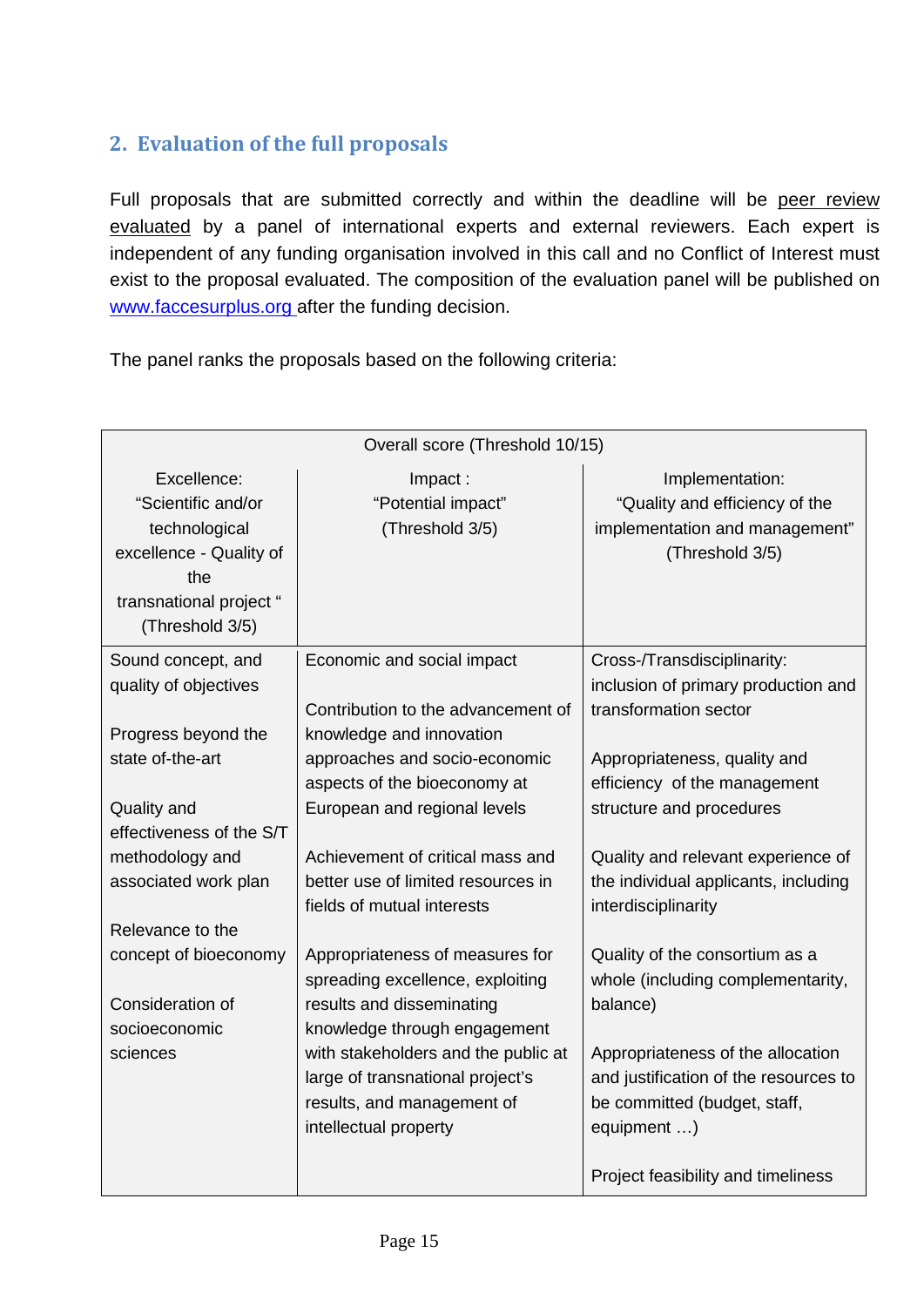Evaluation scores will be awarded globally for each of the three criteria, but not at the level of the sub-criteria. The sub-criteria are issues which the expert should consider in the assessment of that criterion. They also act as reminders of issues to rise later during the discussions of the proposal. Each criterion will be scored out of 5.

The scores indicate the following with respect to the criterion under examination:

*0 - The proposal fails to address the criterion or cannot be assessed due to missing or incomplete information.* 

*1 - Poor. The criterion is inadequately addressed, or there are serious inherent weaknesses.* 

*2 - Fair. The proposal broadly addresses the criterion, but there are significant weaknesses.* 

*3 - Good. The proposal addresses the criterion well, but a number of shortcomings are present.* 

*4 - Very Good. The proposal addresses the criterion very well, but a small number of shortcomings are present.* 

*5 - Excellent. The proposal successfully addresses all relevant aspects of the criterion. Any shortcomings are minor.*

The **threshold** for individual criteria will be **3**. The overall threshold, applying to the sum of the three individual scores, will be **10**.

At the end of the evaluation process, the evaluators will decide on one final ranking list of proposals.

### <span id="page-15-0"></span>**3. Funding recommendation**

Based on the ranking of the full proposals described above, projects will be recommended for national/organisational funding by the Steering Committee. The outcome of this process will be communicated by the Call Office to the proposal coordinators, who will then have to inform their partners respectively.

Formal funding decisions are made by the participating funding organisations. The funding recommendation is irrevocable and therefore no redress procedure is possible.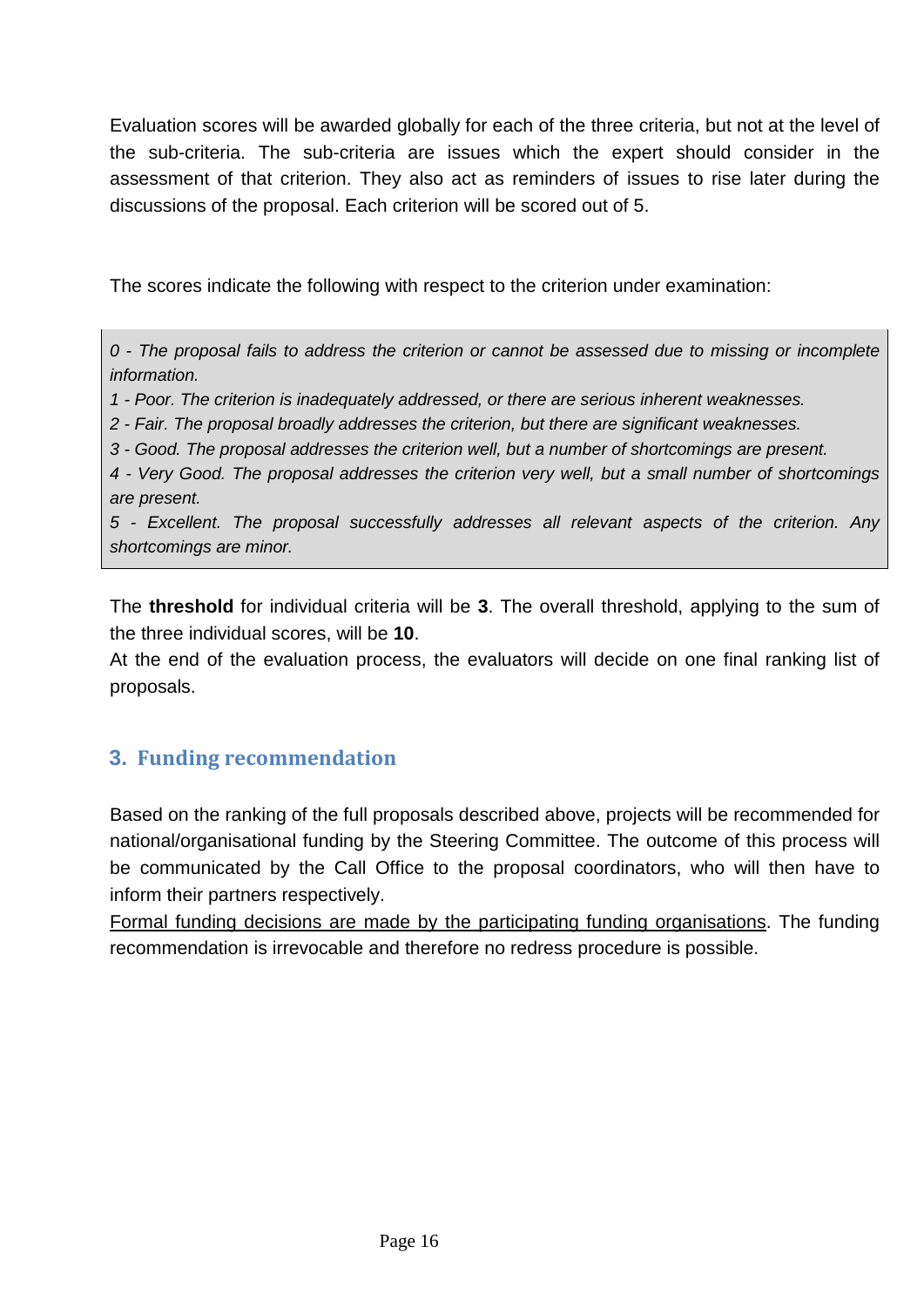# <span id="page-16-0"></span>**6. After the funding recommendation**

### <span id="page-16-1"></span>**1. Negotiation of grant agreements / Project funding**

- After a positive funding recommendation, the project partners must directly contact their NCP in order to start the contract negotiation and accomplish the remaining steps until the research project can start. The project coordinator is responsible for synchronising the project start with his/her partners.
- The funding of a project is provided based on the virtual common pot scheme, meaning that each funding organisation will fund its own national/regional partner(s) within the project (funding of project partners is provided by the participating funding programmes according to applicable national/organisational funding rules).
- Since in some countries/regions, a Consortium Agreement might be required for release of the funds, successful consortia must negotiate such an agreement before commencement of the project. This should address matters such as the regulation of intellectual property rights and actions to be taken in the event of unsatisfactory performance by one or more partners. Applicants have to obey national/organisational regulations [\(National Regulations](#page-35-0) and [NCPs\)](#page-20-1) regarding this issue. Support for the preparation of a Consortium Agreement can be found on the [DESCA webpage.](http://www.desca-2020.eu/)

### <span id="page-16-2"></span>**2. Project monitoring and reporting**

The funded projects are considered to form part of an international research programme.

In addition to the reporting required by the national/organisational rules, project coordinators are required to provide a mid-term and an end-term report to the Call Steering Committee according to common templates which will be provided to them. All partners will have to deliver input for these reports. The monitoring will be conducted during the life span of the project.

More information on the monitoring and reporting procedures will be provided to the coordinators of the projects recommended for funding.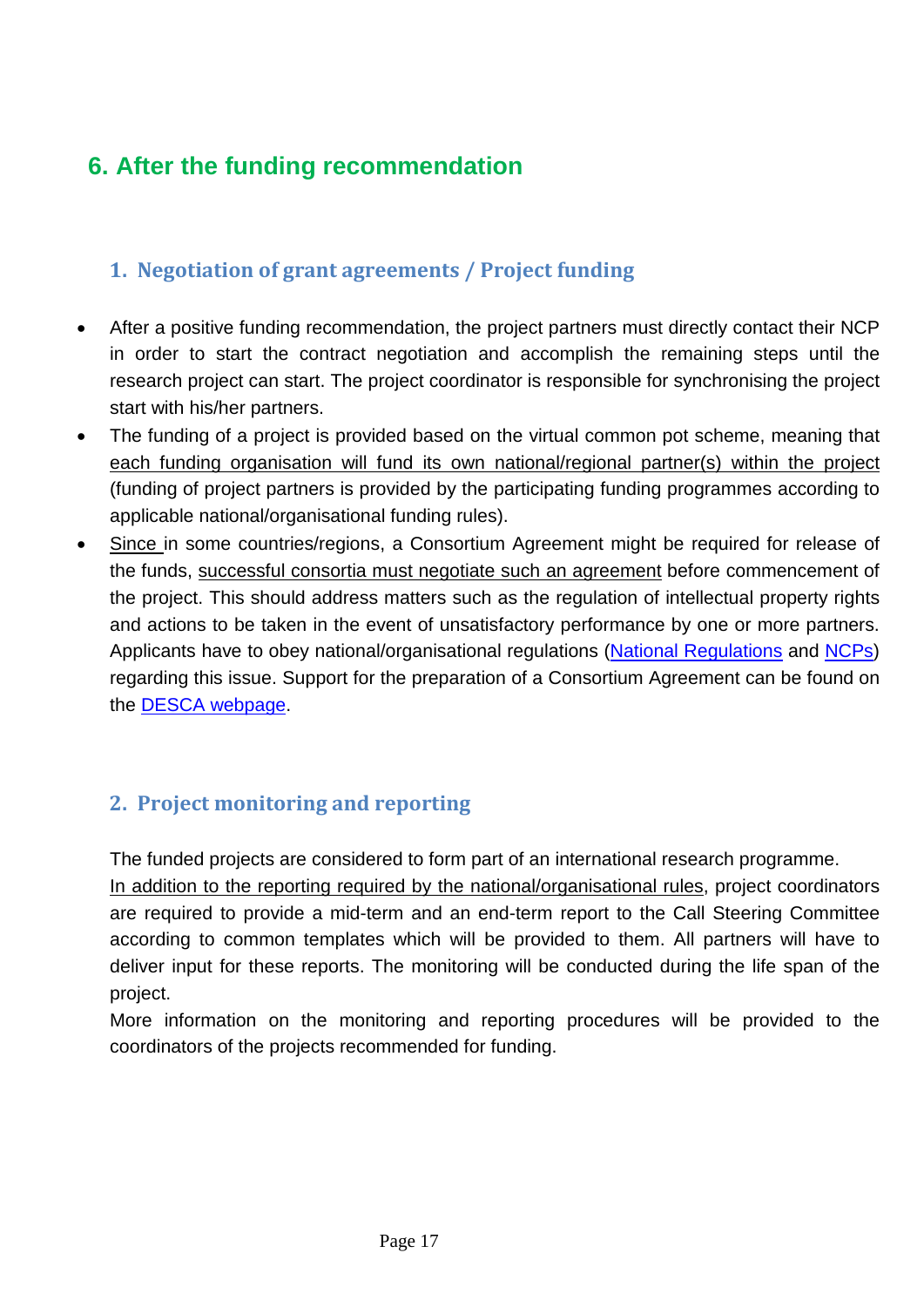### <span id="page-17-0"></span>**3. Communication, dissemination and valorisation**

Funded projects must dedicate appropriate resources for communication and dissemination activities including for participation in activities organised by FACCE SURPLUS. Each research project proposal must include a plan for communication, dissemination and valorisation of results (uptake of research results).

For a well elaborated communication, dissemination and valorisation plan, applicants are advised to take into consideration the guidelines on "Communicating EU Research & Innovation" by the European Commission: [http://ec.europa.eu/research/participants/data/ref/h2020/other/gm/h2020-guide-comm\\_en.pdf](http://ec.europa.eu/research/participants/data/ref/h2020/other/gm/h2020-guide-comm_en.pdf)

The project coordinator has the duty to participate in the **FACCE SURPLUS event** which will take place in **Germany in Fall 2018**. This event will be the combination of the common endterm meeting of research projects from the first FACCE SURPLUS call and of the common kick-off meeting of projects funded within the framework of the present call. The project coordinator will be informed in due time about this event. If the project coordinator is not available in person for the event, he/she has to appoint a deputy who will be present on behalf of the coordinator. The project partners are also encouraged to attend. Sufficient resources should be allocated in their budget to participate in this event. FACCE SURPLUS will organise further events in 2019-2020, project partners will be suggested to join.

Dissemination of project results is requested in the form of various communication routes such as scientific papers, posters, stakeholder involvement, courses or training material, web based tools, workshops or direct intervention towards end users.

Dissemination in all partner countries to national end users is necessary. A more detailed communication and valorisation plan will be requested for the full proposal and should specify how the planned activities will contribute to the impact of the project.

To assist the projects in reaching the stakeholders FACCE SURPLUS will publish a stakeholder-oriented electronic newsletter and prepare dissemination web pages for each funded project.

The project communication and valorisation plan should suggest stakeholder-oriented articles to be published in the FACCE SURPLUS electronic newsletter. All publications, which originate from the projects, must be made available via the project website (unless subject to IPR concerns).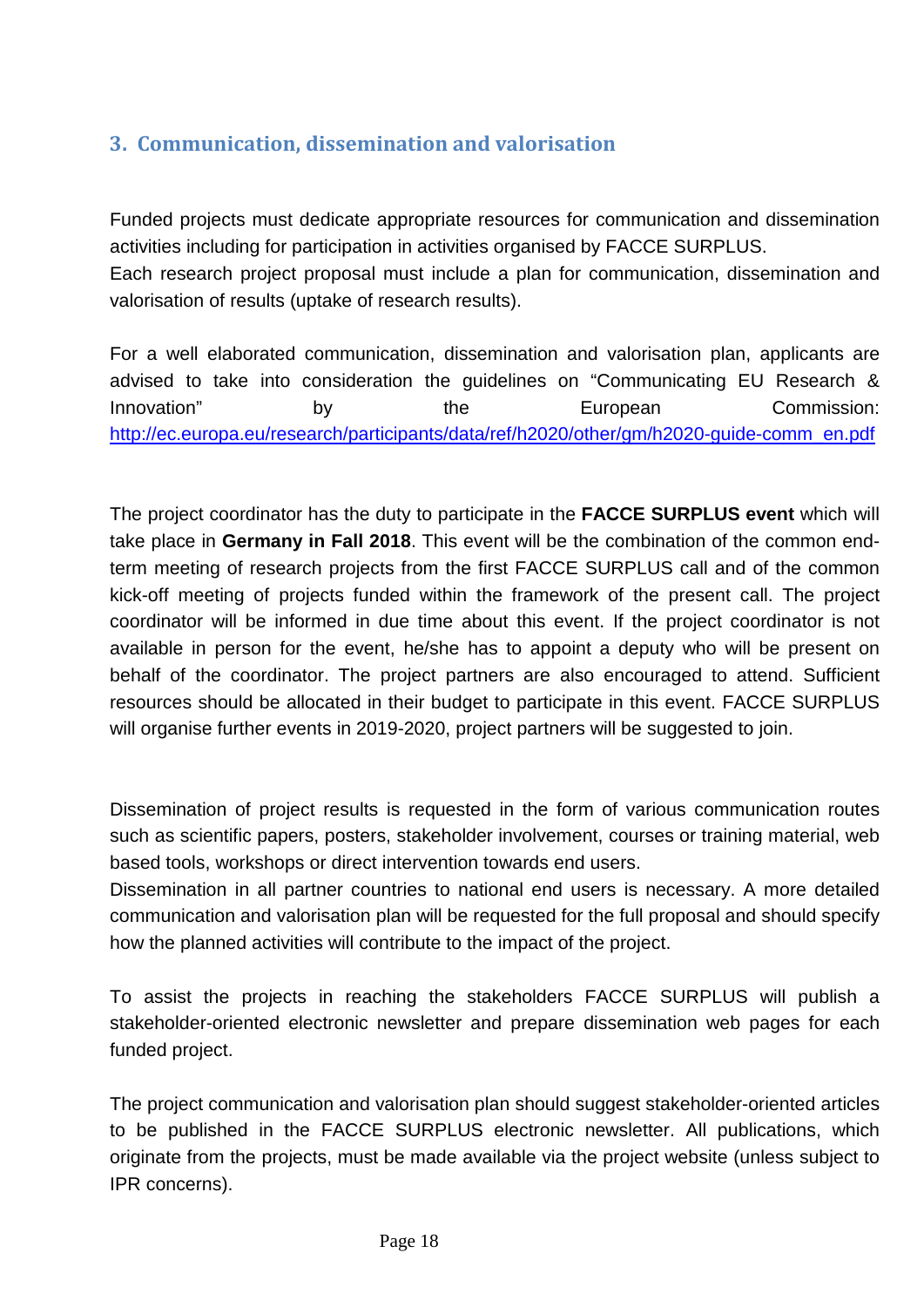Concerning dissemination activities, proper reference must be given to FACCE SURPLUS and to FACCE-JPI in all related publications, exhibitions, lectures and press information by using the appropriate logo (FACCE-JPI logo).

Please note that projects will be asked to provide the publications and other outputs from the projects.

It is very important that projects research results provide the evidence-base, feed directly into the policy making and innovation process and provide innovative products / "solutions" to tackle the interconnected challenges of sustainable agriculture, food security and impacts of climate change.

#### *What is expected for Valorisation of results (research results uptake)*:

- Do you expect that your project will produce results to be used to inform European and international policies (for example Climate, Bioeconomy, Food and Nutrition Security related policies, Common Agricultural Policy)?
- Besides scientific deliverables, what societal, environmental and economic impacts and deliverables do you expect the project might provide?
- Will your project provide some innovations / practical solutions for end-users such as farmers, industry etc.? What technological readiness level (TRL) does your project address?
- How will knowledge exchange and impact generation be achieved within your project?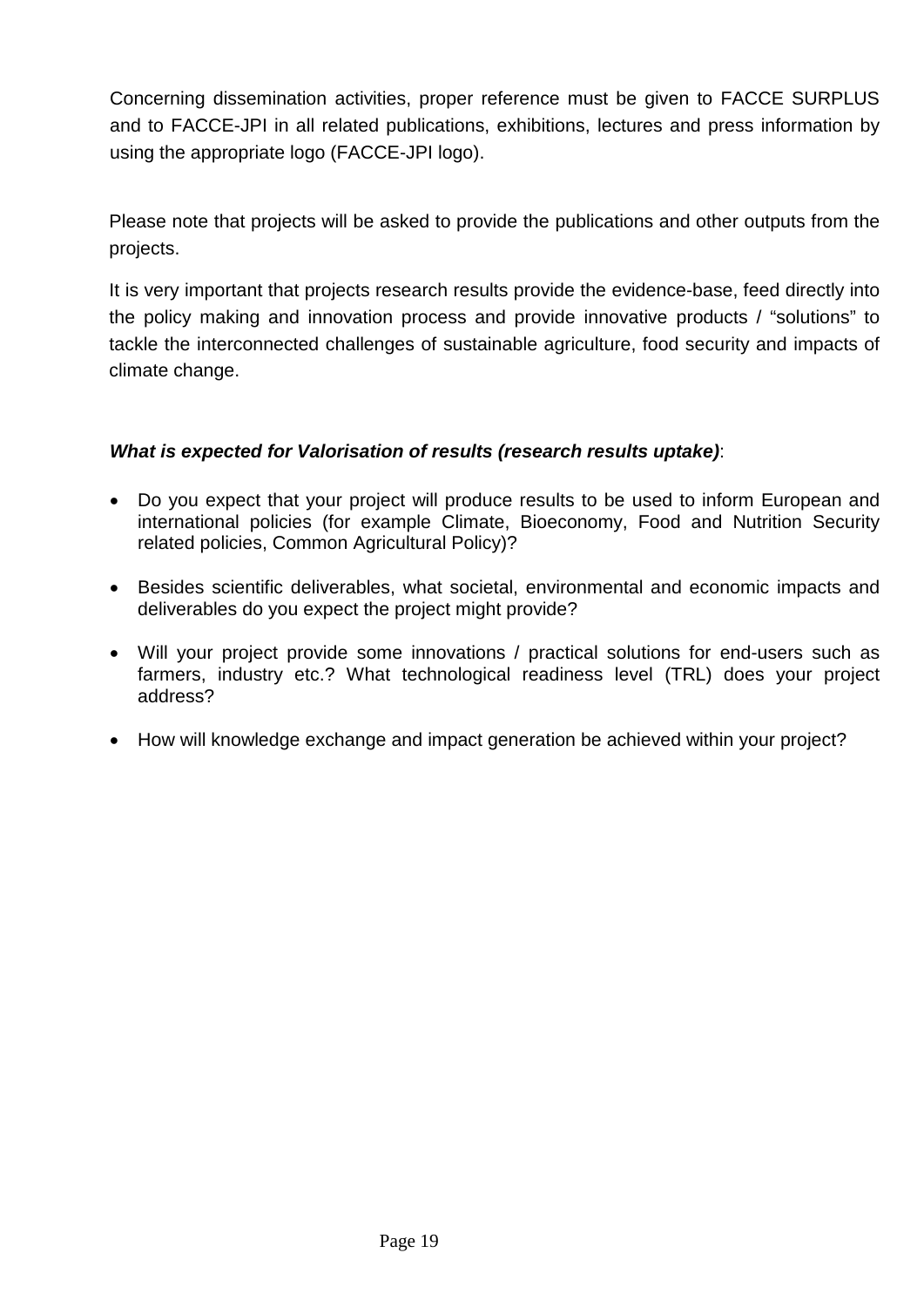# **ANNEXES:**

- A : Table of NCPs
- **B** : Declaration of Honour
- C : Template for pre-proposal
- D : Template for full proposal
- E : National Regulations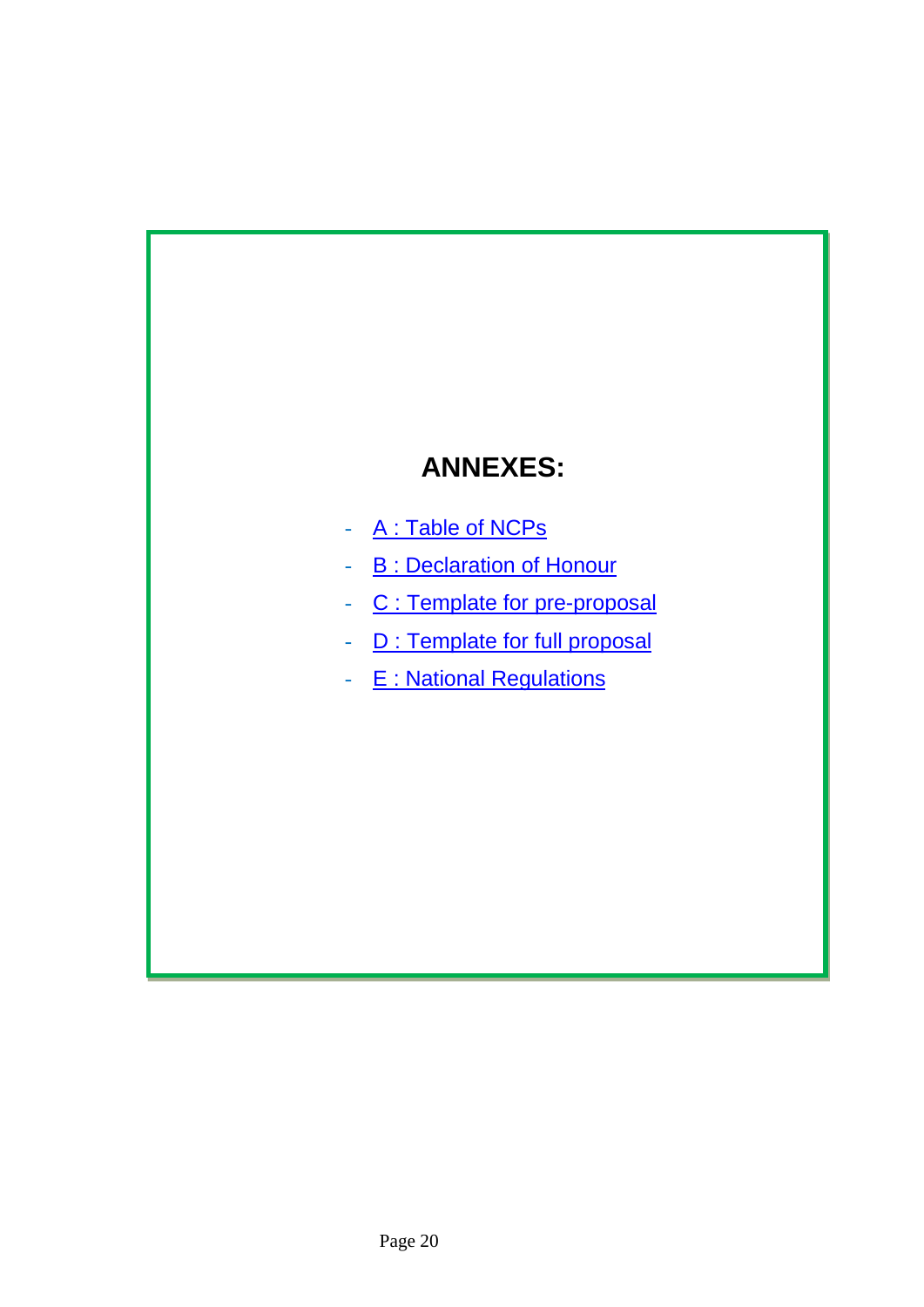# <span id="page-20-1"></span><span id="page-20-0"></span>**A. National Contact Persons**

| Country                          |                      | Organisation    | <b>National Contact Person (NCP)</b> |                                  |  |  |  |
|----------------------------------|----------------------|-----------------|--------------------------------------|----------------------------------|--|--|--|
|                                  |                      | <b>VLAIO</b>    | <b>Marianne Claessens</b>            | Marianne.claessens@vlaio.be      |  |  |  |
| Belgium                          | Vlaamse<br>Queerheid |                 | Elsie Declercq                       | Elsie.declercq@vlaio.be          |  |  |  |
|                                  |                      | <b>FWO</b>      | Olivier Boehme                       |                                  |  |  |  |
| Belgium                          | Vlaamse<br>Queerheid |                 | <b>Toon Monbaliu</b>                 | eranet@fwo.be                    |  |  |  |
|                                  |                      |                 | Helena Pärenson                      | helena.parenson@agri.ee          |  |  |  |
| Estonia                          |                      | <b>MEM</b>      | Maarja Malm                          | maarja.Malm@agri.ee              |  |  |  |
|                                  |                      |                 | Külli Kaare                          | kylli.kaare@agri.ee              |  |  |  |
| Finland                          |                      | <b>MMM</b>      | Mikko Peltonen                       | Mikko.Peltonen@mmm.fi            |  |  |  |
|                                  |                      |                 | Elina Nikkola                        | Elina.Nikkola@mmm.fi             |  |  |  |
| France                           |                      | <b>ANR</b>      | Maurice Héral                        | maurice.heral@agencerecherche.fr |  |  |  |
|                                  |                      |                 | Claude Yven                          | Claude.YVEN@agencerecherche.fr   |  |  |  |
| Germany                          |                      | <b>BMBF</b>     | Nicolas Tinois                       | n.tinois@fz-juelich.de           |  |  |  |
|                                  |                      |                 | <b>Stefanie Margraf</b>              | s.margraf@fz-juelich.de          |  |  |  |
| Norway                           |                      | <b>RCN</b>      | Kirsti Anker-Nilssen                 | kan@rcn.no                       |  |  |  |
|                                  |                      |                 | Anicke Brandt-Kjelsen                | anb@rcn.no                       |  |  |  |
| Poland                           |                      | <b>NCBR</b>     | Kinga Szymańska-Rzeźnik              | kinga.szymanska@ncbr.gov.pl      |  |  |  |
|                                  |                      |                 | Izabela Rzepczyńska                  | izabela.rzepczynska@ncbr.gov.pl  |  |  |  |
| Romania                          |                      | <b>UEFISCDI</b> | Adrian Asanica                       | adrian.asanica@uefiscdi.ro       |  |  |  |
| The<br><b>NWO</b><br>Netherlands |                      | Martijn Los     | m.los@nwo.nl                         |                                  |  |  |  |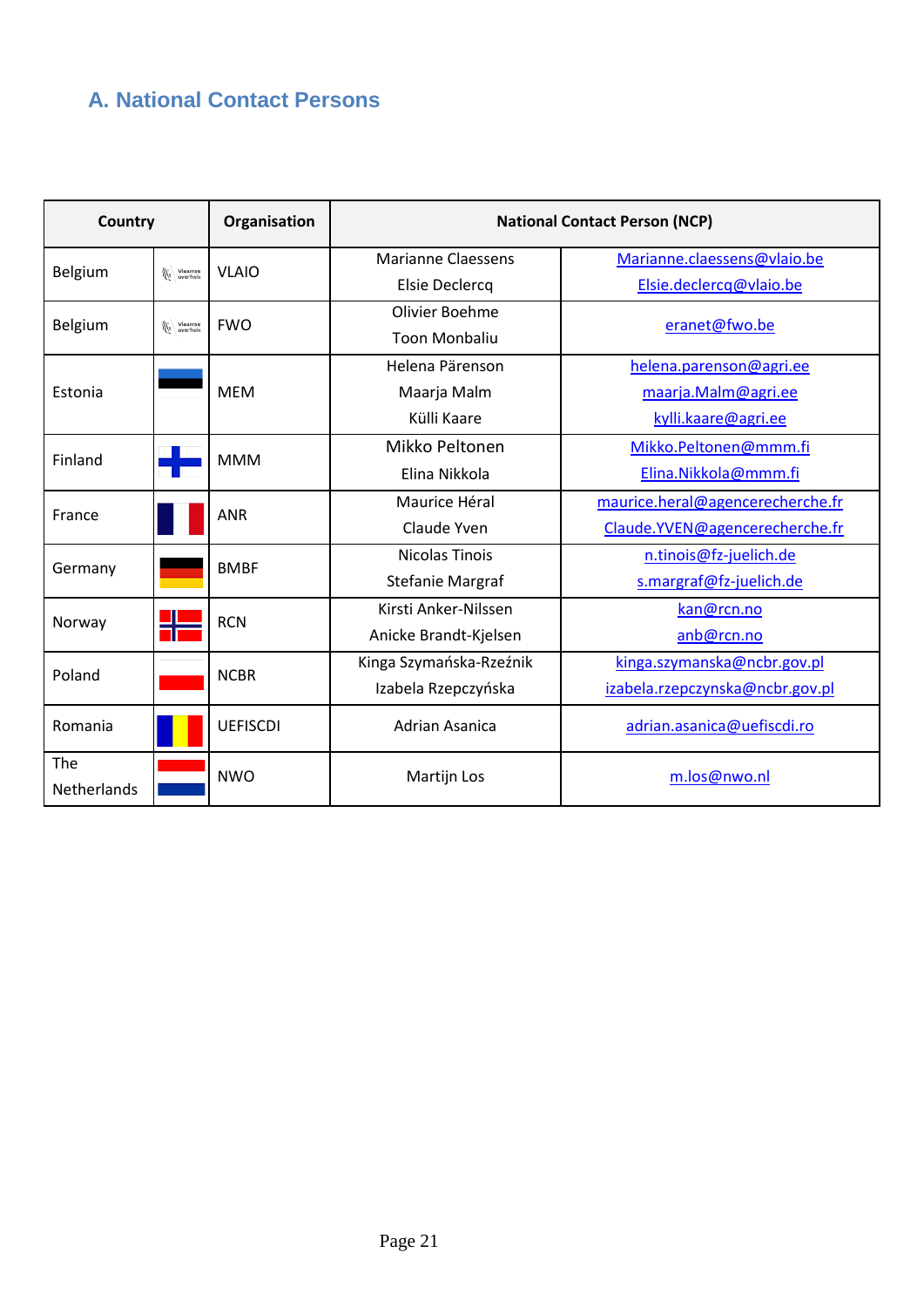### <span id="page-21-0"></span>**B. Declaration of Honour**

To be signed and uploaded with the pre-proposal on [www.submission-faccejpi.com](http://www.submission-faccejpi.com/)**.**

*This template may be used for applicants participating in research proposals and which are not eligible for funding (e.g. from a country not participating in the call), in order to provide evidence of their commitment to contribute to a proposed project. Grey-marked fields must be duly completed. Applicants are allowed to use their own templates, however the content of the letter as described hereunder should be regarded as the minimum requirement. This document must be signed by an authorized representative of the organisation.*

FACCE-JPI Call Office Forschungszentrum Jülich GmbH

Address of organisation

Name and coordinates of contact person

#### **FACCE SURPLUS call on Small Scale Biorefineries**

#### **Declaration of Honour**

**Proposal acronym:** …………………………..

City, Date**,**

We hereby confirm that **organization** has sufficient resources and is committed to participate to the project **proposal acronym**, in accordance to the pre-proposal which is submitted by **coordinator** in the frame of the FACCE SURPLUS call on Small Scale Biorefineries and in case the full proposal is recommended for funding by the Call Steering Committee.

<span id="page-21-1"></span>Signature of Name and affiliation: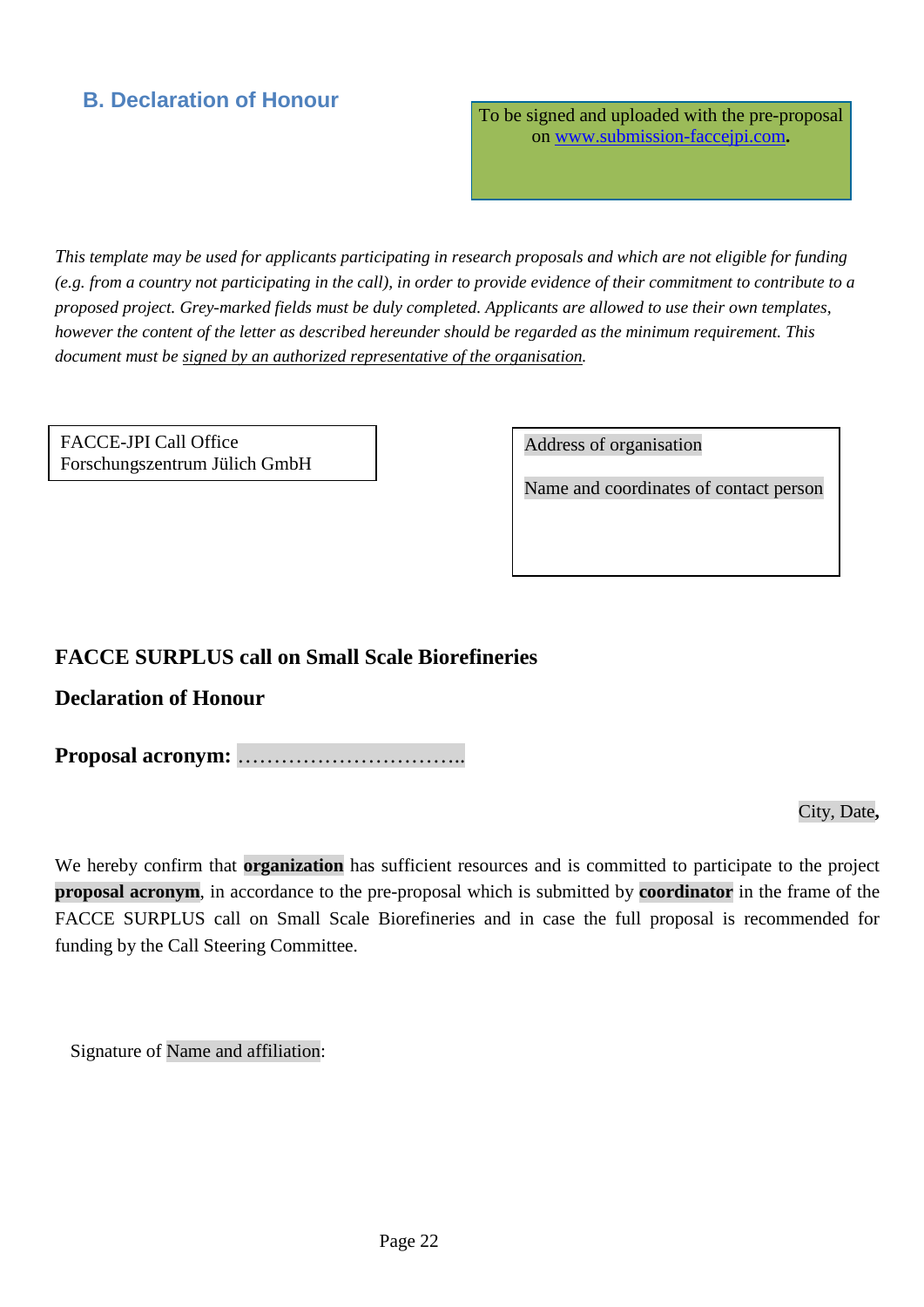# <span id="page-22-0"></span>**C. Pre-proposal template**

*This template, displaying the content of a pre-proposal, is provided for information only. It is reminded that the submission must be done online.*

# **FACCE SURPLUS Call on Small Scale Biorefineries**

### **Pre-proposal**

### **Part A - Summary**

| <b>Project Title</b><br>Max. 200 characters                          |                              |                                     |                                   |  |
|----------------------------------------------------------------------|------------------------------|-------------------------------------|-----------------------------------|--|
| <b>Acronym</b><br>Max. 15 characters                                 |                              |                                     |                                   |  |
| <b>Duration of the project</b><br>(max. 36 months)                   |                              | <b>Expected Start</b><br>(dd/mm/yy) | <b>Expected End</b><br>(dd/mm/yy) |  |
| <b>Total cost of the project</b><br>$(k\Theta^7)$                    |                              |                                     |                                   |  |
| <b>Total requested funding</b><br>$(k\Theta^8)$                      |                              |                                     |                                   |  |
| <b>Project summary</b><br>Max. 1000 characters                       |                              |                                     |                                   |  |
| Name of (up to) 3 persons<br>which may not evaluate this<br>proposal | 1.<br>$\overline{2}$ .<br>3. |                                     |                                   |  |

 $<sup>7</sup>$  The total cost is automatically calculated.</sup>  $\overline{a}$ 

<sup>&</sup>lt;sup>8</sup> The total requested funding is automatically calculated.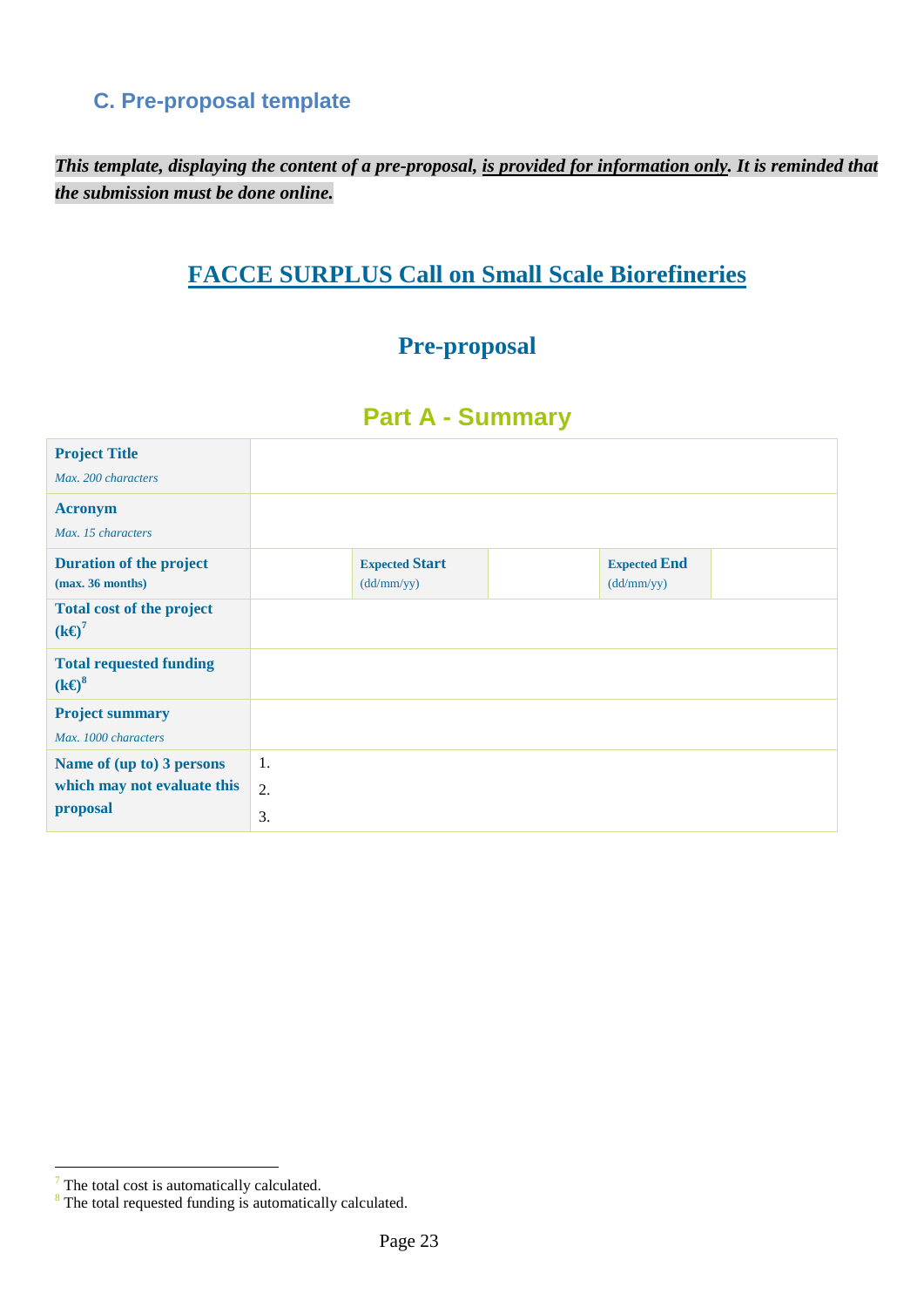# **Part B - Project Consortium**

| <b>Partner 1 = Project coordinator</b>                                 |  |  |  |       |                                                                                                 |  |  |  |
|------------------------------------------------------------------------|--|--|--|-------|-------------------------------------------------------------------------------------------------|--|--|--|
| Legal name of organisation:                                            |  |  |  |       |                                                                                                 |  |  |  |
| Type of organisation                                                   |  |  |  |       | specify (optional):                                                                             |  |  |  |
| <b>Country:</b>                                                        |  |  |  |       |                                                                                                 |  |  |  |
| Post code:                                                             |  |  |  | Town: |                                                                                                 |  |  |  |
| Street name, number:                                                   |  |  |  |       |                                                                                                 |  |  |  |
| <b>Additional adress</b><br>information (optional) :                   |  |  |  |       |                                                                                                 |  |  |  |
| Website (optional):                                                    |  |  |  |       |                                                                                                 |  |  |  |
| Coordinating person / Contact person for the project*                  |  |  |  |       |                                                                                                 |  |  |  |
| Academic degree                                                        |  |  |  |       | Ms / Mr                                                                                         |  |  |  |
| First name:                                                            |  |  |  |       | Surname:                                                                                        |  |  |  |
| Position:                                                              |  |  |  |       | Phone (with int. prefix):                                                                       |  |  |  |
| E-Mail:                                                                |  |  |  |       | Fax (with int. prefix):                                                                         |  |  |  |
| Budget plan (automatically calculated from the Budget plan-table)      |  |  |  |       |                                                                                                 |  |  |  |
| Is the budget of Partner 1 including or excluding VAT?                 |  |  |  |       |                                                                                                 |  |  |  |
| Project costs ( $k \in$ ):                                             |  |  |  |       | Required funding $(k \in \mathbb{R})$ :                                                         |  |  |  |
| 3 Main Publications of Partner 1 relevant for this project (optional): |  |  |  |       |                                                                                                 |  |  |  |
| 1:                                                                     |  |  |  |       |                                                                                                 |  |  |  |
| 2:                                                                     |  |  |  |       |                                                                                                 |  |  |  |
| 3:                                                                     |  |  |  |       |                                                                                                 |  |  |  |
|                                                                        |  |  |  |       | Description of the budget of Partner 1 and contribution to the project (max. 2.000 characters): |  |  |  |
|                                                                        |  |  |  |       |                                                                                                 |  |  |  |

**□** *I have read my National Regulations and contacted my National Contact Person(s) beforehand in order to assess my eligibility and the eligibility of this Pre-proposal.*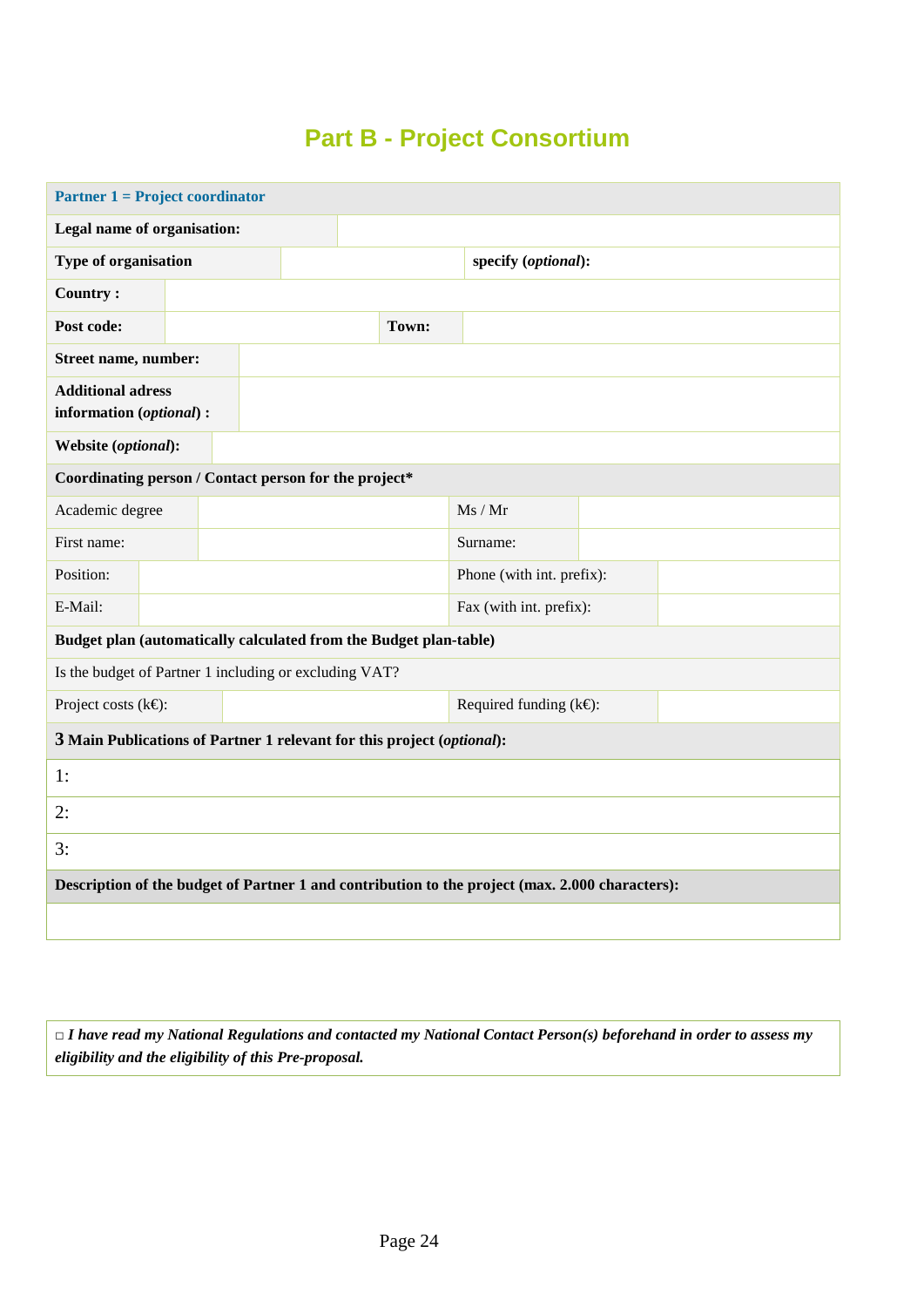| <b>Partner 2</b>                                     |                                                                        |  |       |                                                                                                 |  |  |  |  |
|------------------------------------------------------|------------------------------------------------------------------------|--|-------|-------------------------------------------------------------------------------------------------|--|--|--|--|
| Legal name of organisation:                          |                                                                        |  |       |                                                                                                 |  |  |  |  |
| Type of organisation                                 |                                                                        |  |       | specify (optional):                                                                             |  |  |  |  |
| <b>Country:</b>                                      |                                                                        |  |       |                                                                                                 |  |  |  |  |
| Post code:                                           |                                                                        |  | Town: |                                                                                                 |  |  |  |  |
| Street name, number:                                 |                                                                        |  |       |                                                                                                 |  |  |  |  |
| <b>Additional adress</b><br>information (optional) : |                                                                        |  |       |                                                                                                 |  |  |  |  |
| Website (optional):                                  |                                                                        |  |       |                                                                                                 |  |  |  |  |
| Coordinating person / Contact person for the project |                                                                        |  |       |                                                                                                 |  |  |  |  |
| Academic degree                                      |                                                                        |  |       | Ms / Mr                                                                                         |  |  |  |  |
| First name:                                          |                                                                        |  |       | Surname:                                                                                        |  |  |  |  |
| Position:                                            |                                                                        |  |       | Phone (with int. prefix):                                                                       |  |  |  |  |
| E-Mail:                                              |                                                                        |  |       | Fax (with int. prefix):                                                                         |  |  |  |  |
|                                                      | Budget plan (automatically calculated from the Budget plan-table)      |  |       |                                                                                                 |  |  |  |  |
|                                                      | Is the budget of Partner 2 including or excluding VAT?                 |  |       |                                                                                                 |  |  |  |  |
| Project costs ( $k \in \mathbb{S}$ ):                |                                                                        |  |       | Required funding $(k \in)$ :                                                                    |  |  |  |  |
|                                                      | 3 Main Publications of Partner 2 relevant for this project (optional): |  |       |                                                                                                 |  |  |  |  |
| 1:                                                   |                                                                        |  |       |                                                                                                 |  |  |  |  |
| 2:                                                   |                                                                        |  |       |                                                                                                 |  |  |  |  |
| 3:                                                   |                                                                        |  |       |                                                                                                 |  |  |  |  |
|                                                      |                                                                        |  |       | Description of the budget of Partner 2 and contribution to the project (max. 2.000 characters): |  |  |  |  |
|                                                      |                                                                        |  |       |                                                                                                 |  |  |  |  |

**□** *I have read my National Regulations and contacted my National Contact Person(s) beforehand in order to assess my eligibility and the eligibility of this Pre-proposal.*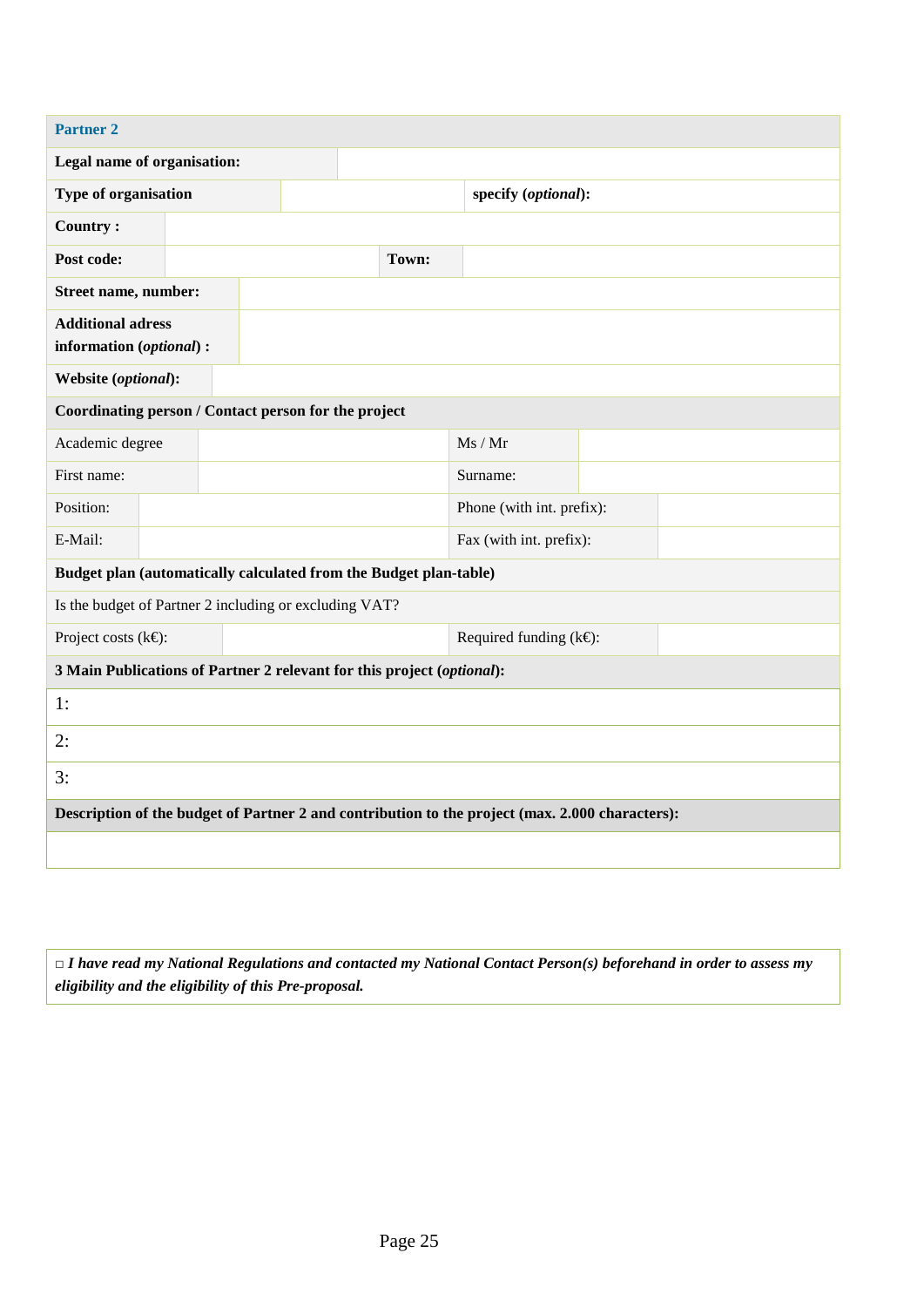| <b>Partner N</b>                                     |                                                                        |  |       |                                                                                                 |  |  |  |  |
|------------------------------------------------------|------------------------------------------------------------------------|--|-------|-------------------------------------------------------------------------------------------------|--|--|--|--|
| Legal name of organisation*:                         |                                                                        |  |       |                                                                                                 |  |  |  |  |
| Type of organisation                                 |                                                                        |  |       | specify (optional):                                                                             |  |  |  |  |
| Country*:                                            |                                                                        |  |       |                                                                                                 |  |  |  |  |
| Post code:                                           |                                                                        |  | Town: |                                                                                                 |  |  |  |  |
| Street name, number:                                 |                                                                        |  |       |                                                                                                 |  |  |  |  |
| <b>Additional adress</b><br>information (optional) : |                                                                        |  |       |                                                                                                 |  |  |  |  |
| Website (optional):                                  |                                                                        |  |       |                                                                                                 |  |  |  |  |
| Coordinating person / Contact person for the project |                                                                        |  |       |                                                                                                 |  |  |  |  |
| Academic degree                                      |                                                                        |  |       | Ms / Mr                                                                                         |  |  |  |  |
| First name:                                          |                                                                        |  |       | Surname:                                                                                        |  |  |  |  |
| Position:                                            |                                                                        |  |       | Phone (with int. prefix):                                                                       |  |  |  |  |
| E-Mail:                                              |                                                                        |  |       | Fax (with int. prefix):                                                                         |  |  |  |  |
|                                                      | Budget plan (automatically calculated from the Budget plan-table)      |  |       |                                                                                                 |  |  |  |  |
|                                                      | Is the budget of Partner N including or excluding VAT?                 |  |       |                                                                                                 |  |  |  |  |
| Project costs $(k \oplus)$ :                         |                                                                        |  |       | Required funding $(k \oplus)$ :                                                                 |  |  |  |  |
|                                                      | 3 Main Publications of Partner N relevant for this project (optional): |  |       |                                                                                                 |  |  |  |  |
| 1:                                                   |                                                                        |  |       |                                                                                                 |  |  |  |  |
| 2:                                                   |                                                                        |  |       |                                                                                                 |  |  |  |  |
| 3:                                                   |                                                                        |  |       |                                                                                                 |  |  |  |  |
|                                                      |                                                                        |  |       | Description of the budget of Partner N and contribution to the project (max. 2.000 characters): |  |  |  |  |
|                                                      |                                                                        |  |       |                                                                                                 |  |  |  |  |

**□** *I have read my National Regulations and contacted my National Contact Person(s) beforehand in order to assess my eligibility and the eligibility of this Pre-proposal.*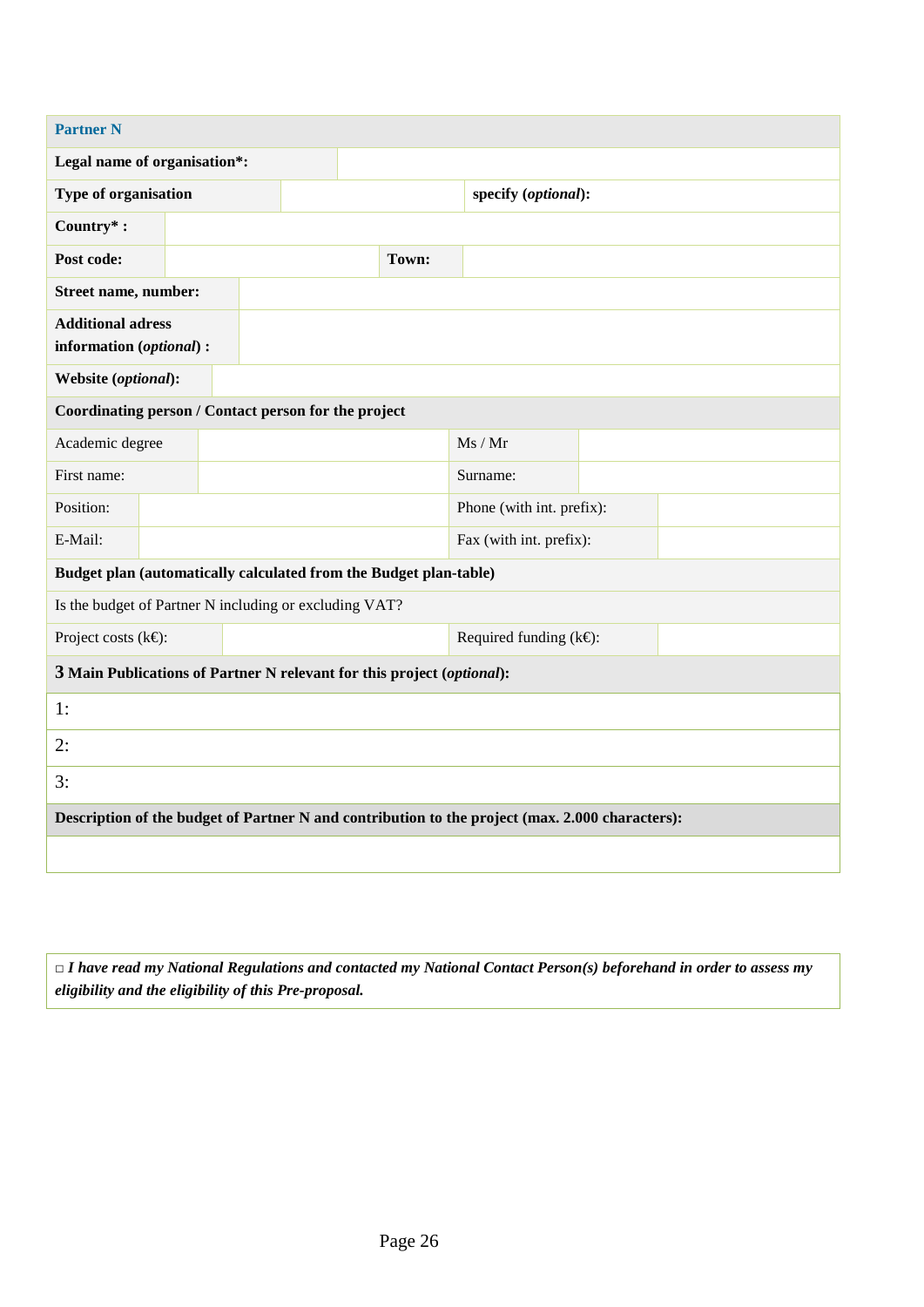# **Part C - Budget plan**

### **Enter only digits - integer number in k€ without special nor empty characters**

| <b>Project Costs</b>                                                     |           |        |             |              |           |          |             |             |                  |                                                       |
|--------------------------------------------------------------------------|-----------|--------|-------------|--------------|-----------|----------|-------------|-------------|------------------|-------------------------------------------------------|
|                                                                          | Personnel | Travel | Consumables | Subcontracts | Equipment | Overhead | Other costs | Total costs | Required funding | Own contribution (=Total<br>costs - Required funding) |
| Partner 1<br>Name/C                                                      |           |        |             |              |           |          |             |             |                  |                                                       |
| Partner 2<br>$\ensuremath{\mathsf{Name}}\xspace/\ensuremath{\mathsf{C}}$ |           |        |             |              |           |          |             |             |                  |                                                       |
| Partner 3<br>Name/co                                                     |           |        |             |              |           |          |             |             |                  |                                                       |
| $\begin{array}{c} \vdots \\ \vdots \\ \vdots \end{array}$                |           |        |             |              |           |          |             |             |                  |                                                       |
| Name/Country<br>Partner N                                                |           |        |             |              |           |          |             |             |                  |                                                       |
| Sum                                                                      |           |        |             |              |           |          |             |             |                  |                                                       |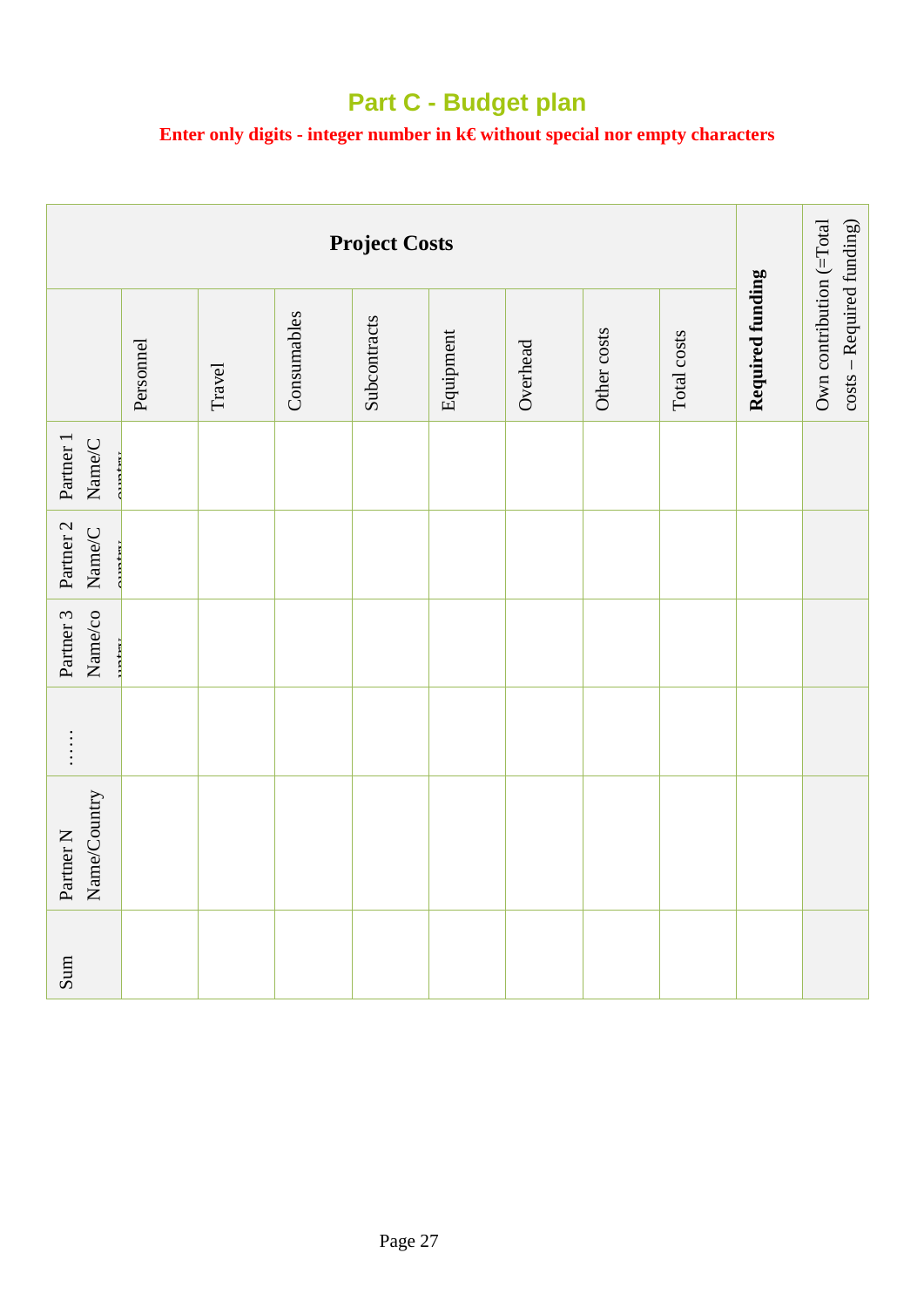### **Part D – Project description**

*(incl. up to 5 "figures")*

**Project objectives and expected results (max. 1500 characters)**

**Scientific and technological project description, including an overview of the state-of-the-art of knowledge and innovative characteristics of the project (max. 1000 characters)**

**Expected impact of the project (max. 1000 characters)**

**Relevance to the Scientific scope - how does the project fit into the scientific scope as described in the Call Announcement? (max. 1500 characters)**

**Contribution to the objectives of FACCE-JPI, especially [FACCE-JPI Strategic Research Agenda](http://www.faccejpi.com/Strategic-Research-Agenda) (Core Theme 2) (max. 1000 characters)**

**Integration of primary production and transformation sectors (max. 1500 characters)**

**Resources available in partners' institutions: description of infrastructure, competences and other means available to implement the project (max. 1000 characters)**

**Provisional project structure including Work Package breakdown (max. 1000 characters)**

**Environmental, societal, commercial products & EU/national policy impact; innovative solutions (max. 1500 characters)**

**Communication and valorisation plan & stakeholders' involvement, in particular policy, decision-makers and practitioners (max. 1000 characters)**

**Management and complementarity of the consortium (max. 1000 characters)**

### **Part E – Declaration of Honour**

*(Optional and only if necessary; see [annex C\)](#page-21-0)*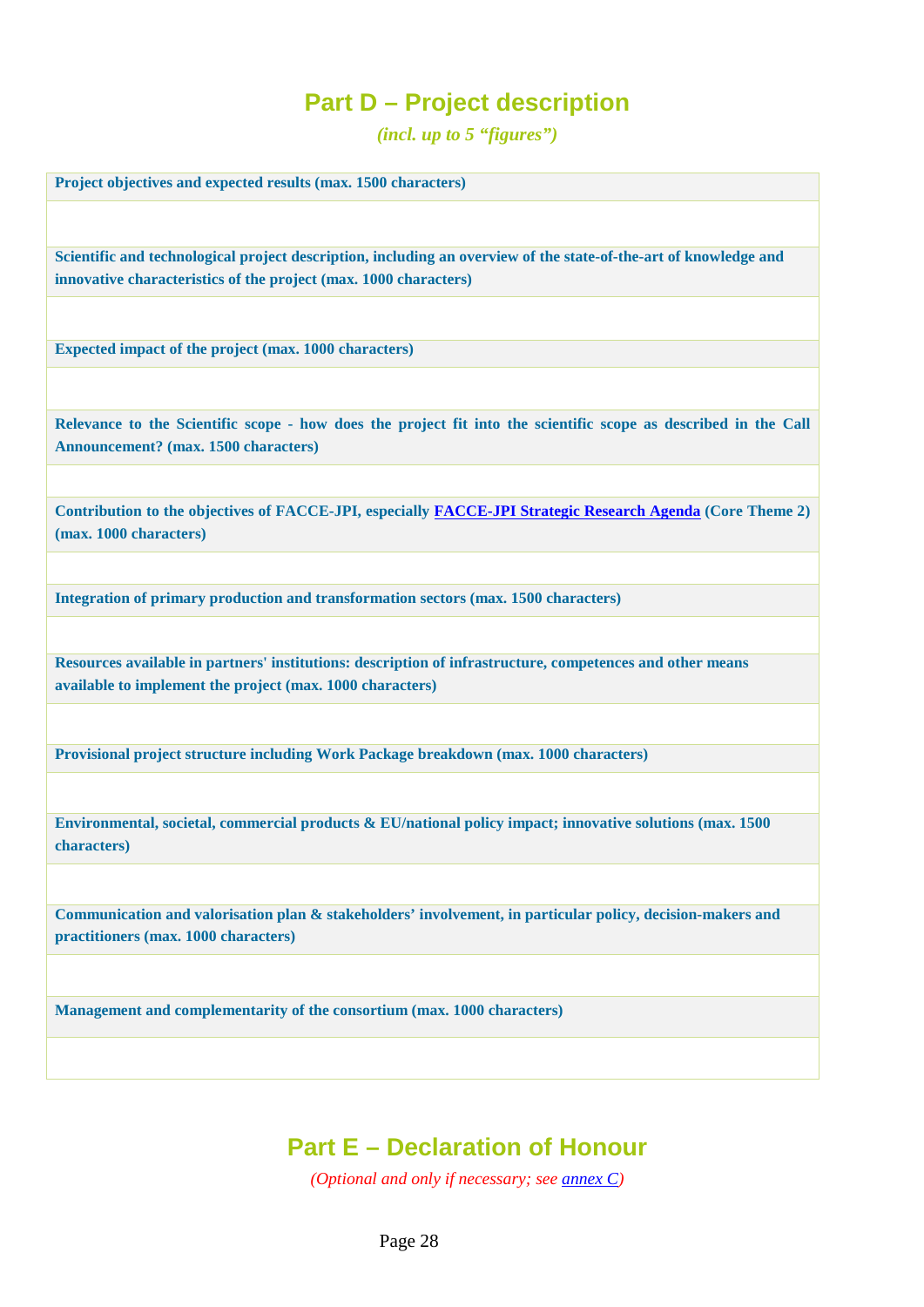### <span id="page-28-0"></span>**D. Full proposal template**

*This template, displaying the content of a full proposal, is provided for information only. It is reminded that the submission must occur online. The exact structure of the full proposals might slightly differ from this template.*

# **FACCE SURPLUS Call on Sustainable and Resilient agriculture for food and non-food systems**

### **Full proposal**

*Please note that some of the information may be published by FACCE-JPI after the funding recommendation for promotional issues. This applies to data marked with an \**

### **Part A - Summary**

| <b>Project Title</b>                               |    |                       |                     |  |
|----------------------------------------------------|----|-----------------------|---------------------|--|
| Max. 200 characters                                |    |                       |                     |  |
| <b>Acronym</b>                                     |    |                       |                     |  |
| Max. 15 characters                                 |    |                       |                     |  |
| <b>Duration of the project</b>                     |    | <b>Expected Start</b> | <b>Expected End</b> |  |
| (max. 36 months)                                   |    | (dd/mm/yy)            | $\frac{dd}{m}$      |  |
| <b>Total cost of the project</b><br>$(k\Theta^9)$  |    |                       |                     |  |
| <b>Total requested funding</b><br>$(k\Theta^{10})$ |    |                       |                     |  |
| <b>Project summary</b>                             |    |                       |                     |  |
| Max. 3000 characters                               |    |                       |                     |  |
| Name of (up to) 3 persons                          | 1. |                       |                     |  |
| which may not evaluate this                        | 2. |                       |                     |  |
| proposal                                           | 3. |                       |                     |  |

 $\overline{a}$ 

 $9^9$  The total cost is automatically calculated.

 $10$  The total requested funding is automatically calculated.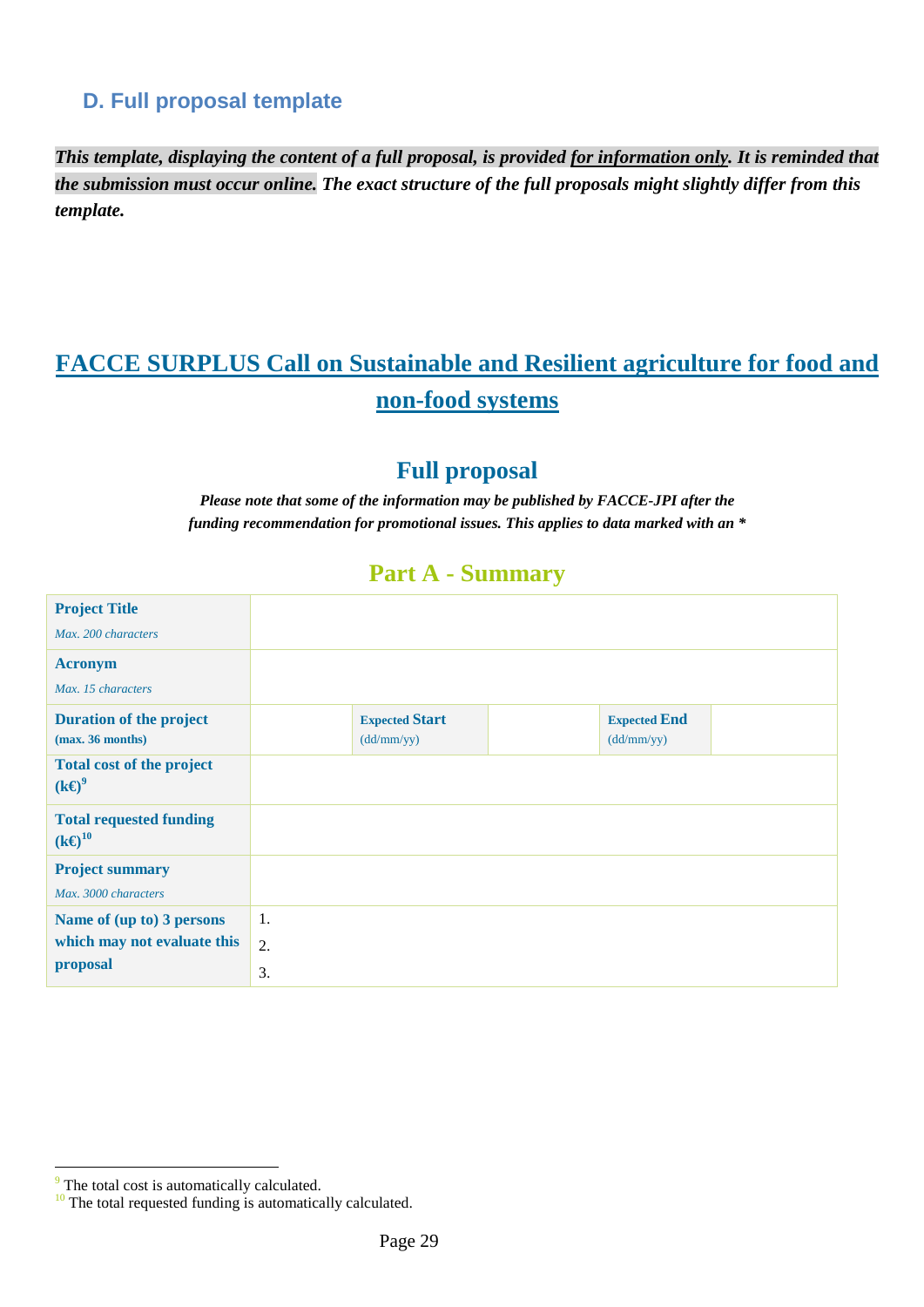# **Part B - Project Consortium**

| <b>Partner 1 = Project coordinator</b>               |  |                                                                        |       |                                                                                                 |  |  |  |  |
|------------------------------------------------------|--|------------------------------------------------------------------------|-------|-------------------------------------------------------------------------------------------------|--|--|--|--|
| Legal name of organisation*:                         |  |                                                                        |       |                                                                                                 |  |  |  |  |
| Type of organisation                                 |  |                                                                        |       | specify (optional):                                                                             |  |  |  |  |
| Country*:                                            |  |                                                                        |       |                                                                                                 |  |  |  |  |
| Post code:                                           |  |                                                                        | Town: |                                                                                                 |  |  |  |  |
| Street name, number:                                 |  |                                                                        |       |                                                                                                 |  |  |  |  |
| <b>Additional adress</b><br>information (optional) : |  |                                                                        |       |                                                                                                 |  |  |  |  |
| Website (optional):                                  |  |                                                                        |       |                                                                                                 |  |  |  |  |
|                                                      |  | Coordinating person / Contact person for the project*                  |       |                                                                                                 |  |  |  |  |
| Academic degree                                      |  |                                                                        |       | Ms / Mr                                                                                         |  |  |  |  |
| First name:                                          |  |                                                                        |       | Surname:                                                                                        |  |  |  |  |
| Position:                                            |  |                                                                        |       | Phone (with int. prefix):                                                                       |  |  |  |  |
| E-Mail:                                              |  |                                                                        |       | Fax (with int. prefix):                                                                         |  |  |  |  |
|                                                      |  | Budget plan (automatically calculated from the Budget plan-table)      |       |                                                                                                 |  |  |  |  |
|                                                      |  | Is the budget of Partner 1 including or excluding VAT?                 |       |                                                                                                 |  |  |  |  |
| Project costs ( $k \in \mathbb{C}$ ):                |  |                                                                        |       | Required funding $(k \in \mathbb{R})$ :                                                         |  |  |  |  |
|                                                      |  | 3 Main Publications of Partner 1 relevant for this project (optional): |       |                                                                                                 |  |  |  |  |
| 1:                                                   |  |                                                                        |       |                                                                                                 |  |  |  |  |
| 2:                                                   |  |                                                                        |       |                                                                                                 |  |  |  |  |
| 3:                                                   |  |                                                                        |       |                                                                                                 |  |  |  |  |
|                                                      |  |                                                                        |       | Description of the budget of Partner 1 and contribution to the project (max. 2.000 characters): |  |  |  |  |
|                                                      |  |                                                                        |       |                                                                                                 |  |  |  |  |

### *Upload field for 1 CV (1 DIN A4 page)*

| Additional team members involved in the project (max. 2; optional) |                   |                           |            |  |  |  |  |
|--------------------------------------------------------------------|-------------------|---------------------------|------------|--|--|--|--|
| <b>Team member 2:</b>                                              | Academic degree : | $Ms / Mr$ :               | Position:  |  |  |  |  |
|                                                                    |                   |                           |            |  |  |  |  |
| First name:                                                        |                   | Family name:              |            |  |  |  |  |
| E-Mail:                                                            |                   | Phone (with int. prefix): |            |  |  |  |  |
| <b>Team member 3:</b>                                              | Academic degree : | $Ms / Mr$ :               | Position : |  |  |  |  |
|                                                                    |                   |                           |            |  |  |  |  |
| First name:                                                        |                   | Family name:              |            |  |  |  |  |
| E-Mail:                                                            |                   | Phone (with int. prefix): |            |  |  |  |  |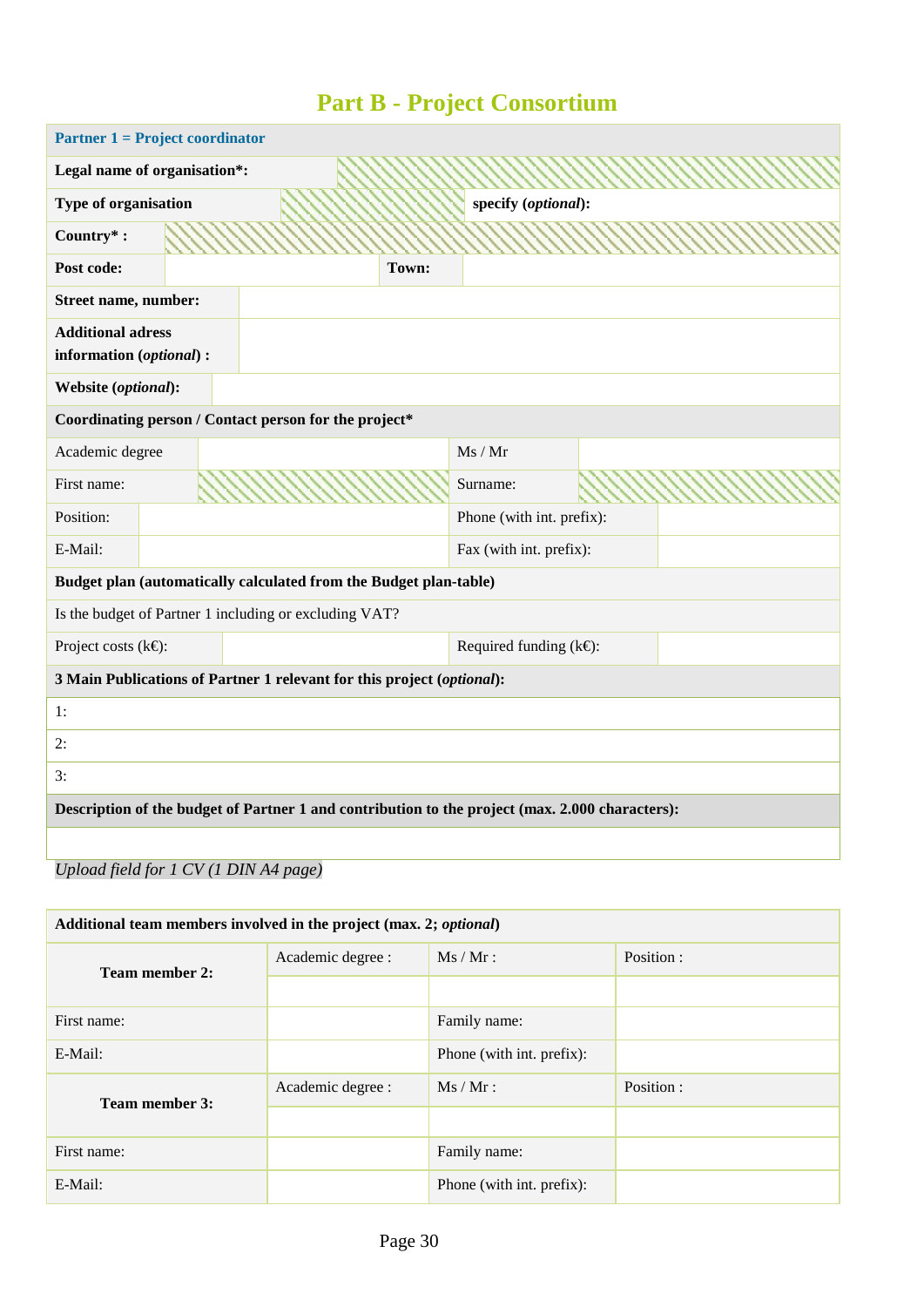| <b>Partner 2</b>                                                                                |       |                                 |  |  |  |
|-------------------------------------------------------------------------------------------------|-------|---------------------------------|--|--|--|
| Legal name of organisation*:                                                                    |       |                                 |  |  |  |
| Type of organisation                                                                            |       | specify (optional):             |  |  |  |
| Country*:                                                                                       |       |                                 |  |  |  |
| Post code:                                                                                      | Town: |                                 |  |  |  |
| Street name, number:                                                                            |       |                                 |  |  |  |
| <b>Additional adress</b><br>information (optional) :                                            |       |                                 |  |  |  |
| Website (optional):                                                                             |       |                                 |  |  |  |
| Coordinating person / Contact person for the project*                                           |       |                                 |  |  |  |
| Academic degree                                                                                 |       | Ms / Mr                         |  |  |  |
| First name:                                                                                     |       | Surname:                        |  |  |  |
| Position:                                                                                       |       | Phone (with int. prefix):       |  |  |  |
| E-Mail:                                                                                         |       | Fax (with int. prefix):         |  |  |  |
| Budget plan (automatically calculated from the Budget plan-table)                               |       |                                 |  |  |  |
| Is the budget of Partner 2 including or excluding VAT?                                          |       |                                 |  |  |  |
| Project costs ( $k \in \mathbb{C}$ ):                                                           |       | Required funding $(k \Theta)$ : |  |  |  |
| 3 Main Publications of Partner 2 relevant for this project (optional):                          |       |                                 |  |  |  |
| 1:                                                                                              |       |                                 |  |  |  |
| 2:                                                                                              |       |                                 |  |  |  |
| 3:                                                                                              |       |                                 |  |  |  |
| Description of the budget of Partner 2 and contribution to the project (max. 2.000 characters): |       |                                 |  |  |  |
|                                                                                                 |       |                                 |  |  |  |

# *Upload field for 1 CV (1 DIN A4 page)*

| Additional team members involved in the project (max. 2; optional) |                   |                           |            |  |  |  |  |
|--------------------------------------------------------------------|-------------------|---------------------------|------------|--|--|--|--|
| <b>Team member 2:</b>                                              | Academic degree : | $Ms/Mr$ :                 | Position : |  |  |  |  |
|                                                                    |                   |                           |            |  |  |  |  |
| First name:                                                        |                   | Family name:              |            |  |  |  |  |
| E-Mail:                                                            |                   | Phone (with int. prefix): |            |  |  |  |  |
| <b>Team member 3:</b>                                              | Academic degree : | $Ms / Mr$ :               | Position:  |  |  |  |  |
|                                                                    |                   |                           |            |  |  |  |  |
| First name:                                                        |                   | Family name:              |            |  |  |  |  |
| E-Mail:                                                            |                   | Phone (with int. prefix): |            |  |  |  |  |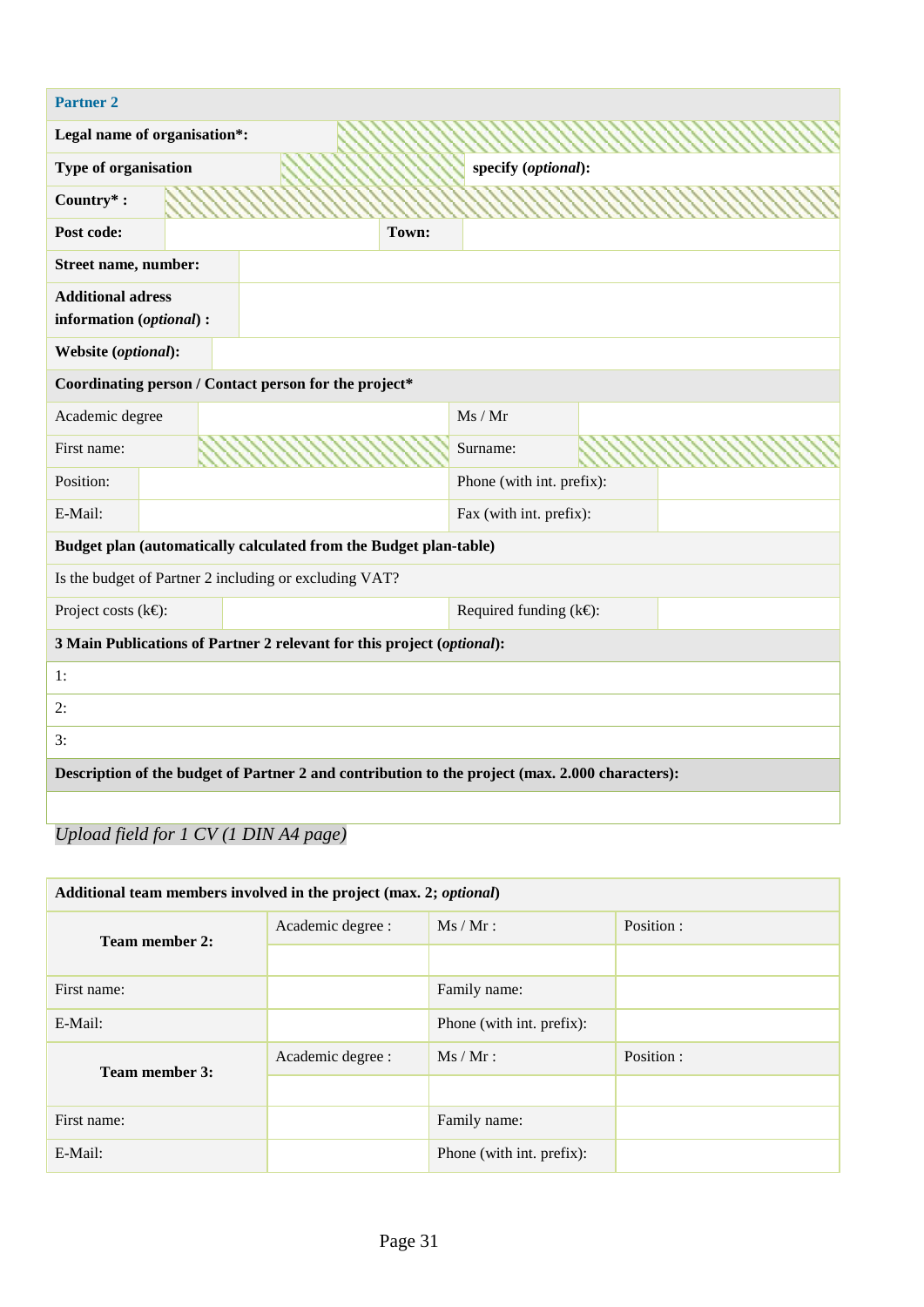| <b>Partner N</b>                                                                                |  |                                                                        |       |                                 |  |  |  |  |
|-------------------------------------------------------------------------------------------------|--|------------------------------------------------------------------------|-------|---------------------------------|--|--|--|--|
| Legal name of organisation*:                                                                    |  |                                                                        |       |                                 |  |  |  |  |
| Type of organisation                                                                            |  |                                                                        |       | specify (optional):             |  |  |  |  |
| Country*:                                                                                       |  |                                                                        |       |                                 |  |  |  |  |
| Post code:                                                                                      |  |                                                                        | Town: |                                 |  |  |  |  |
| Street name, number:                                                                            |  |                                                                        |       |                                 |  |  |  |  |
| <b>Additional adress</b><br>information (optional) :                                            |  |                                                                        |       |                                 |  |  |  |  |
| Website (optional):                                                                             |  |                                                                        |       |                                 |  |  |  |  |
| Coordinating person / Contact person for the project*                                           |  |                                                                        |       |                                 |  |  |  |  |
| Academic degree                                                                                 |  |                                                                        |       | Ms / Mr                         |  |  |  |  |
| First name:                                                                                     |  |                                                                        |       | Surname:                        |  |  |  |  |
| Position:                                                                                       |  |                                                                        |       | Phone (with int. prefix):       |  |  |  |  |
| E-Mail:                                                                                         |  |                                                                        |       | Fax (with int. prefix):         |  |  |  |  |
|                                                                                                 |  | Budget plan (automatically calculated from the Budget plan-table)      |       |                                 |  |  |  |  |
|                                                                                                 |  | Is the budget of Partner N including or excluding VAT?                 |       |                                 |  |  |  |  |
| Project costs ( $k \in \mathbb{S}$ ):                                                           |  |                                                                        |       | Required funding $(k \oplus)$ : |  |  |  |  |
|                                                                                                 |  | 3 Main Publications of Partner N relevant for this project (optional): |       |                                 |  |  |  |  |
| 1:                                                                                              |  |                                                                        |       |                                 |  |  |  |  |
| 2:                                                                                              |  |                                                                        |       |                                 |  |  |  |  |
| 3:                                                                                              |  |                                                                        |       |                                 |  |  |  |  |
| Description of the budget of Partner N and contribution to the project (max. 2.000 characters): |  |                                                                        |       |                                 |  |  |  |  |
|                                                                                                 |  |                                                                        |       |                                 |  |  |  |  |

*Upload field for 1 CV (1 DIN A4 page)*

| Additional team members involved in the project (max. 2; optional) |                   |                           |            |  |  |  |  |
|--------------------------------------------------------------------|-------------------|---------------------------|------------|--|--|--|--|
| <b>Team member 2:</b>                                              | Academic degree : | $Ms / Mr$ :               | Position : |  |  |  |  |
|                                                                    |                   |                           |            |  |  |  |  |
| First name:                                                        |                   | Family name:              |            |  |  |  |  |
| E-Mail:                                                            |                   | Phone (with int. prefix): |            |  |  |  |  |
| <b>Team member 3:</b>                                              | Academic degree : | $Ms / Mr$ :               | Position : |  |  |  |  |
|                                                                    |                   |                           |            |  |  |  |  |
| First name:                                                        |                   | Family name:              |            |  |  |  |  |
| E-Mail:                                                            |                   | Phone (with int. prefix): |            |  |  |  |  |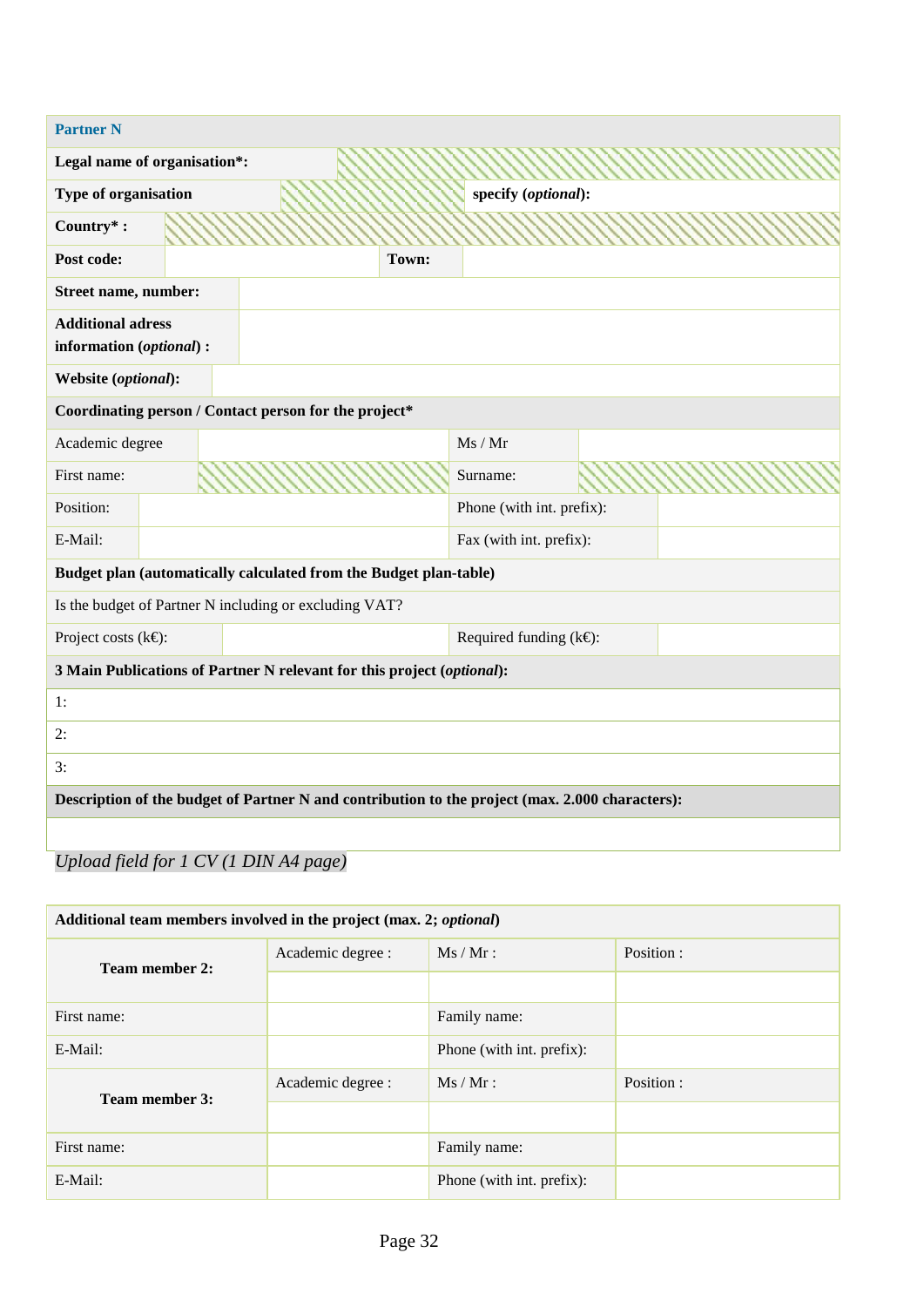# **Part C - Budget plan**

### **Enter only digits - integer number in k€ without special nor empty characters**

| <b>Project Costs</b>                                                     |           |        |             |              |           |          |             |             |                  |                                                       |
|--------------------------------------------------------------------------|-----------|--------|-------------|--------------|-----------|----------|-------------|-------------|------------------|-------------------------------------------------------|
|                                                                          | Personnel | Travel | Consumables | Subcontracts | Equipment | Overhead | Other costs | Total costs | Required funding | Own contribution (=Total<br>costs - Required funding) |
| Partner 1<br>Name/C                                                      |           |        |             |              |           |          |             |             |                  |                                                       |
| Partner 2<br>$\ensuremath{\mathsf{Name}}\xspace/\ensuremath{\mathsf{C}}$ |           |        |             |              |           |          |             |             |                  |                                                       |
| Partner 3<br>Name/co                                                     |           |        |             |              |           |          |             |             |                  |                                                       |
| $\vdots$                                                                 |           |        |             |              |           |          |             |             |                  |                                                       |
| Name/Country<br>Partner <sub>N</sub>                                     |           |        |             |              |           |          |             |             |                  |                                                       |
| Sum                                                                      |           |        |             |              |           |          |             |             |                  |                                                       |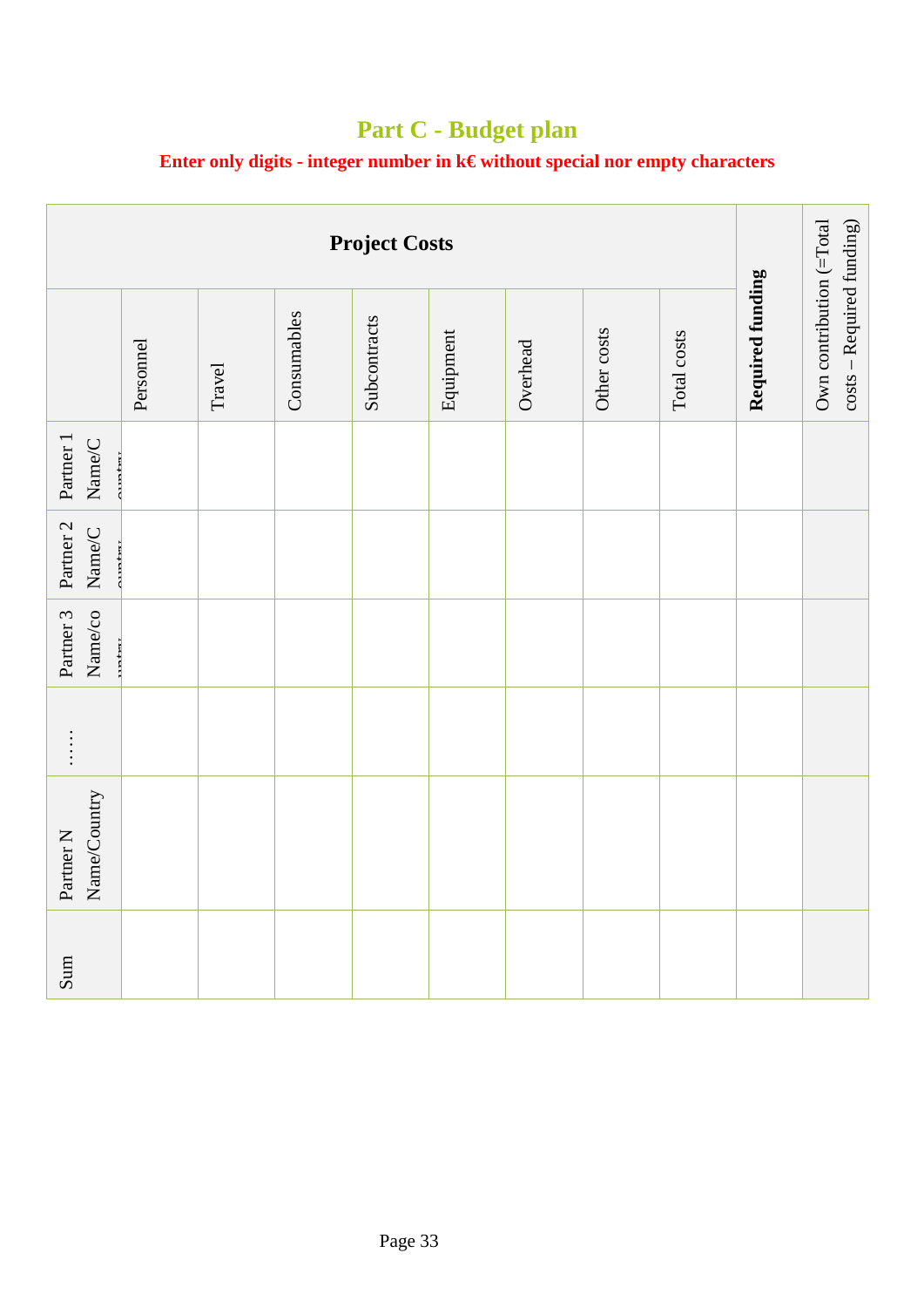### **Part D - Project Description**

*(incl. up to 10 "figures")*

**Project objectives and expected results (max. 6000 characters)**

**Scientific and technological project description, including an overview of the state-of-the-art of knowledge and innovative characteristics of the project (max. 3000 characters)**

**Expected impact of the project (max. 3000 characters)**

**Relevance to the Scientific scope - how does the project fit into the scientific scope as described in the Call Announcement? (max. 4000 characters)** 

**Contribution to the objectives of FACCE-JPI, especially [FACCE-JPI Strategic Research Agenda](http://www.faccejpi.com/Strategic-Research-Agenda) (Core Theme 2) (max. 3000 characters)**

**Integration of primary production and transformation sectors (max. 4000 characters)**

**Resources available in partners' institutions: description of infrastructure, competences and other means available to implement the project (max. 3000 characters)**

**Environmental, societal, commercial products & EU/national policy impact; innovative solutions (max. 4000 characters)**

**Communication and valorisation plan & stakeholders' involvement, in particular policy, decision-makers and practitioners (max. 4000 characters)**

**Management and complementarity of the consortium (max. 3000 characters)**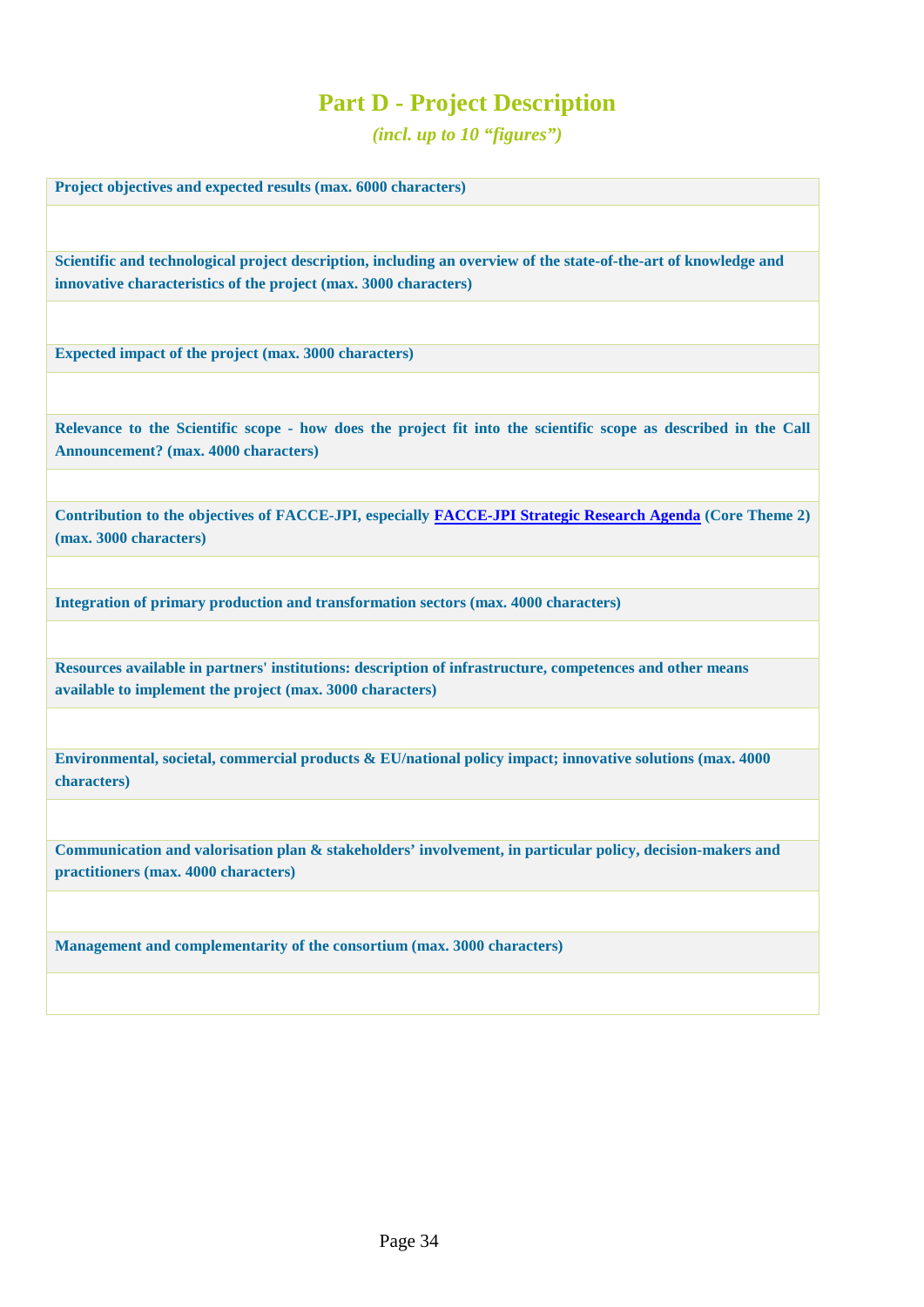# **Part E - Work Packages**

*Max. 8 Work Packages; max. 15 pages*

| <b>WPN</b>                                                                                       |                                                                                          | Name of WP                                                                                        |  |  | <b>Start Month:</b> |  | <b>End Month:</b> |  |  |  |
|--------------------------------------------------------------------------------------------------|------------------------------------------------------------------------------------------|---------------------------------------------------------------------------------------------------|--|--|---------------------|--|-------------------|--|--|--|
| Partner                                                                                          |                                                                                          |                                                                                                   |  |  |                     |  |                   |  |  |  |
|                                                                                                  | Person-Months                                                                            |                                                                                                   |  |  |                     |  |                   |  |  |  |
|                                                                                                  |                                                                                          | Aim of the WP (brief description of the objectives and interrelations with other WPs; max. 1 000  |  |  |                     |  |                   |  |  |  |
|                                                                                                  | characters):                                                                             |                                                                                                   |  |  |                     |  |                   |  |  |  |
|                                                                                                  | Description of the tasks (clearly state who is doing what within the tasks description): |                                                                                                   |  |  |                     |  |                   |  |  |  |
|                                                                                                  | <b>Task 1.1:</b> Title (Task leader, partners involved) - Duration : Month xy – Month yz |                                                                                                   |  |  |                     |  |                   |  |  |  |
|                                                                                                  |                                                                                          |                                                                                                   |  |  |                     |  |                   |  |  |  |
| Task description                                                                                 |                                                                                          |                                                                                                   |  |  |                     |  |                   |  |  |  |
|                                                                                                  |                                                                                          | <b>Task 1.2:</b> Title (Task leader, partners involved) - Duration : Month xy – Month yz          |  |  |                     |  |                   |  |  |  |
| Task description                                                                                 |                                                                                          |                                                                                                   |  |  |                     |  |                   |  |  |  |
|                                                                                                  |                                                                                          |                                                                                                   |  |  |                     |  |                   |  |  |  |
|                                                                                                  |                                                                                          |                                                                                                   |  |  |                     |  |                   |  |  |  |
|                                                                                                  |                                                                                          |                                                                                                   |  |  |                     |  |                   |  |  |  |
| <b>Deliverables:</b>                                                                             |                                                                                          |                                                                                                   |  |  |                     |  |                   |  |  |  |
|                                                                                                  |                                                                                          |                                                                                                   |  |  |                     |  |                   |  |  |  |
| D1.1: Title (Month of delivery)                                                                  |                                                                                          |                                                                                                   |  |  |                     |  |                   |  |  |  |
| Description                                                                                      |                                                                                          |                                                                                                   |  |  |                     |  |                   |  |  |  |
| D1.2: Title (Month of delivery)                                                                  |                                                                                          |                                                                                                   |  |  |                     |  |                   |  |  |  |
| Description                                                                                      |                                                                                          |                                                                                                   |  |  |                     |  |                   |  |  |  |
|                                                                                                  |                                                                                          |                                                                                                   |  |  |                     |  |                   |  |  |  |
| <b>Milestones:</b>                                                                               |                                                                                          |                                                                                                   |  |  |                     |  |                   |  |  |  |
|                                                                                                  |                                                                                          |                                                                                                   |  |  |                     |  |                   |  |  |  |
| M1.1: Title (Month of delivery)                                                                  |                                                                                          |                                                                                                   |  |  |                     |  |                   |  |  |  |
| Description                                                                                      |                                                                                          |                                                                                                   |  |  |                     |  |                   |  |  |  |
|                                                                                                  |                                                                                          |                                                                                                   |  |  |                     |  |                   |  |  |  |
| M1.2: Title (Month of delivery)                                                                  |                                                                                          |                                                                                                   |  |  |                     |  |                   |  |  |  |
| Description                                                                                      |                                                                                          |                                                                                                   |  |  |                     |  |                   |  |  |  |
|                                                                                                  |                                                                                          |                                                                                                   |  |  |                     |  |                   |  |  |  |
|                                                                                                  |                                                                                          |                                                                                                   |  |  |                     |  |                   |  |  |  |
|                                                                                                  |                                                                                          |                                                                                                   |  |  |                     |  |                   |  |  |  |
|                                                                                                  |                                                                                          | Risks and contingency (explain the main risks which could jeopardize the planned work in this WP, |  |  |                     |  |                   |  |  |  |
| especially the completion of deliverables, and your plans to overcome them/adapt the work plan): |                                                                                          |                                                                                                   |  |  |                     |  |                   |  |  |  |
|                                                                                                  |                                                                                          |                                                                                                   |  |  |                     |  |                   |  |  |  |
|                                                                                                  |                                                                                          |                                                                                                   |  |  |                     |  |                   |  |  |  |

**+ upload field GANTT Chart**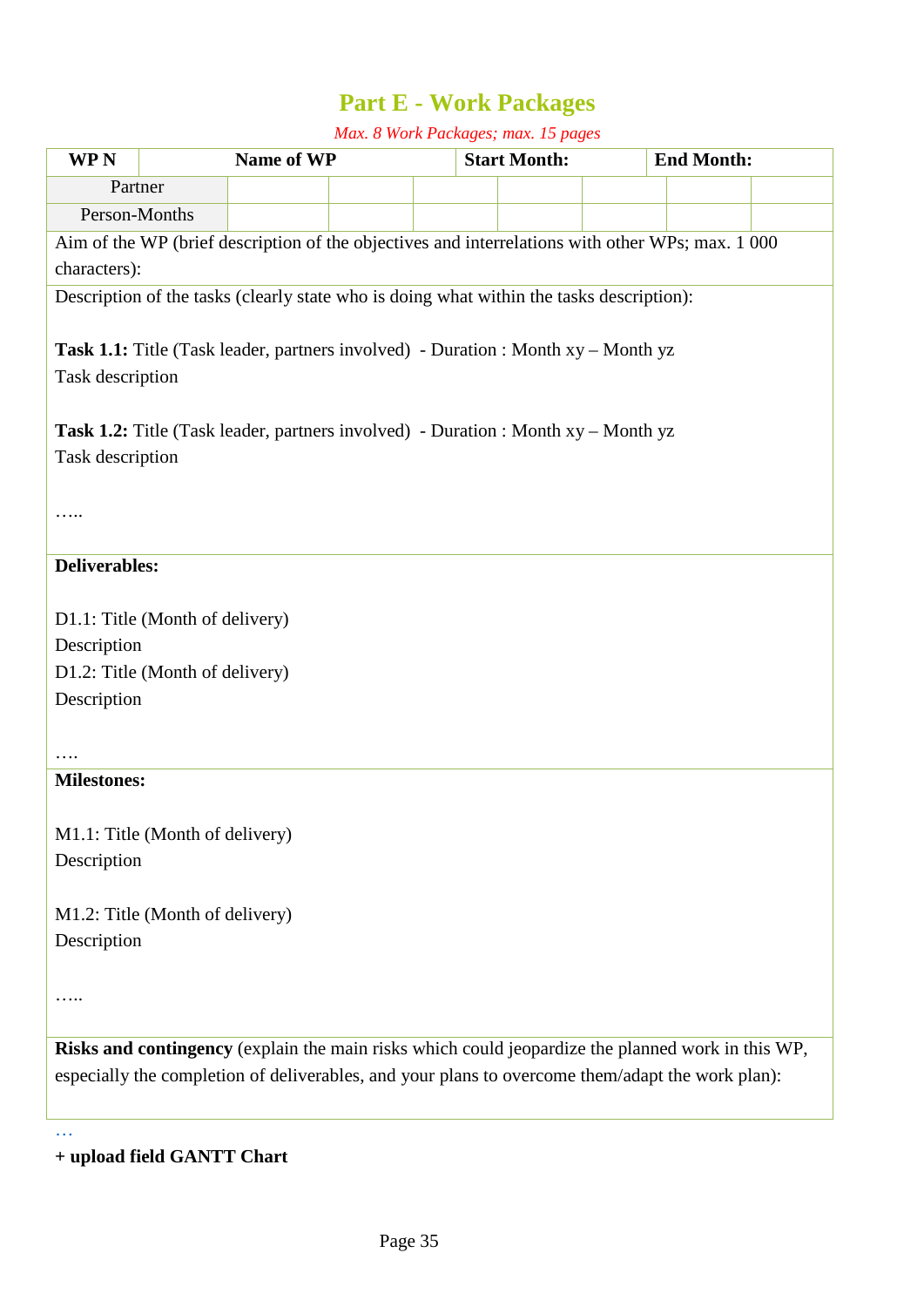<span id="page-35-0"></span>**E. National Regulations**

# **Belgium (Flanders) - VLAIO**



#### **Participating organisation**:

Agentschap Innoveren & ondernemen (Flanders Innovation and Entrepreneurship (1 000 000 euro )

#### **National Contact Person(s)**:

- Marianne Claessens, scientific advisor, phone : +32 2 432 42 09 e-mail : [marianne.claessens@vlaio.be](mailto:marianne.claessens@vlaio.be)
- Elsie Declercq, scientific advisor Phone : +32 2 432 42 78 e-mail : [elsie.declercq@vlaio.be](mailto:elsie.declercq@vlaio.be)

#### **Name of & link to the funding programmes**:

- industrial innovation projects for sme's (kmo-innovatieprojecten) <http://www.iwt.be/subsidies/kmo-innovatie>
- industrial innovation projects for large companies :<http://www.iwt.be/subsidies/sprint>
- Industrial R&D projects :<http://www.iwt.be/english/funding/subsidy/industrial-projects>
- Agricultural programme <http://www.iwt.be/subsidies/LA-trajecten>

#### **Minimum and/or maximum project duration**:

Industrial programme : projects may last from 6 to 24 months Agricultural programme : projects may last from 12 to 36 months

#### **Minimum and/or maximum funding per project**:

The minimum and maximum funding per project follows the national rules of the funding scheme (mostly a minimum budget of 50 000 euro will be mandatory, maximum funding is 250 000 euro). The funding percentage follows national rules of funding scheme : The maximum funding percentage for the agricultural programme is 90%, for industrial projects it is 25 – 80 % depending on the size of the enterprise and on the TRL level.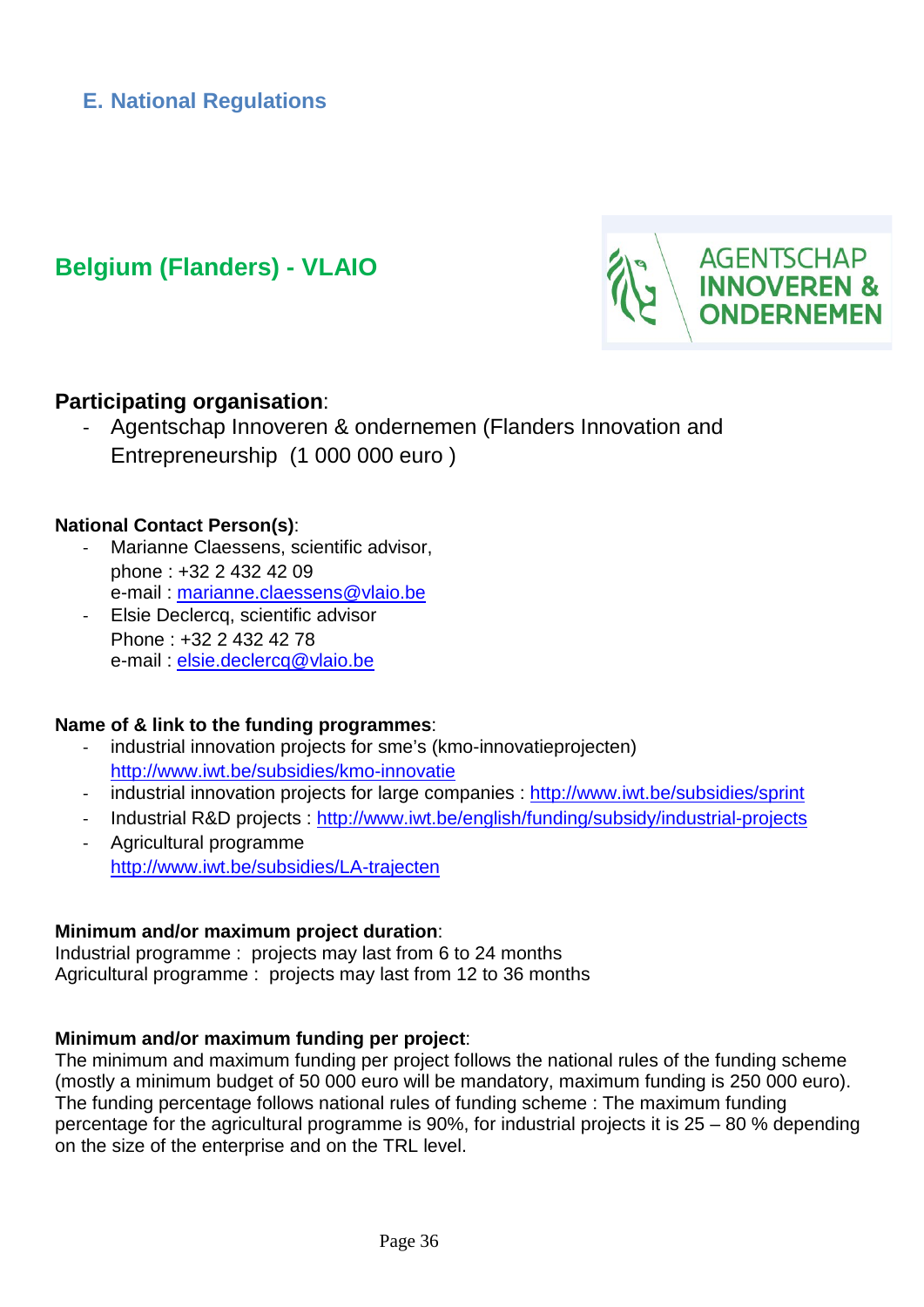#### **Who can be eligible for funding (incl. industry participation)?**

For the agricultural programme only Flemish centres for agricultural research (praktijkcentra), universities and university colleges (hogescholen) and research institutes that are recognized as eligible (as ILVO, VITO, …) in past evaluations according to EU regulation are eligible. Each project needs a solid base of partnership from the bio-economy sector (represented by a user comité) that is responsible for the cofinancing of the project.

For the industrial research programme the eligible partners are Flemish enterprises (with legal entity in Flanders), minimum 1 Flemish enterprise needs to apply for funding. Enterprises can involve scientific partners and subcontractors in the project.

#### **National priorities:**

No priorities as long as the projects fit in the program (no thematic restrictions). Focus on multi-actor approach in integrated projects, focus on economic benefits for involved Flemish companies.

#### **Application for funding via Agentschap Innoveren en Ondernemen:**

VLAIO will provide information on the VLAIO website for applicants with additional templates to be completed. Those templates are mandatory to check the national eligibility and must be sent to the Agentschap Innoveren en Ondernemen on the date of deadline of the pre-proposals. We kindly ask the applicants to apply for a meeting with the Agentschap Innoveren en Ondernemen ultimately 2 weeks before the deadline to check the eligibility aspects.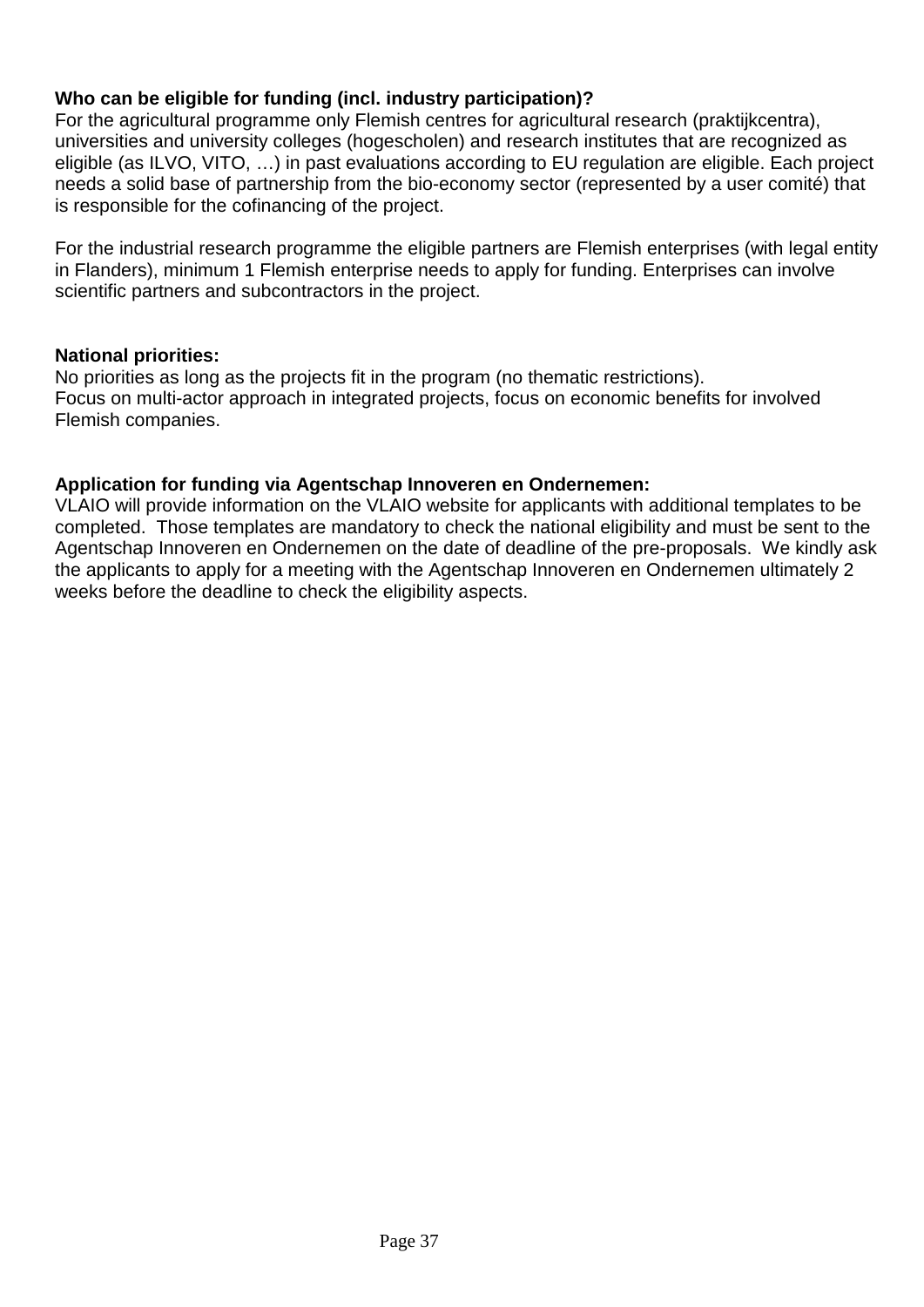# **Belgium (Flanders) - FWO**



#### **Participating organisation(s)**: Research Foundation Flanders (FWO) (€200.000)

#### **National Contact Person(s)**:

- Olivier Boehme, Science Policy Advisor, FWO, +32 2 550 15 45, [eranet@fwo.be](mailto:eranet@fwo.be)
- Toon Monbaliu, Advisor Research Affairs, FWO, +32 5 550 15 70, [eranet@fwo.be](mailto:eranet@fwo.be)

#### **Name of & link to the funding programmes**:

- European Programmes; ERANET: [http://www.fwo.be/en/fellowships-funding/european](http://www.fwo.be/en/fellowships-funding/european-programmes/era-net/)[programmes/era-net/](http://www.fwo.be/en/fellowships-funding/european-programmes/era-net/)
- Research Projects regulations apply: [http://www.fwo.be/en/fellowships-funding/research](http://www.fwo.be/en/fellowships-funding/research-projects/research-project/regulations-for-research-projects/)[projects/research-project/regulations-for-research-projects/](http://www.fwo.be/en/fellowships-funding/research-projects/research-project/regulations-for-research-projects/)

#### **Minimum and/or maximum project duration**:

Max. 36 months

#### **Minimum and/or maximum funding per project**:

 $Max \text{ } \in 200,000$ 

#### **Who can be eligible for funding (incl. industry participation)?**

[Art. 9 of the FWO-regulations on the regular research projects](http://www.fwo.be/en/fellowships-funding/research-projects/research-project/regulations-for-research-projects/) is applicable. In this article is stated

who can apply as a **supervisor or co-supervisor** for a research project.

Only 1 research partner applying for FWO-funding is eligible per consortium

#### **National priorities:**

The FWO only funds fundamental research in this call.

#### **Eligible costs:**

Funding money can be used for staff, consumables and infrastructure. The minimal and maximal amounts of money allowed per cost category, as applicable for the regular FWO-projects, are not applicable for the projects funded by FWO in ERA-NET.

Overhead is not an eligible cost. Notwithstanding, FWO pays the host institutions of a project 6% overhead on top of the funding amount.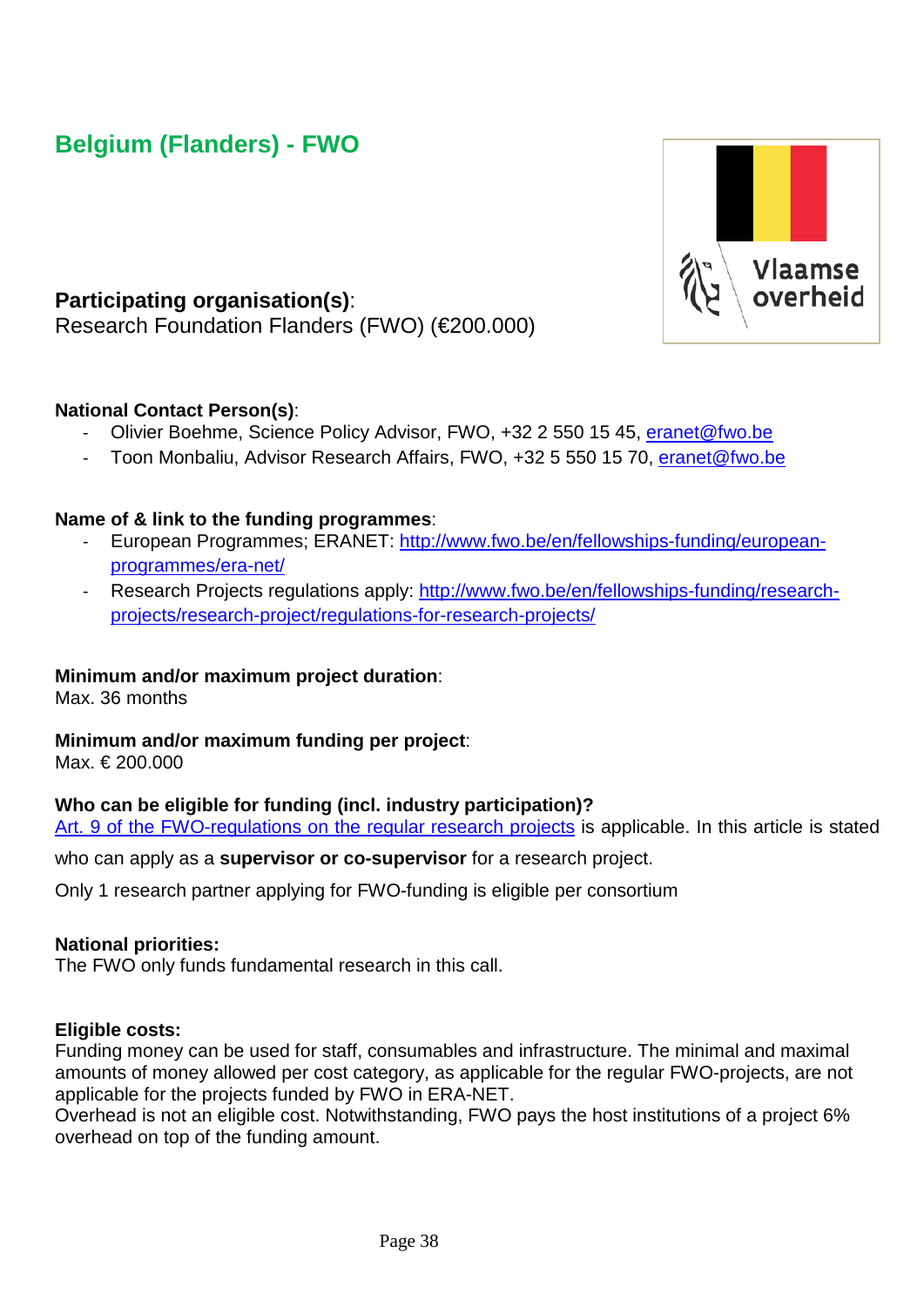

### **Participating organisation(s)**:

Estonian Ministry of Rural Affairs (MEM) (Budget 100 000 €)

#### **National Contact Person(s)**:

- Helena Pärenson, Chief Specialist of the Research and Development Department, Ministry of Rural Affairs, +372 625 6550, helena.parenson@agri.ee (NCP1)
- Maarja Malm, Chief Specialist of the Research and Development Department, Ministry of Rural Affairs, +372 6256 250, maarja.malm@agri.ee (NCP2)
- Külli Kaare, Head of the Research and Development Department, Ministry of Rural Affairs, +372 625 6554, kylli.kaare@agri.ee (NCP3)

#### **Name of & link to the funding programmes**:

- The national programme "Applied Research and Development in Agriculture 2015-2021", is the main funding programme, http://www.agri.ee/et/pollumajanduslikud-rakendusuuringud-jaarendustegevus-aastatel-2015-2021
- The topics related to plant breeding will be funded by "National Programme for Plant Breeding 2009–2019",http://agri.ee/et/sordiaretusprogramm-aastatel-2009-2019

#### **Maximum project duration**: 36 months

#### **Maximum funding per project**: 100 000 Euros

#### **Who can be eligible for funding (incl. industry participation)?**

Participants must be universities or research organisations.

#### **National priorities:**

Estonian Ministry of Rural Affairs will prioritize proposals on their potential in solving societal challenges, addressing the objectives of the COP21, and in accordance to the general objectives of the Estonian Agricultural, Food and Fisheries Science and Knowledge Transfer Development Plan for 2015-2021 (available in Estonian only, at [http://www.agri.ee/sites/](http://www.agri.ee/sites/%20default/files/content/) 

[default/files/content/a](http://www.agri.ee/sites/%20default/files/content/)rengukavad/arengukava-teadmussiire-2015-2021.pdf

#### **Additional information:**

The total requested funding for all Estonian partners within one consortium may not exceed 100 000 €.

Scientific results of the projects must be made publicly available

It is not necessary to submit any additional national application forms to the Ministry; a transnational application to the central call office is sufficient. The national assessment of pre-proposals will correspond to the rules provided in the call.

Estonian project partners with positively evaluated full proposals will be invited by the Estonian Ministry of Rural Affairs to agreement negotiation.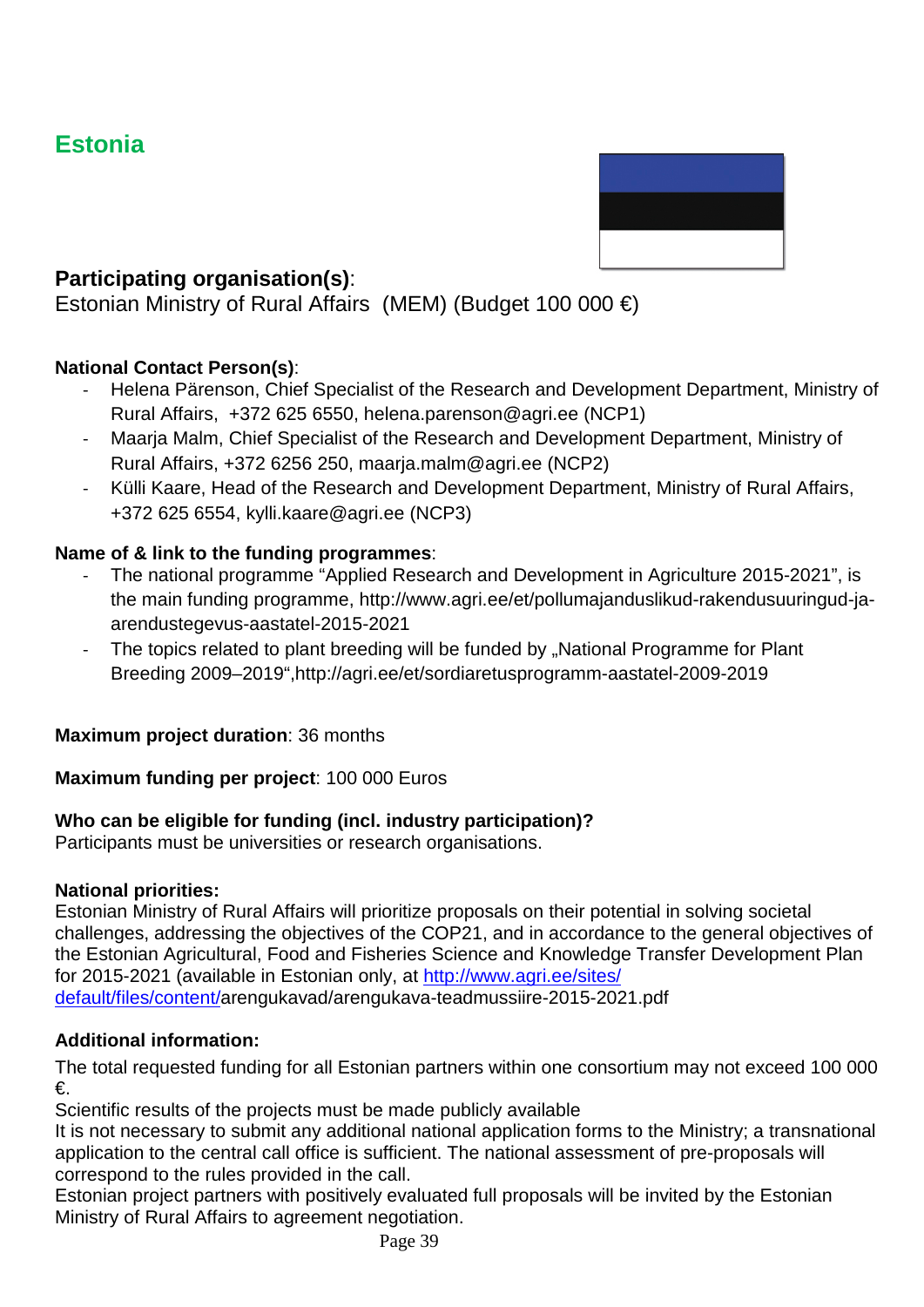# **Finland**



### **Participating organisation**:

Ministry of Agriculture and Forestry: max. 200 000 €

#### **National Contact Person(s)**:

- Mikko Peltonen, Research Director, Ministry of Agriculture and Forestry, tel. +358 2951 62296, [mikko.peltonen@mmm.fi](mailto:mikko.peltonen@mmm.fi) (NCP1)
- Elina Nikkola, Ministerial Adviser, Ministry of Agriculture and Forestry, tel. +358 2951 62333, [elina.nikkola@mmm.fi](mailto:elina.nikkola@mmm.fi) (NCP2)

#### **Name of & link to the funding programmes**:

Ministry of Agriculture and Forestry: Research and Development

#### **Minimum and/or maximum project duration**:

Ministry of Agriculture and Forestry: no maximum, but usually projects are funded for 36 months

#### **Minimum and/or maximum funding per project**:

Ministry of Agriculture and Forestry: Funding rate is decided case by case; normally 70 % of the project's gross eligible costs are covered

#### **Who can be eligible for funding (incl. industry participation)?**

Ministry of Agriculture and Forestry: Enterprises are funded as well as research institutes; in both cases 70 % of the project's gross eligible costs are covered. The work carried out must be precompetitive research and/or prototype demonstration. **Product development supporting individual firms will not be supported. The results of funded projects must be open for access by all potential user groups.**

#### **National priorities:**

Ministry of Agriculture and Forestry: The main criterion is that the research shall benefit the field of the Ministry's responsibilities and the implementation of the national bioeconomy strategy.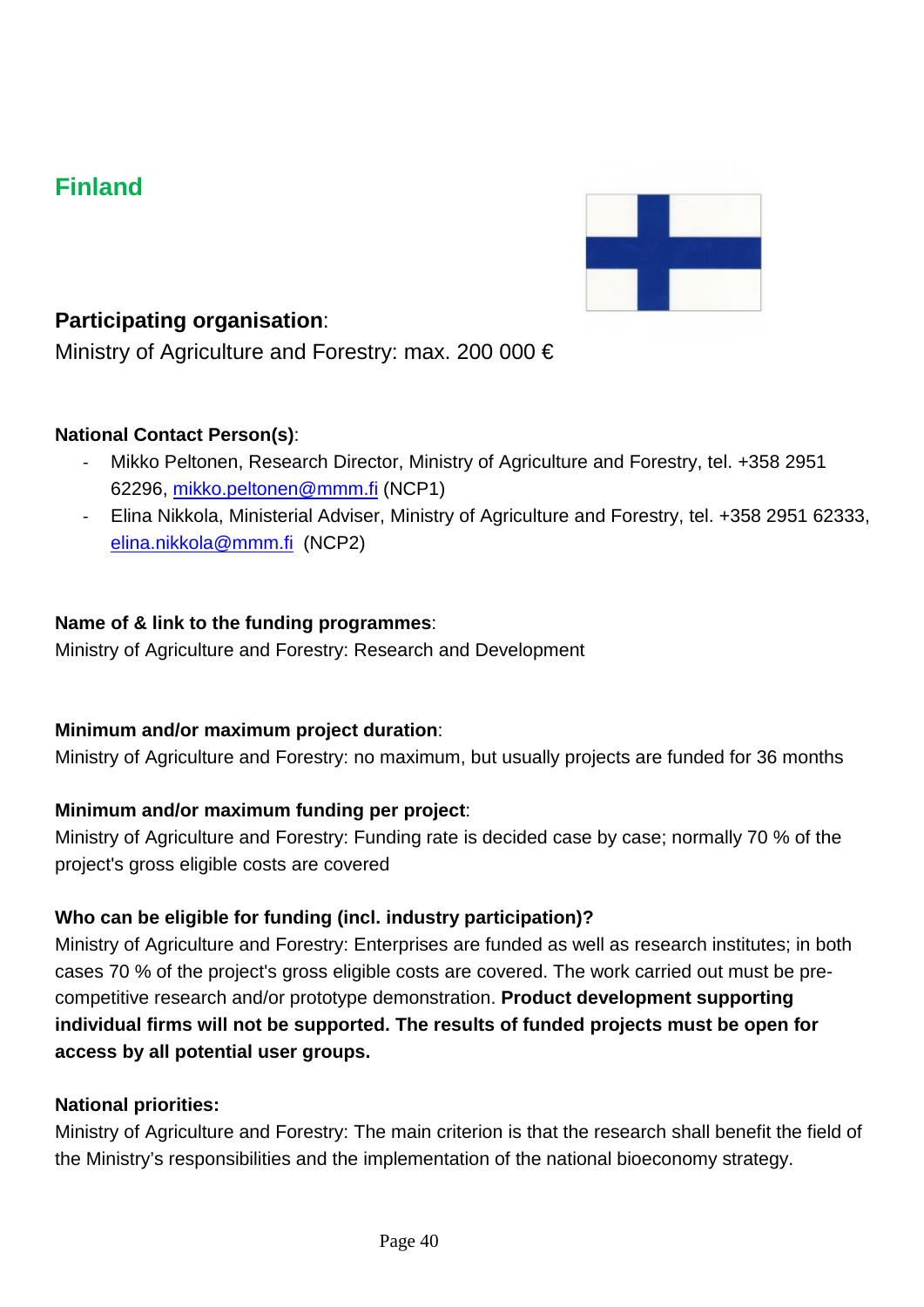#### **Ministry of Agriculture and Forestry:**

- Applicants are strongly advised to contact the Ministry of Agriculture and Forestry before preparing applications for FACCE Cofund Call.
- The work carried out must be pre-competitive research and/or prototype demonstration.
- Applicants are required to make sure that the total sum of the budget includes all details for full cost model.

More info (only in Finnish):

[http://mmm.fi/documents/1410837/1516675/MMM\\_rahoittaman\\_tutkimus-](http://mmm.fi/documents/1410837/1516675/MMM_rahoittaman_tutkimus-_ja_kehitt%C3%A4mistoiminnan_yleiset_ehdot_ja_ohjeet_2016.pdf/73f573ba-9011-4e72-9c15-78a1e1e5d2e2) [\\_ja\\_kehitt%C3%A4mistoiminnan\\_yleiset\\_ehdot\\_ja\\_ohjeet\\_2016.pdf/73f573ba-9011-4e72-](http://mmm.fi/documents/1410837/1516675/MMM_rahoittaman_tutkimus-_ja_kehitt%C3%A4mistoiminnan_yleiset_ehdot_ja_ohjeet_2016.pdf/73f573ba-9011-4e72-9c15-78a1e1e5d2e2) [9c15-78a1e1e5d2e2](http://mmm.fi/documents/1410837/1516675/MMM_rahoittaman_tutkimus-_ja_kehitt%C3%A4mistoiminnan_yleiset_ehdot_ja_ohjeet_2016.pdf/73f573ba-9011-4e72-9c15-78a1e1e5d2e2)

#### **Product development supporting individual firms will not be supported**

- Financial involvement must be clearly stated in the application. The application must contain a plan for communication and dissemination of results
- Funding does not cover expenditures for activities before the project has been granted. Funding rate is decided case by case, normally 70 % of the project's gross eligible costs can be covered by the Ministry's funding.

Applicants must provide the necessary apparatus for the project themselves. If a special apparatus is needed an explanation and application for funding for apparatus must be included. If the applicant has not earlier given the explanation for indirect **employer** costs and overheads the applicant has to give an account to the Ministry.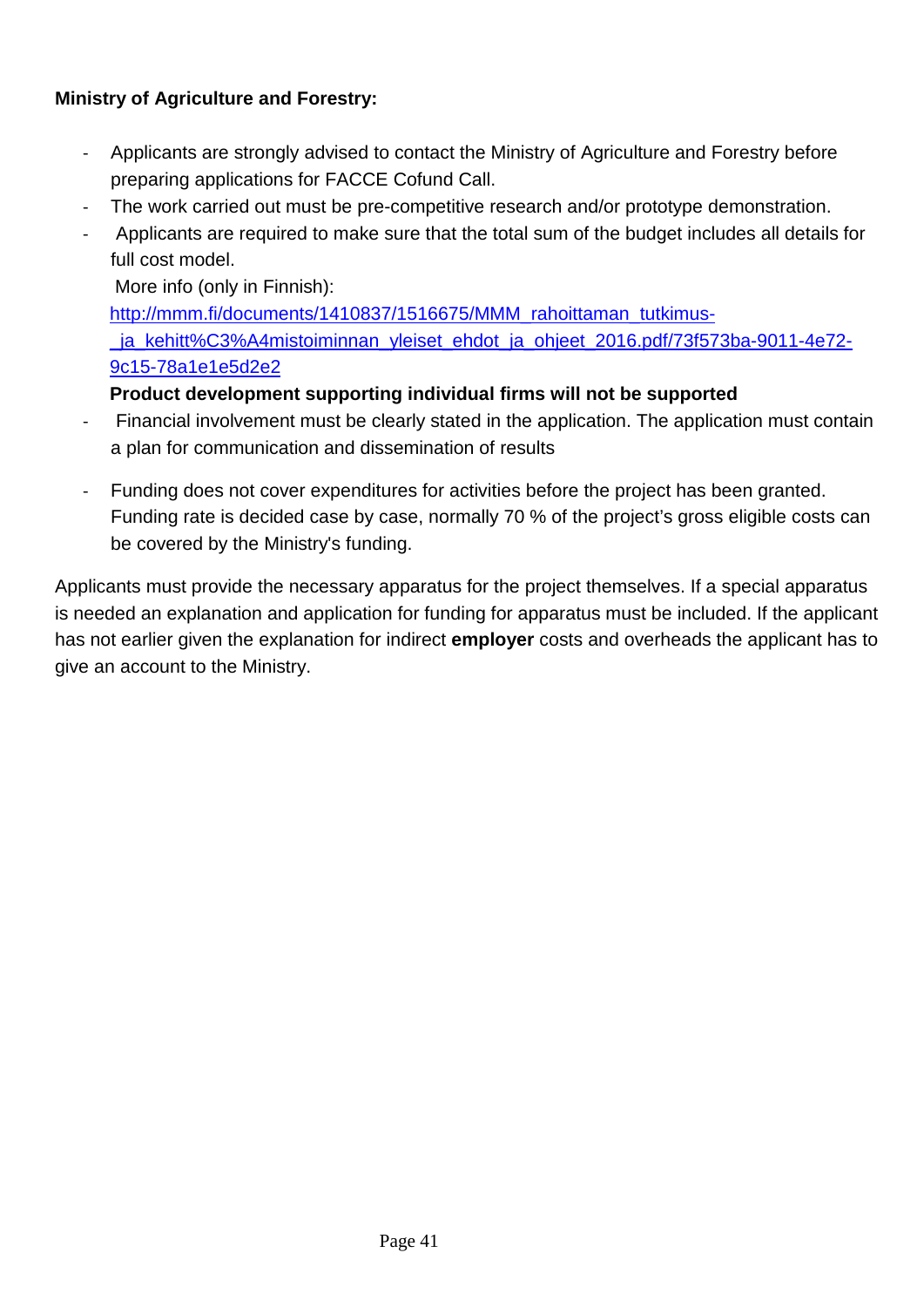# **France**



### **Participating organisation:**

Agence Nationale de la Recherche (ANR), budget : 1 000 000 €

#### **National Contact Person(s):**

Maurice Héral, programme director, +33 1 78 09 80 33, [maurice.heral@agencerecherche.fr](mailto:maurice.heral@agencerecherche.fr) Claude Yven, [Claude.YVEN@agencerecherche.fr](mailto:Claude.YVEN@agencerecherche.fr)

#### **Name of & link to the funding programmes:**

Programme name: Specific European and international calls for proposal; department of Environment and Biological Resources.

The present document in its entirety and the regulations concerning the conditions of allocation of ANR funding can be downloaded here: link to come

#### **Minimum and/or maximum project duration:**

Proposed projects may not exceed 36 months.

#### **Minimum and/or maximum funding per project:**

One project can require a minimum of 15,000€ and up to 200,000€.

#### **Who can be eligible for funding (incl. industry participation)?**

Applicants must include at least one French partner in the research organization category (university, EPST – Scientific or Technical Public Institution, EPIC – Industrial or Commercial Public Institution). Participation of a French private partner is not mandatory but would be appreciated.

It is important to read carefully the call for proposals text, the present document in its entirety, and the regulations concerning the conditions of allocation of ANR funding [\(http://www.agence](http://www.agence-nationale-recherche.fr/RF)[nationale-recherche.fr/RF\)](http://www.agence-nationale-recherche.fr/RF) before submitting a research project.

The French part of the project proposal must not be judged similar to a project that is already financed by the ANR or submitted to another ANR call for proposals in the 2015 edition.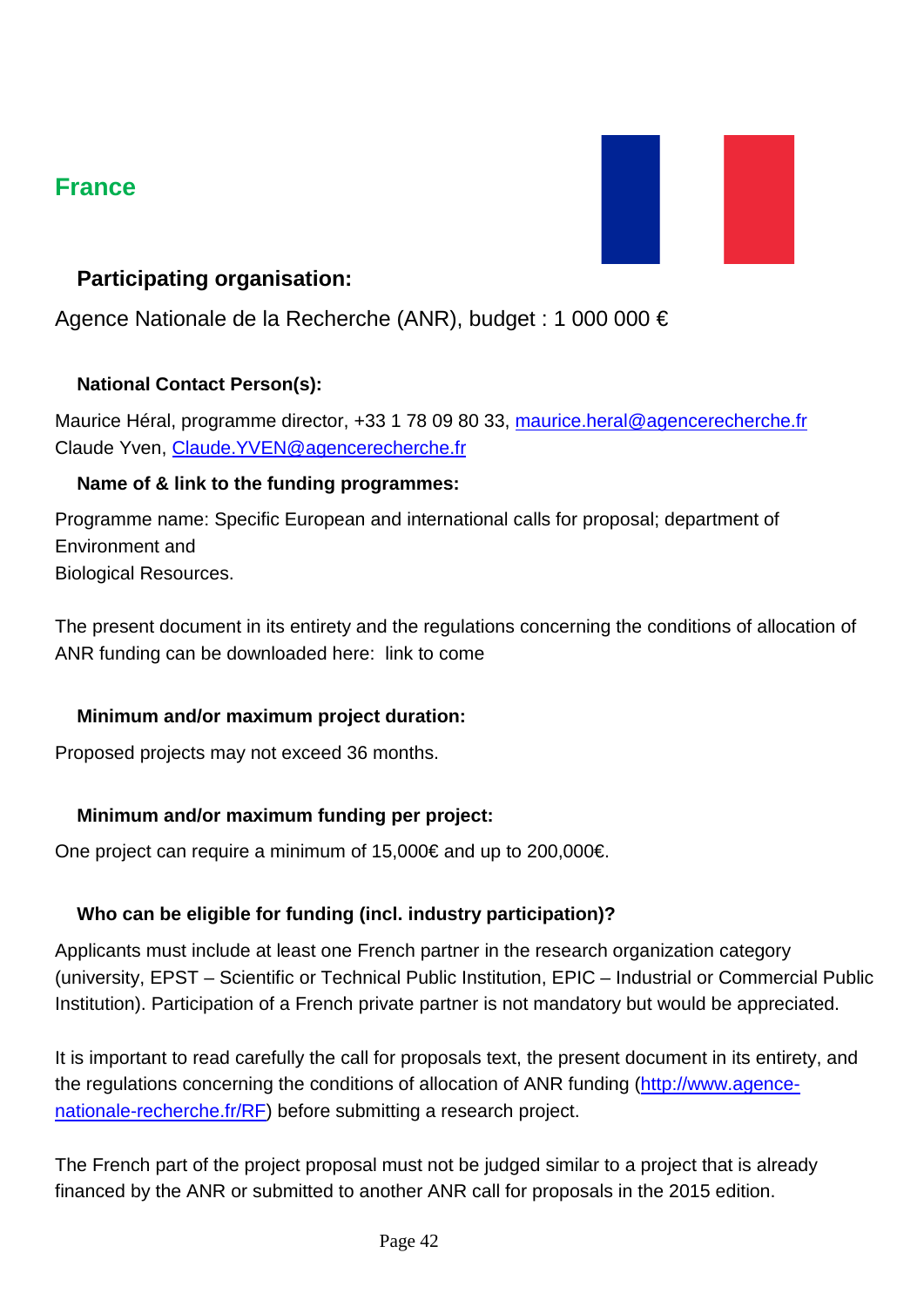The French part of the project proposal must not be considered to infringe an intellectual property right characterizing a counterfeit within the meaning of intellectual property.

#### **Recommendations concerning the involvement of French personnel**

• The French project coordinator should devote at least 30% of his/her research time to the project<sup>11</sup>.

• The total (in person months) of the non-permanent personnel (postdocs, fixed-term contracts, temporary workers) receiving ANR funding should not exceed 30% of the total (in person months) of the staff (permanent and non-permanent personnel) of the French partners assigned to the project.

• The financing duration for each post-doctoral participant should not be less than 12 months.

### **Actions to be funded concerning scientific and technical culture, communication actions and capacity building**

Actions relating to scientific and technical culture and communication are eligible for ANR funding inside the projects. They must be clearly linked to the project and have an ambitious target impact, specifying the specific audiences (e.g.: the media, youth, working populations, teaching professionals, etc.). It is recommended to associate scientific communication/mediation professionals in these actions for the conceptual design of the project (communication departments of research organizations and companies, scientific cultural operators, etc.). Training inside the project and exchange of PhD and post doc between the participants are recommended. The contribution of a project to the content of higher education courses can enhance its impact. Supporting the integration of current research themes in teaching programmes is a notable example. The projects funded by the ANR can integrate this type of initiative in their work programme. The proposed actions in favour of higher education must have a direct link with the content of the project. The actions can be diverse (construction of websites, design and development of original teaching tools based on research material, teaching conference cycles. The budget devoted to these tasks should not exceed 10% of the requested funding. These actions must form the subject of a clearly identified project task. They shall be evaluated as a factor in the overall impact of the project.

#### **List of eligible costs**

The funds allocated by the ANR to each French partner will be provided as a non-reimbursable grant in accordance with the provisions of the "Regulations relative to conditions of allocating ANR funds", which can be consulted on the ANR website.

Subcontracting rules

<sup>11</sup> **Calculation of research time**: the evaluation of the time devoted to the project is based on the time devoted to research (taken to be 100%). Accordingly, a lecturer-researcher (or a member of an enterprise's personnel responsible for activities other than research) who devotes all his research time to a project for one year will be considered as a participant at 12 person.months. However, to calculate the total cost, his salary will be counted as equal to his actual full time (e.g. 50% of a lecturer-researcher's salary).  $11$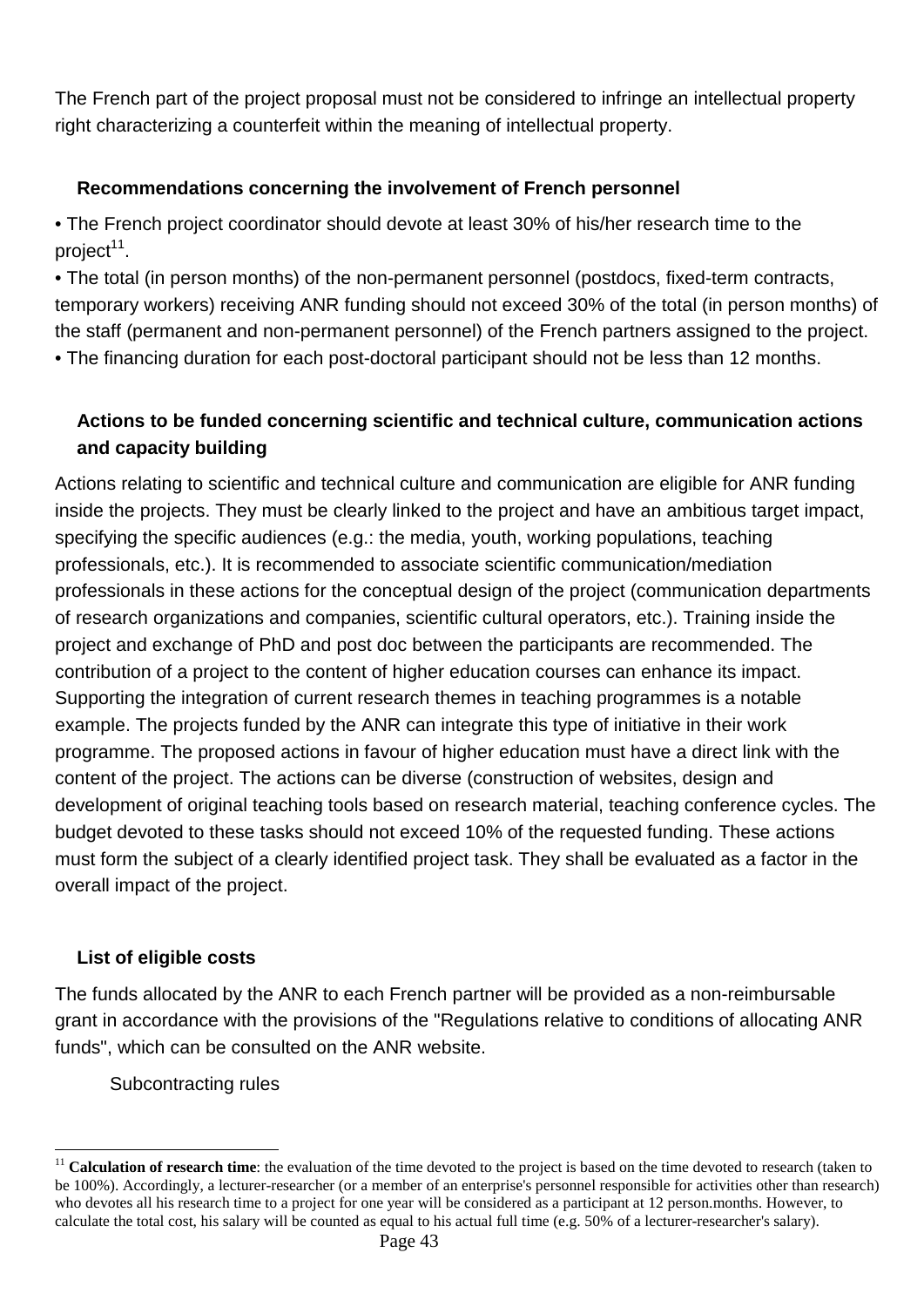Beneficiaries may have the possibility to subcontract with third parties outside the project for specific work excluding fundamental research, industrial research, experimental development and technical feasibility study prior to industrial research and experimental development. The cost of these benefits is given on an individual from operating expenses and must be less than or equal to 50% of total costs used in the base of the Help the Beneficiary, unless waived by the General management team of the ANR reasoned request.

Conditions of funding of companies

The European Community Framework of State aids to companies places a number of conditions on the allocation of ANR funds to companies. If these conditions are not fulfilled by a company participating in a selected project, the ANR will not allocate funding to that company. General rules for funding companies are available on ANR website.

#### **Regulatory and contractual obligations**

The conditions of execution and financing of the research projects selected and funded by ANR on completion of the selection process shall be defined in the grant award agreements comprising general conditions available on the ANR website, and particular conditions [\(http://www.agence](http://www.agence-nationale-recherche.fr/RF)[nationale-recherche.fr/RF\)](http://www.agence-nationale-recherche.fr/RF). The particular conditions of the grant award agreements shall be signed between the ANR and each of the French research project partners.

Consortium agreement

Under the supervision of the project coordinator, the partners must conclude an agreement specifying in particular:

• the sharing of the intellectual property rights of the project results;

- the conditions of publication / dissemination of the results;
- the technology transfer and the exploitation of the project results.

The French project partners will send a copy of this agreement to the ANR. A Consortium Agreement will need to be in place and reported to ANR before any payment will be made. These agreements shall also enable the existence of any indirect financial support entering into the calculation of the maximum level of funding authorized under the European Community Framework for State aid for research, development and innovation (referred to hereinafter as the "EU Community Framework") to be determined.

It will be assumed that there is no indirect support if at least one of the following conditions is satisfied:

• the participating companies bear the totality of the research project costs;

• the results that do not give rise to intellectual property rights can be widely disseminated, and the research organization holds all the intellectual property rights, if any, resulting from its RDI activity;

• the research organization receives from the participating companies payment equivalent to the market price for the intellectual property rights resulting from the activities it carried out in the project and which are transferred to the participating companies. Any contribution of the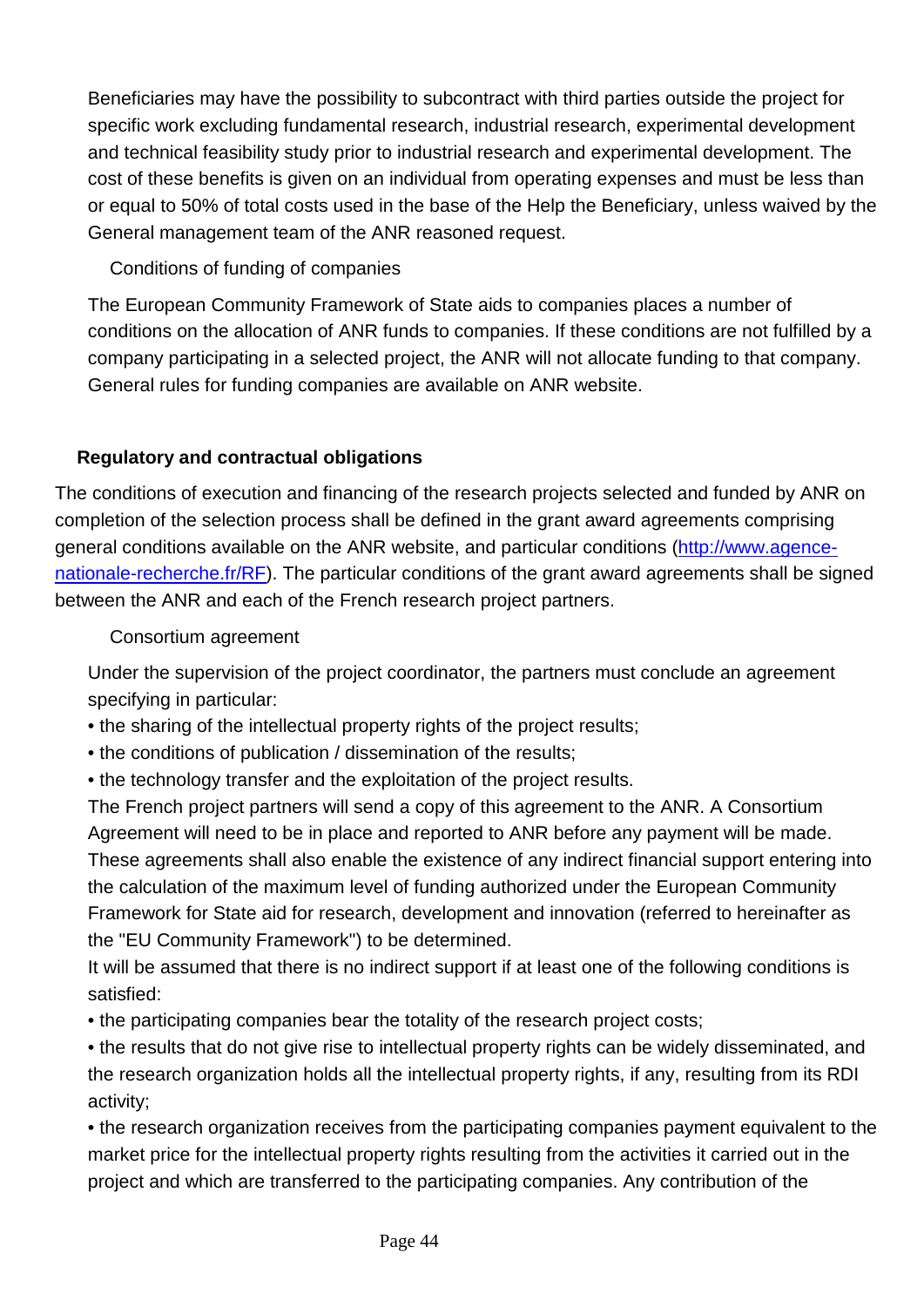participating companies to the research organization's expenses must be deducted from the said payment.

### **Scientific follow-up of the projects**

The scientific aspects of the funded projects shall be monitored by the ANR, in addition to the call for proposals follow-up activities (annual activity report, review meetings, collection of project impact information), during project execution and until one year after their completion. The intermediate progress reports provided under the call for proposals substitute for the reports usually requested by the ANR. The specific scientific follow-up by the ANR comprises: - supply of up-to-date summaries of the project objectives, work and results, intended for the ANR publications on all media,

- participation in the seminars organized by the ANR (one or two participations). The project proposals shall include the corresponding work load in their work programme.

#### **Moral responsibility**

The funding of a project by the ANR does not relieve the French project partners of their obligations concerning the regulations and code of ethics and professional conduct applicable to their area of activity. The French partners undertake to keep the ANR informed of any change likely to modify the content, the partnership or the schedule of project performance between the time of project submission and publication of the list of selected projects. All the French partners undertake to follow the good research practices described in the code of ethics of the ANR project players available on the ANR website, equally well during the preparation of their submitted research project proposal as in its implementation if it is selected and funded by the ANR [\(http://www.agence-nationale-recherche.fr/CharteDeontologieSoumission\)](http://www.agence-nationale-recherche.fr/CharteDeontologieSoumission).

#### **Performance of ad-hoc reviews for the ANR**

The scientific and technical leader of each French partner of the submitted project proposals may be invited by the ANR to perform ad-hoc reviews in the context of other calls for proposals and/or programmes. They undertake to examine such requests with diligence.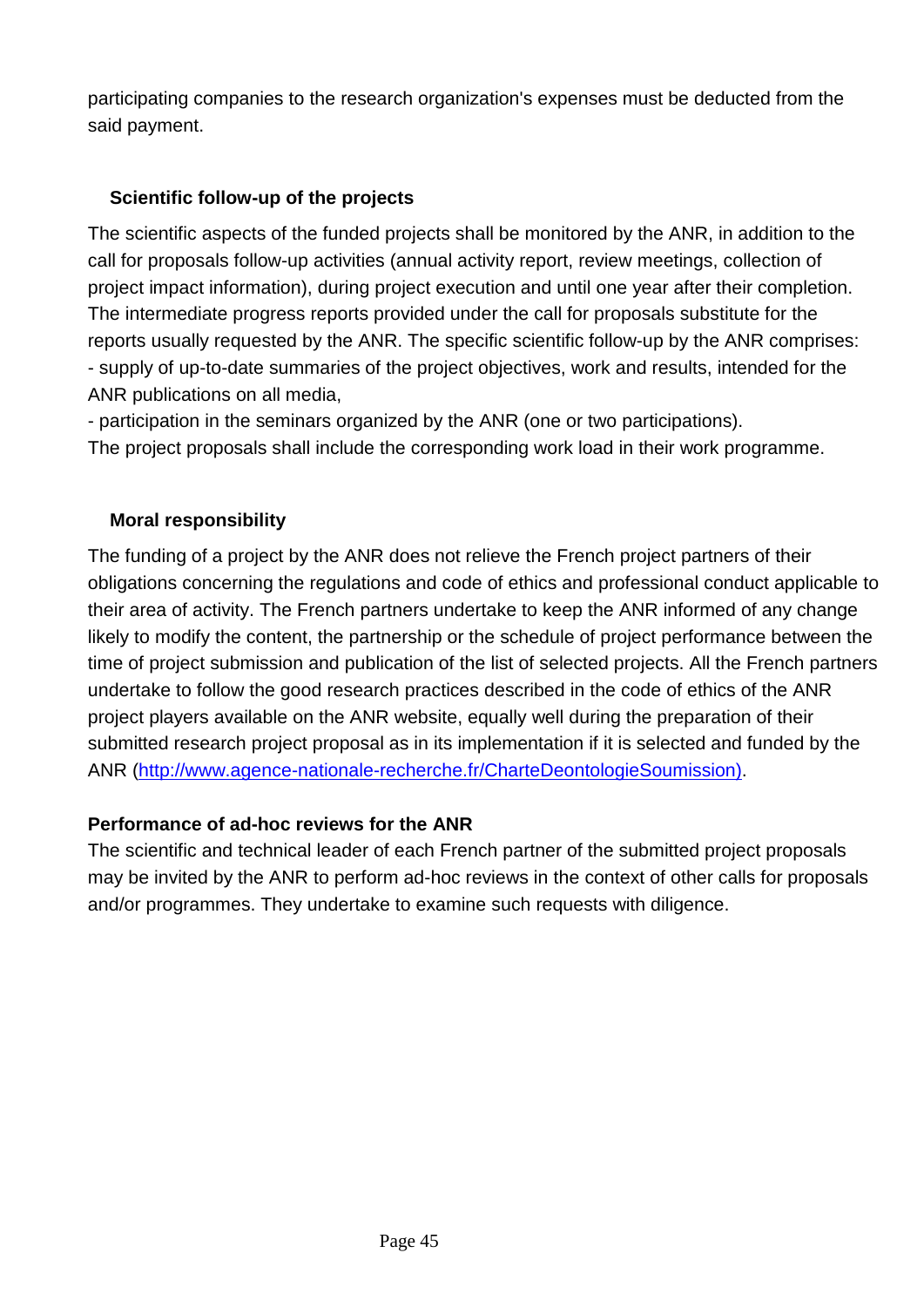## **Germany**



### **Participating organisation**:

Bundesministerium für Bildung und Forschung (BMBF; 2 250 000 €)

#### **National Contact Person(s)**:

#### **German applicants must obligatorily contact the German National Contact Person(s)!**

- Nicolas Tinois, Projektträger Jülich, 0049 2461 61 2422, [n.tinois@fz-juelich.de](mailto:n.tinois@fz-juelich.de)
- Dr. Stefanie Margraf, Projektträger Jülich, 0049 2461 61 9286, [s.margraf@fz-juelich.de](mailto:s.margraf@fz-juelich.de)

#### **Name of & link to the funding programmes**:

National Research Strategy BioEconomy 2030, [https://www.bmbf.de/de/biooekonomie-neue](https://www.bmbf.de/de/biooekonomie-neue-konzepte-zur-nutzung-natuerlicher-ressourcen-726.html)[konzepte-zur-nutzung-natuerlicher-ressourcen-726.html,](https://www.bmbf.de/de/biooekonomie-neue-konzepte-zur-nutzung-natuerlicher-ressourcen-726.html) in particular *Richtlinie zur Förderung transnationaler Forschungsprojekte auf dem Gebiet Small-scale Biorefineries im Rahmen des ERA-NET Cofund FACCE SURPLUS*

#### **Minimum and/or maximum project duration**:

Proposed projects may last up to 36 months. The earliest start date for German applicants is the 01.03.2018.

#### **Minimum and/or maximum funding per project**:

There is no minimum and/or maximum funding per project.

#### **Who can be eligible for funding (incl. industry participation)?**

German applicants must be research groups from academia, universities, research organisations or industry. Enterprises, especially SMEs, may participate as partners provided they can prove their financial stability (see hereunder).

#### **National priorities:**

BMBF will support projects within the entire scientific scope outlined in the Call Announcement.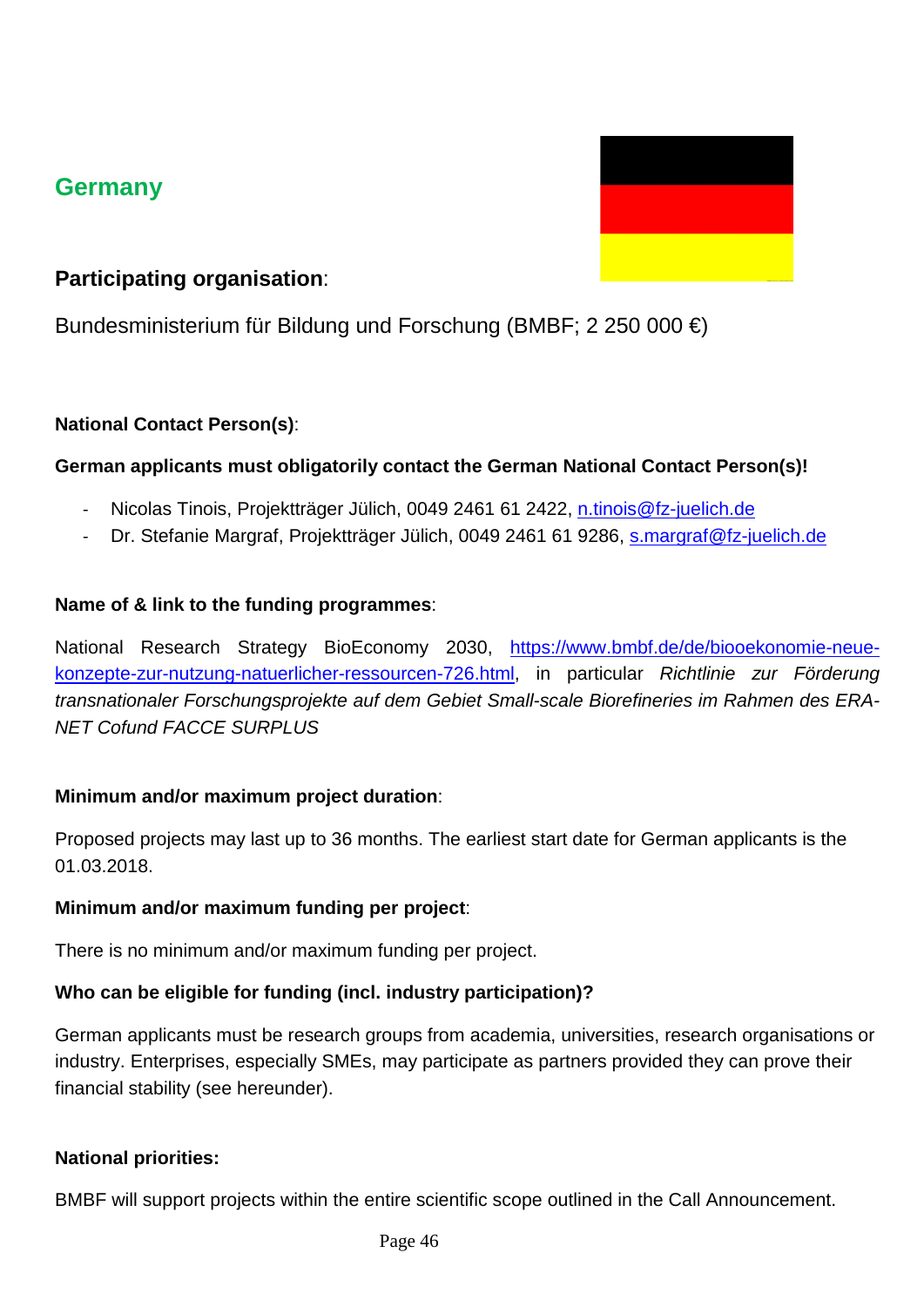#### **Bundesministerium für Bildung und Forschung (BMBF) / Projektträger Jülich**

- BMBF funding of the FACCE SURPLUS call is provided as delineated in the announcement *Richtlinie zur Förderung transnationaler Forschungsprojekte auf dem Gebiet Small-scale Biorefineries im Rahmen des ERA-NET Cofund FACCE SURPLUS* which will presumably be published in January 2017 in the *Bundesanzeiger*.
- Funding bases on §§23 and 44 BHO (*Bundeshaushaltsordnung*) and associated administrative regulations. The main items are as follows:
	- $\checkmark$  Applications must be compatible with the above mentioned national announcement.
	- The procedure ("*Verfahren*") is according to the above mentioned protocol (see Chapter "Application Procedure"). Funding will be awarded as non-repayable project grant.
	- $\checkmark$  The funding regulations, the follow up and reporting of publicly funded projects are regulated according to ANBest (*Allgemeine Nebenbestimmungen*), BNBest (*Besondere Nebenbestimmungen*), and NKBF 98 (*Nebenbestimmungen für Zuwendungen auf Kostenbasis des Bundesministeriums für Bildung und Forschung an Unternehmen der gewerblichen Wirtschaft für Forschungs- und Entwicklungsvorhaben*). Additionally, duties as delineated in this Call Announcement in the Chapters "Project monitoring and reporting" and "Communication, dissemination and valorisation" must be respected as well.
	- $\checkmark$  Eligible applicants are universities, research institutions and enterprises, especially SMEs, domiciled in Germany. Research institutions, which receive basic financing, can be funded subject to specific conditions.
	- $\checkmark$  For universities intending to request the "Projektpauschale" in the frame of the present call, **the budget in the pre-proposal must include this "Projektpauschale"**. A confirmation of this must be stated in the field "Description of the budget ". More information are available in the "FAQ zur Projektpauschale": [https://foerderportal.bund.de](https://foerderportal.bund.de/)
	- $\checkmark$  Double funding is not possible.
	- In order to prove their financial ability to participate in the proposed project, **Small and Medium Enterprises (SMEs)** have to submit, together with the electronic submission of the Pre-proposal (**documents received latest on 07.03.2017) the following documents**:
		- o Financial statement for the last two years (Jahresabschlüsse der letzten zwei Jahre)
		- o Confirmation of the financial own contribution (Erklärung zur Aufbringung des Eigenanteils)
		- o Business assessment (Aktuelle BWA)
		- o Liquidity planing for the duration oft he proposed project (Liquiditätsplanung für die Laufzeit des vorgeschlagenen Projektes)

The documents have to be submitted to: Forschungszentrum Jülich GmbH Nicolas Tinois PtJ-BIO3 52425 Jülich GERMANY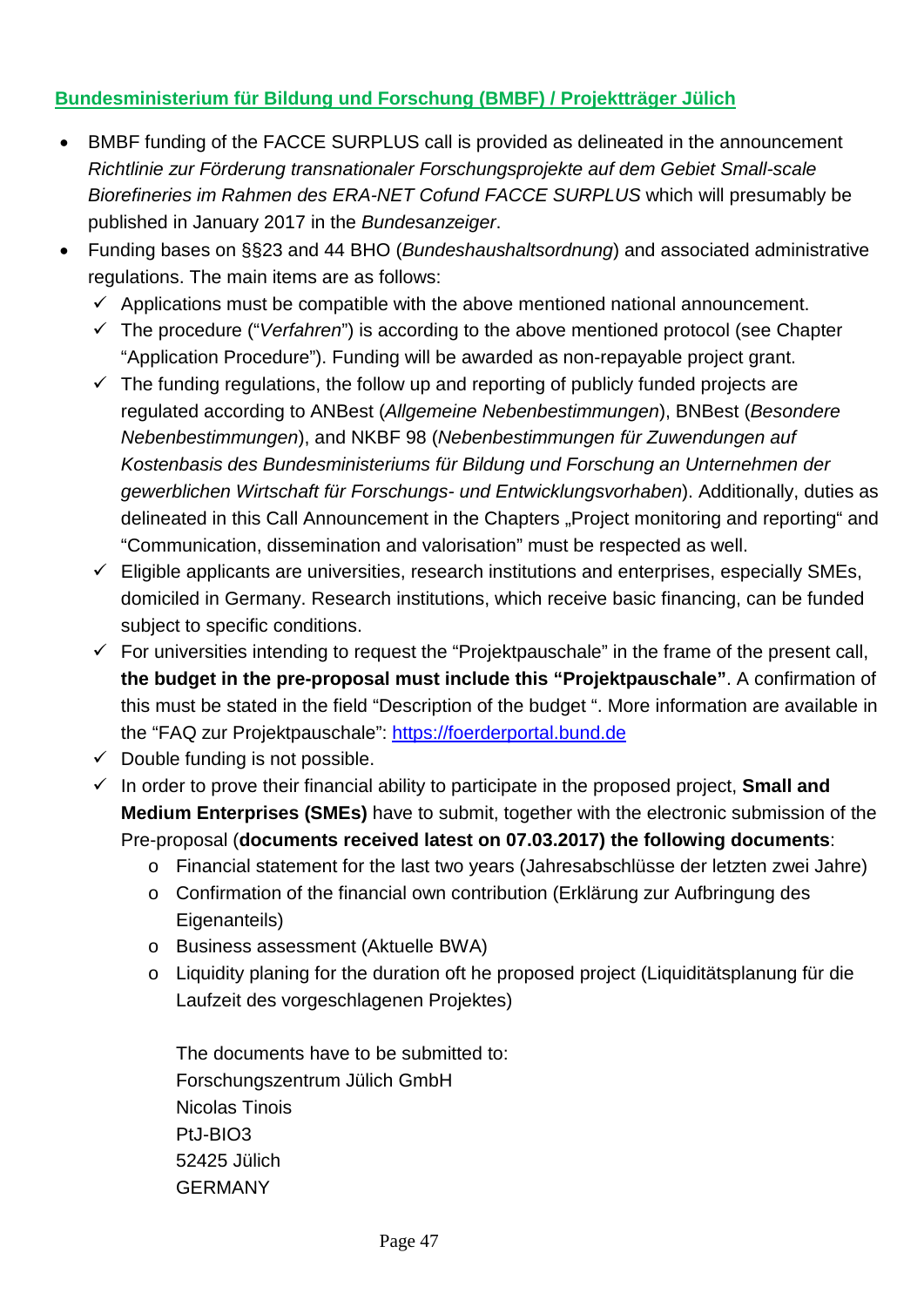### **Norway**



### **Participating organisation**:

The Research Council of Norway (300 000 €)

#### **National Contact Person(s)**:

- Dr. Kirsti, Anker-Nilssen, Senior adviser and national JPI FACCE coordinator, The Research Council of Norway (RCN), Telephone: +47 48 07 38 98, E-mail: [kan@rcn.no](mailto:kan@rcn.no) (NCP1).
- Anicke, Brandt-Kjelsen, , Senior adviser, The Research Council of Norway (RCN), Telephone:+47 95 99 95 40 , E-mail: [anb@rcn.no](mailto:anb@rcn.no) (NCP2)

#### **Name of & link to the funding programs:**

- FACCE-JPI is established as an independent activity in line with national programs.
- <http://www.forskningsradet.no/prognett-jpifacce/Forside/1254005634060>

#### **Minimum and/or maximum project duration**:

Proposed projects may last up to 36 months.

#### **Minimum and/or maximum funding per project**:

The maximum grant for Norwegian participation is set to 300.000  $\epsilon$  per proposal.

#### **Who can be eligible for funding (incl. industry participation)?**

Norway will support Researcher Projects in this call. This implies that the responsible Norwegian partner in the project has to be a Norwegian research institution while Norwegian companies/groups of companies/trade and industry organizations are welcome to join the projects as partners or subcontractors.

Norwegian participation must fulfil RCN's requirements for researcher projects:

[http://www.forskningsradet.no/servlet/Satellite?c=Page&cid=1195592882768&pagename=Forsknin](http://www.forskningsradet.no/servlet/Satellite?c=Page&cid=1195592882768&pagename=ForskningsradetEngelsk%2FHovedsidemal) [gsradetEngelsk%2FHovedsidemal](http://www.forskningsradet.no/servlet/Satellite?c=Page&cid=1195592882768&pagename=ForskningsradetEngelsk%2FHovedsidemal)

The Norwegian participation must also follow RCN's General Terms and Conditions for R&D Projects:

[http://www.forskningsradet.no/servlet/Satellite?c=Page&cid=1138882213515&pagename=Forsknin](http://www.forskningsradet.no/servlet/Satellite?c=Page&cid=1138882213515&pagename=ForskningsradetEngelsk%2FHovedsidemal) [gsradetEngelsk%2FHovedsidemal](http://www.forskningsradet.no/servlet/Satellite?c=Page&cid=1138882213515&pagename=ForskningsradetEngelsk%2FHovedsidemal)

Only the Norwegian project partners of positively evaluated projects in the first step will be eligible for the second step. Project partners of financed projects will have to submit national application forms to The Research Council of Norway after notification.

#### **National priorities:**

No additional national priorities.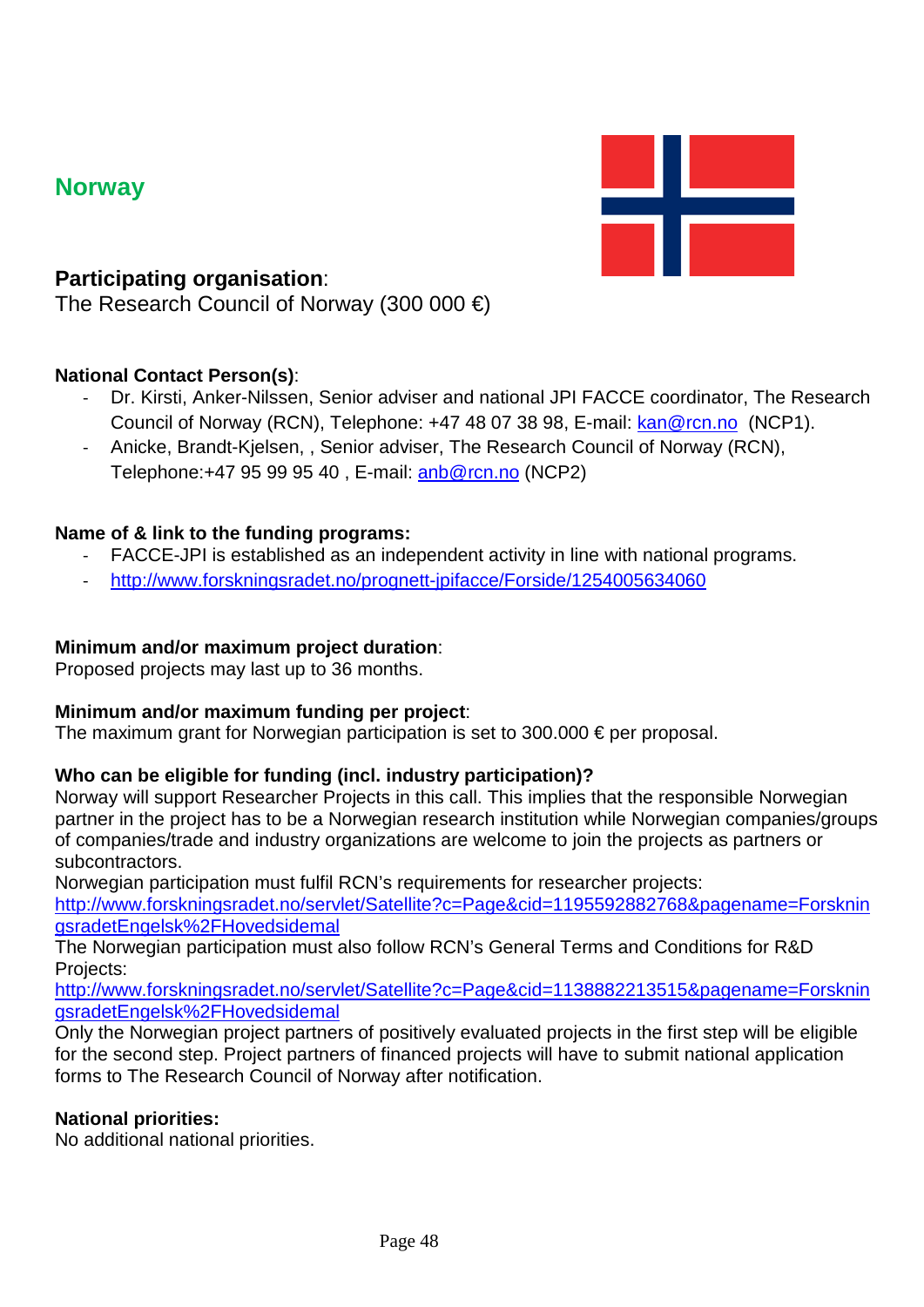# **Poland**



### **Participating organisation(s)**:

The National Centre for Research and Development (Narodowe Centrum Badań i Rozwoju), www.ncbr.gov.pl  $(500 000 \in)$ 

#### **National Contact Person(s)**:

- Kinga Szymańska-Rzeźnik, Project Coordinator, NCBR, + 48 22 39 07 457, kinga.szymanska@ncbr.gov.pl (NCP1)
- Izabela Rzepczyńska, Deputy Director of Department, NCBR, + 48 22 39 07 418, izabela.rzepczynska@ncbr.gov.pl (NCP2)

#### **Name of & link to the funding programmes**:

- Funding programme BIOSTRATEG: www.ncbr.gov.pl/programy-strategiczne/srodowiskonaturalne-rolnictwo-i-lesnictwo---biostrateg/

#### **Minimum and/or maximum project duration**:

Proposed projects may last up to 36 months.

#### **Minimum and/or maximum funding per project**:

In relation to the budget limit (500 000  $\epsilon$ ) it is recommended that one project partner can require up to 200 000 €.

#### **Who can be eligible for funding (incl. industry participation)?**

- Following entities are eligible to apply:
- Research organizations;
- Micro, Small, Medium and Large Enterprise.

#### **The project consortium with Polish participation must include at least one Polish enterprise to be eligible for funding.**

Organization must be registered in Poland.

#### **Additional eligibility criteria:**

All proposals must be aligned with National regulations, inter alia:

• The Act of 30 April 2010 on the Principles of Financing Science, published in Journal of Laws item 1620, 2014;

• The Act of 30 April 2010 on the National Centre for Research and Development, published in Journal of Laws item 1788, 2014 and item 249, 2015;

• The Regulation of the Minister of Science and Higher Education of 25 February 2015 on criteria and rules on granting state aid and "de minimis" aid by the National Centre for Research and Development, published in Journal of Laws item 299, 2015.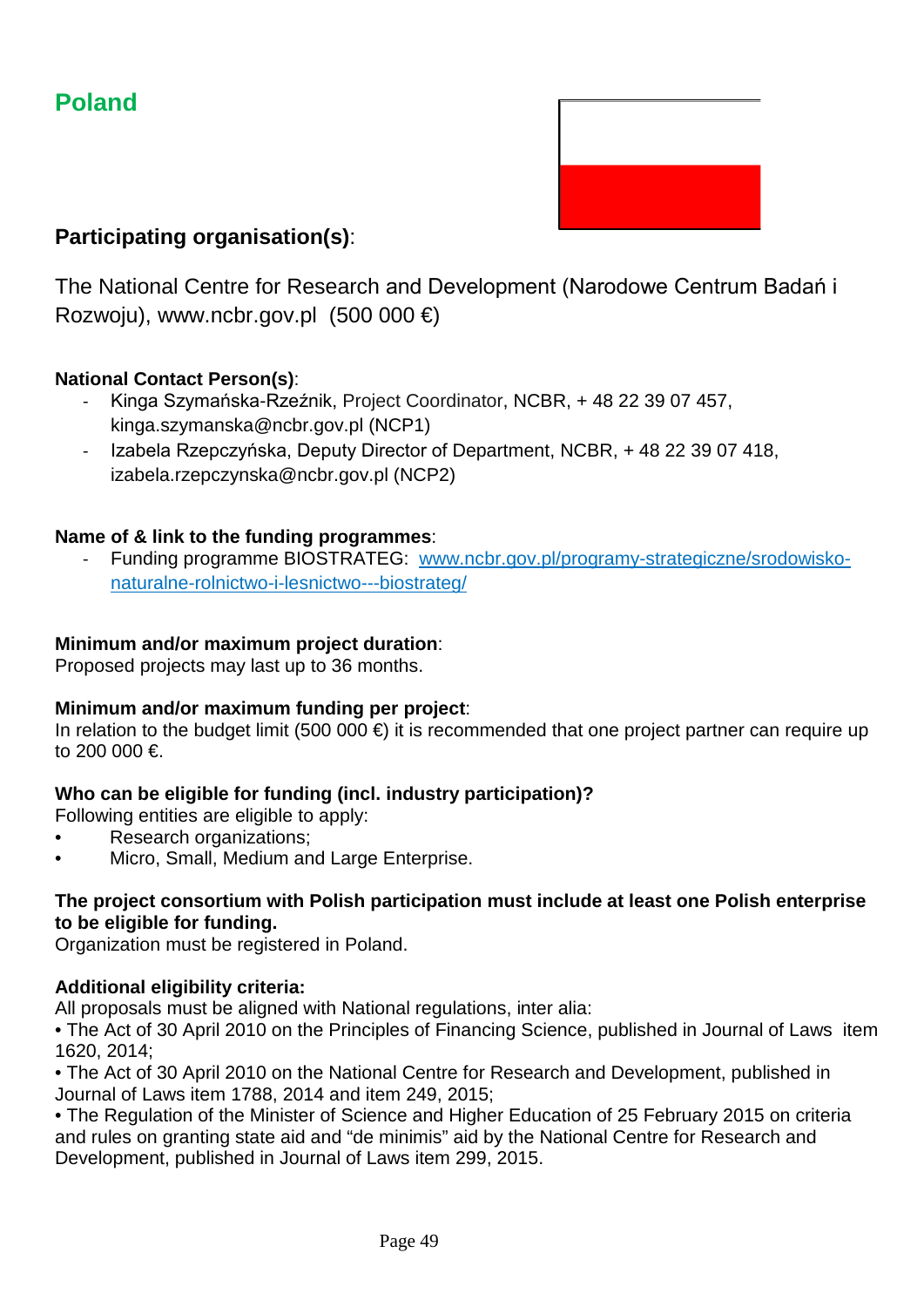#### **Eligible costs:**

The eligible costs shall be the following:

- 1. **personnel costs** (researchers, technicians and other supporting staff to the extent employed on the research project);
- 2. **costs of instruments and equipment, technical knowledge and patents** to the extent and for the period used for the research project; if such instruments and equipment are not used for their full life for the research project, only the depreciation costs corresponding to the life of the research project, as calculated on the basis of good accounting practice, shall be considered eligible:
- 3. **costs for buildings and land**, to the extent and for the duration used for the research project; with regard to buildings, only the depreciation costs corresponding to the life of the research project, as calculated on the basis of good accounting practice shall be considered eligible; for land, costs of commercial transfer or actually incurred capital costs shall be eligible;
- 4. **cost of contractual research,** costs of consultancy and equivalent services used exclusively for the research activity; this cost type cannot account for more that **70%** of all eligible costs of a project; the subcontracting can be obtained from consortium partner only in justified case, this need will be verified by a national experts panel;
- 5. **other operating costs** including costs of materials, supplies and similar products incurred directly as a result of the research activity;
- 6. **additional overheads** incurred indirectly as a result of the research project; that costs cannot account for more than **25%** of all eligible project costs; That costs (6) are counted as a multiplication by percentage given above (called x%) and the rest of direct costs, excluding subcontracting  $(4)$ ; It means  $6=(1+2+3+5)*x%$ .

#### **National funding rates:**

Funding quota of Polish participants can be up to 100% for research organizations. In the case of enterprises, funding quota will be decided on a case-by-case basis depending on the size of the company, type of research/development, risk associated with the research activities and commercial perspective of exploitation. Organization must be registered in Poland.

|                                              | Large<br><b>Enterprises</b>      | <b>Medium</b><br><b>Enterprises</b> | <b>Micro/Small</b><br><b>Enterprises</b> | <b>Universities and</b><br>research<br>organizations |
|----------------------------------------------|----------------------------------|-------------------------------------|------------------------------------------|------------------------------------------------------|
| <b>Fundamental/Basic</b><br><b>Research</b>  | n/a                              | n/a                                 | n/a                                      | n/a                                                  |
| <b>Industrial/Applied</b><br><b>Research</b> | Up to<br>$50+15$<br>(max 65 %)   | Up to<br>$50+10+15$<br>(max 75 %)   | Up to<br>$50+20+15$ (max<br>$80\%$       | Up to<br>100 %                                       |
| <b>Experimental</b><br>development           | Up to<br>$25 + 15$<br>(max 40 %) | Up to<br>$25+10+15$<br>(max 50 %)   | Up to<br>25+20+15 (max<br>$60 \%$        | Up to<br>100 %                                       |

In any case only Industrial/Applied Research and Experimental Development will be funded. Other type of activities (e.g. coordination, dissemination, management) cannot be included into separated task.

All eligible entities, invited to submit Polish proposal are obliged to use the rate of exchange of The European Central Bank dated on the day of opening the call.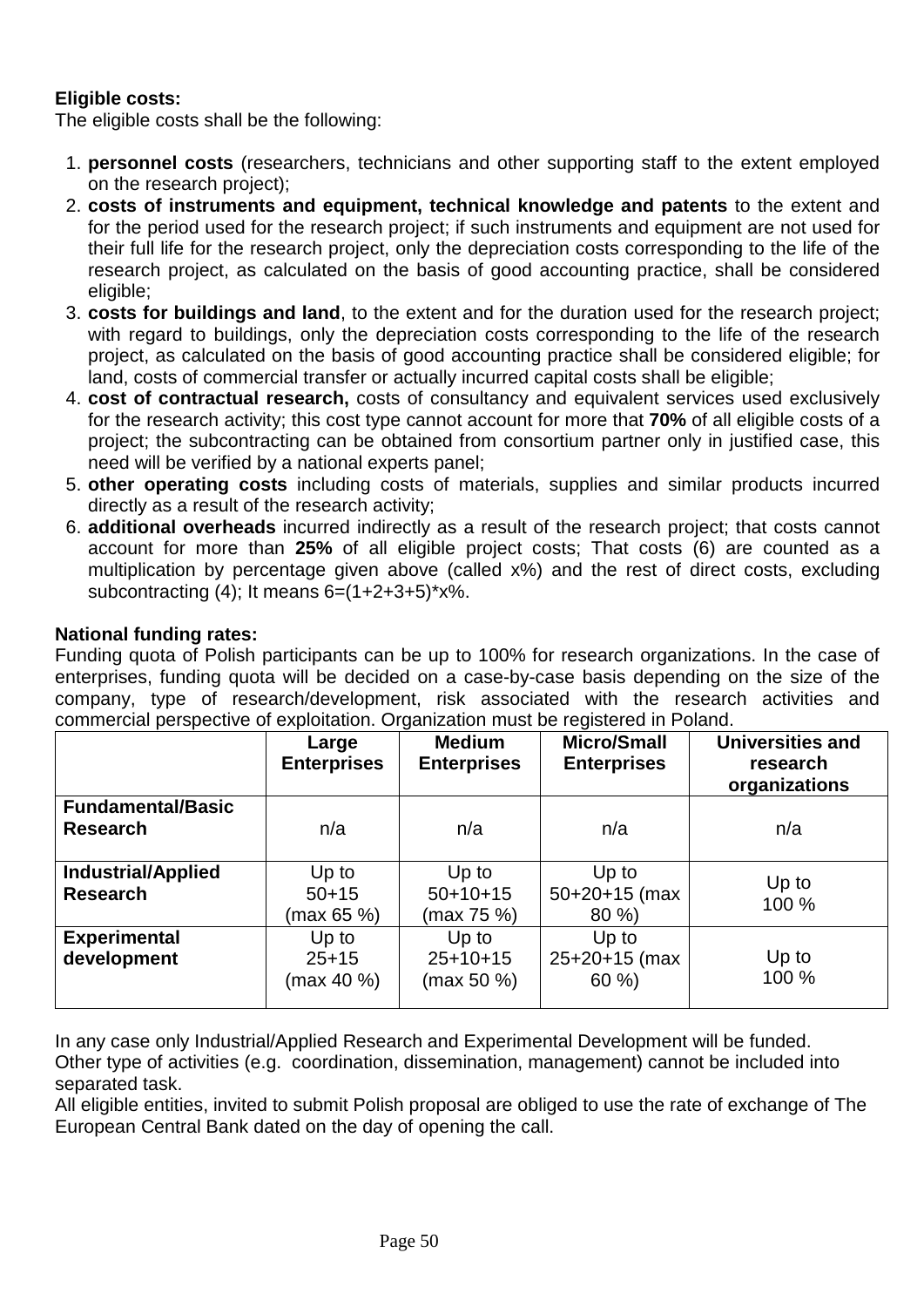# **Romania**



### **Participating organisation(s)**:

Executive Unit for Financing Higher Education, Research, Development and Innovation (UEFISCDI) - 500.000 €.

#### **National Contact Person(s)**:

Adrian Asanica, Expert UEFISCDI Tel: +40744.45.00.11 E‐mail: adrian.asanica@uefiscdi.ro

#### **Name of & link to the funding programmes**:

PNCDI III, European and international Cooperation, ERANET/ERANET Cofund <http://uefiscdi.gov.ro/articole/4536/Pachet-de-informatii-ERANETERANET-Cofund.html> <http://www.cdi2020.ro/wp-content/uploads/2014/02/pn-cdi-2014-2020.pdf>

#### **Minimum and/or maximum project duration**:

Proposed projects may last from 24 to 36 months

#### **Minimum and/or maximum funding per project**:

One project can require up to 250.000  $\epsilon$  in country if Romania is coordinating the trans-national project and 200.000 € in country if Romania is partner in the trans-national project.

#### **Who can be eligible for funding (incl. industry participation)?**

Eligible entities for funding are universities, public institutions, R&D national institutions, joint-stock companies, SME's and Large companies, NGOs (associations, foundations, etc.), others. Funding rates vary in accordance with state aid legislation.

#### **Eligible costs**

a. Staff costs;

b. Logistics expenses

- Capital expenditure ;
- Expenditure on stocks supplies and inventory items;

- Expenditure on services performed by third parties cannot exceed 25 % of the funding from the public budget. The subcontracted parts should not be core/substantial parts of the project work; c. Travel expenses;

d. Overhead (indirect costs) is calculated as a percentage of direct costs: staff costs, logistics costs (excluding capital costs and cost for subcontracting) and travel expenses. Indirect costs will not exceed 20 % of direct costs.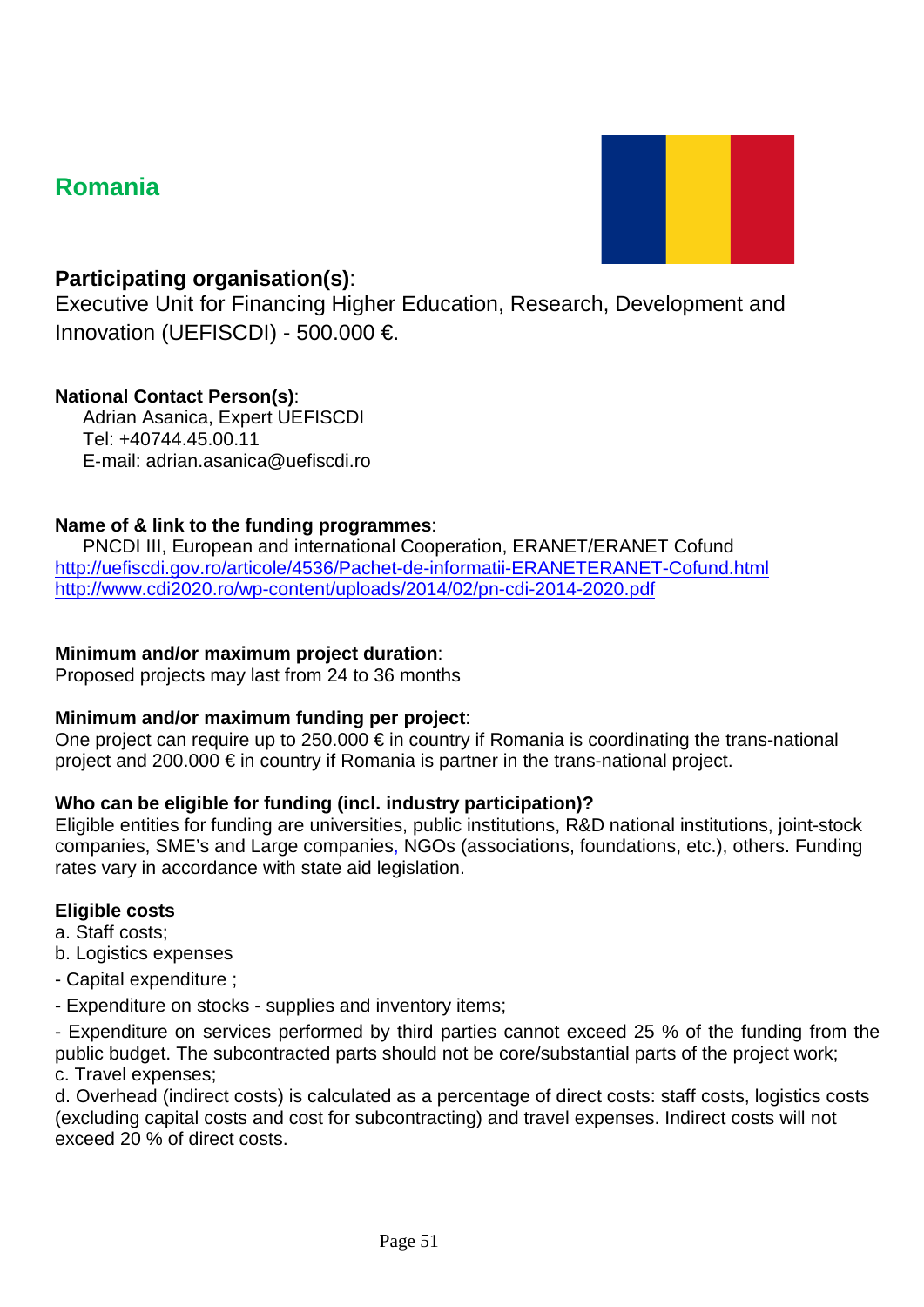# **The Netherlands**

### **Participating organisation(s)**:

Netherlands Organisation for Scientific Research (250.000  $\in$ )

#### **National Contact Person(s)**:

Martijn Los MSc. | Netherlands Organisation for Scientific Research | Department Earth and Life Sciences | Policy Officer | Telephone: +31 70 344 05 08 | m.los@nwo.nl

#### **Name of & link to the funding programmes**:

- NWO Earth and Life Sciences: Funding for international activities in the economic priority areas Agri&Food and Horticulture & Propagation Materials, linked to FACCE-JPI. Detailed conditions for applicants are available in the national call for proposals: *Weblink to be provided as soon as possible*

#### **Minimum and/or maximum project duration**:

Proposed projects may last up to a maximum of 36 months.

#### **Minimum and/or maximum funding per project**:

A single Dutch partner may request a maximum of 250.000  $\epsilon$ , consisting of max. 212.117  $\epsilon$  for personnel and max. 50.000  $\epsilon$  (max. 20% of the total subsidy requested) for materials (consumables and travel). For personnel funding can be requested for post-doc researchers (temporary position) only, with the exception of medior researchers with a fixed position at TO2 or HBO institutes for whom funding can be requested at post-doc level (salary scale 11 BBRA) in this specific call (see additional criteria).

#### **Who can be eligible for funding (incl. industry participation)?**

Funding can be applied for by associate, assistant and full professors or researchers with a comparable position who hold an appointment at a Dutch university or a research institute recognised by NWO (cf. Open Programme NWO-ALW). For this specific call, this includes TO2 and HBO institutes (see additional criteria).